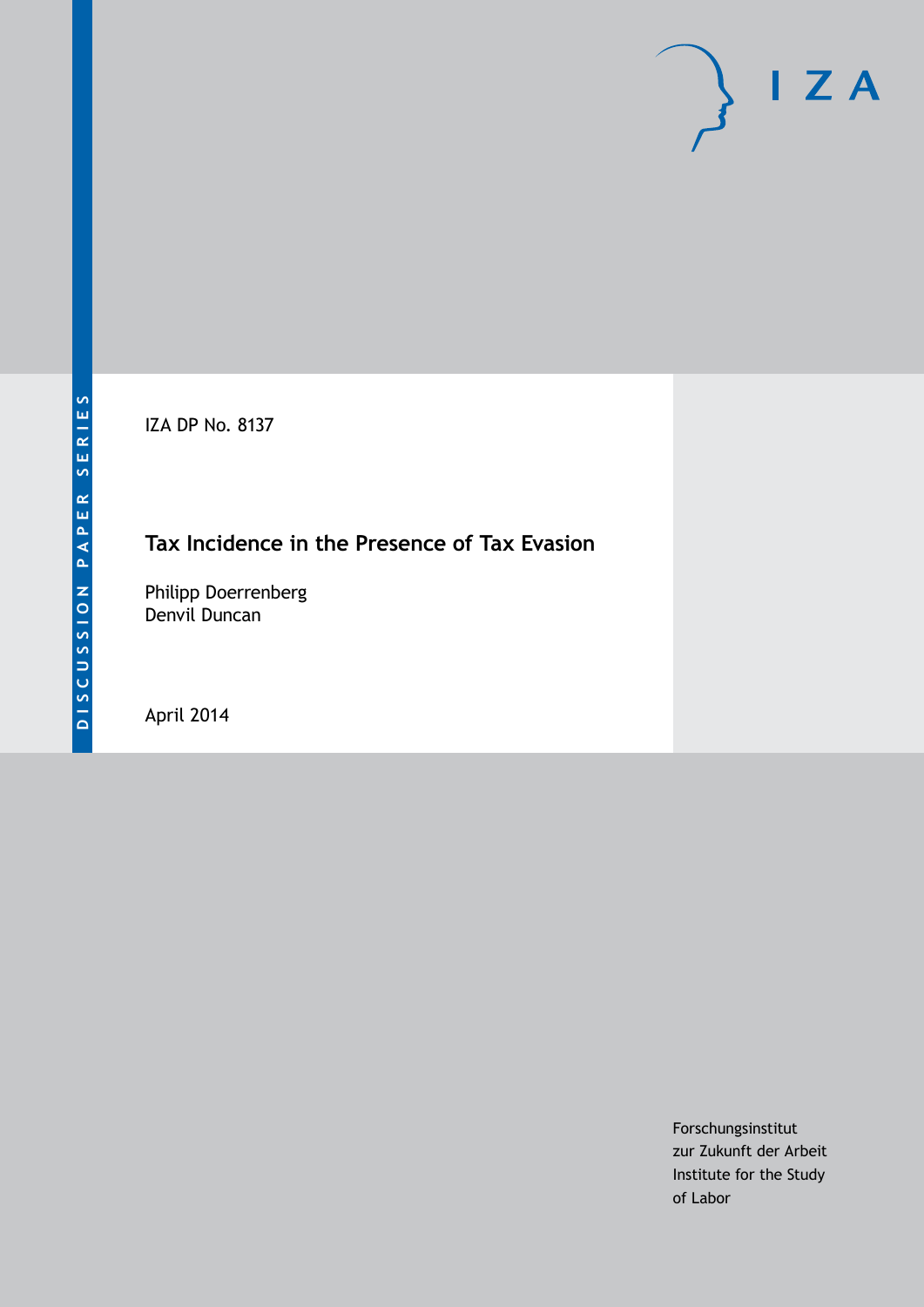# **Tax Incidence in the Presence of Tax Evasion**

## **Philipp Doerrenberg**

*ZEW Mannheim, CGS at University of Cologne and IZA*

## **Denvil Duncan**

*Indiana University and IZA*

Discussion Paper No. 8137 April 2014

IZA

P.O. Box 7240 53072 Bonn **Germany** 

Phone: +49-228-3894-0 Fax: +49-228-3894-180 E-mail: [iza@iza.org](mailto:iza@iza.org)

Any opinions expressed here are those of the author(s) and not those of IZA. Research published in this series may include views on policy, but the institute itself takes no institutional policy positions. The IZA research network is committed to the IZA Guiding Principles of Research Integrity.

The Institute for the Study of Labor (IZA) in Bonn is a local and virtual international research center and a place of communication between science, politics and business. IZA is an independent nonprofit organization supported by Deutsche Post Foundation. The center is associated with the University of Bonn and offers a stimulating research environment through its international network, workshops and conferences, data service, project support, research visits and doctoral program. IZA engages in (i) original and internationally competitive research in all fields of labor economics, (ii) development of policy concepts, and (iii) dissemination of research results and concepts to the interested public.

<span id="page-1-0"></span>IZA Discussion Papers often represent preliminary work and are circulated to encourage discussion. Citation of such a paper should account for its provisional character. A revised version may be available directly from the author.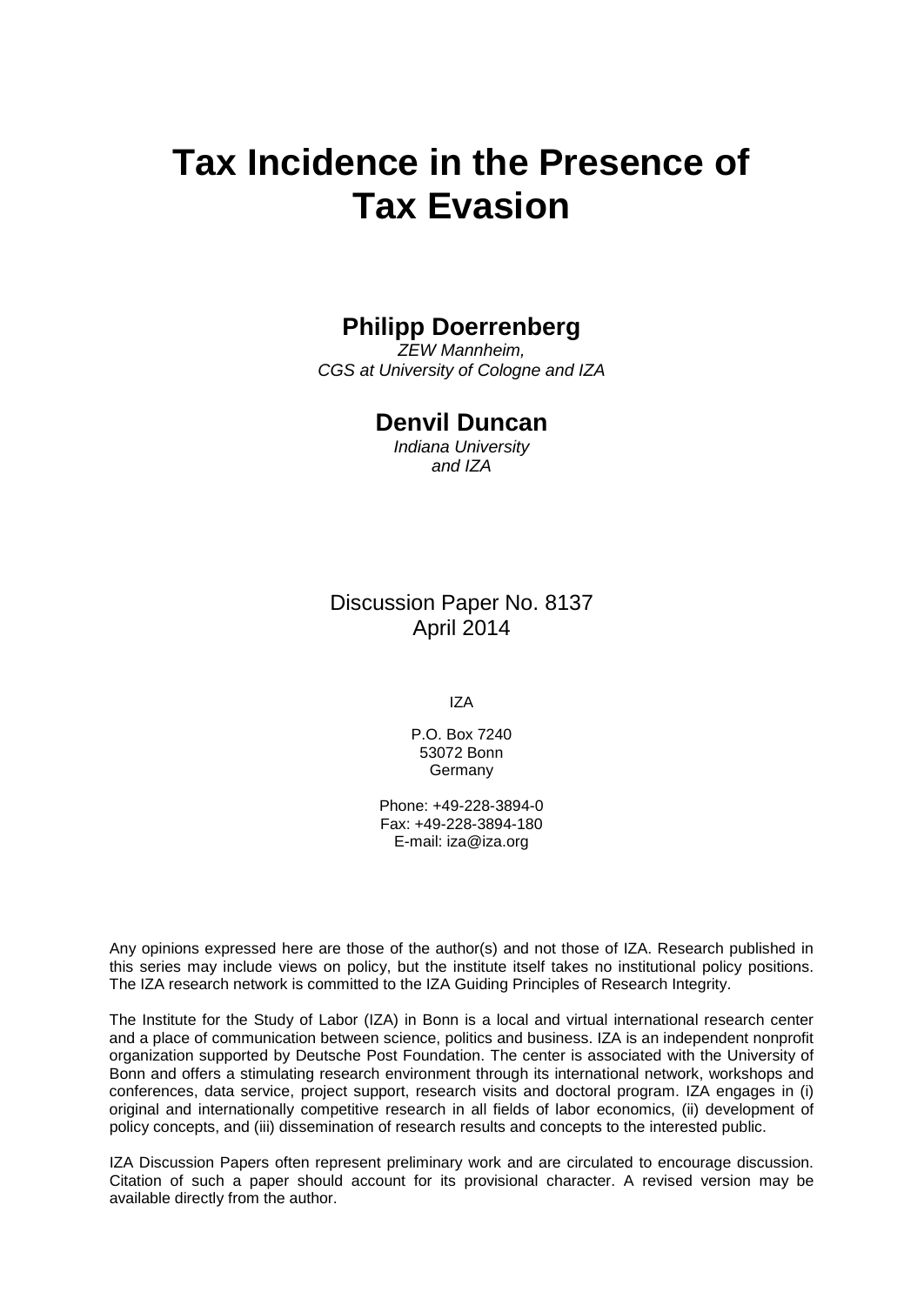IZA Discussion Paper No. 8137 April 2014

# **ABSTRACT**

# **Tax Incidence in the Presence of Tax Evasion[\\*](#page-1-0)**

This paper studies the effect of tax evasion on the economic incidence of sales taxes. We design a laboratory experiment in which buyers and sellers trade a fictitious good in double auction markets. A per-unit tax is imposed on sellers, and sellers in the treatment group are provided the opportunity to evade the tax whereas sellers in the control group are not. We find that the market equilibrium price in the treatment group is economically and statistically lower than in the control group. This result is consistent with a theoretical model in which access to evasion opportunities reduces the effective tax rate and therefore dampens real behavioral responses. Our findings suggest that the benefits of tax evasion are not limited to the side of the market with access to evasion but are partly shifted to the non-evading side of the market. We discuss the implications of our findings for the distributional and welfare effects of taxes.

JEL Classification: H21, H22, H26, H3, D44

Keywords: tax evasion, tax incidence, double auction

Corresponding author:

Denvil Duncan School of Public and Environmental Affairs Indiana University 1315 East 10th Street Bloomington, IN 47403 USA E-mail: [duncande@indiana.edu](mailto:duncande@indiana.edu)

We would like to thank Ernesto Reuben for sharing the z-tree code on his website. Bradley Heim, Max Loeffler, Nathan Murray, Andreas Peichl, Arno Riedl, Justin Ross, Sebastian Siegloch and participants at the National Tax Association conference 2013 provided helpful comments and suggestions.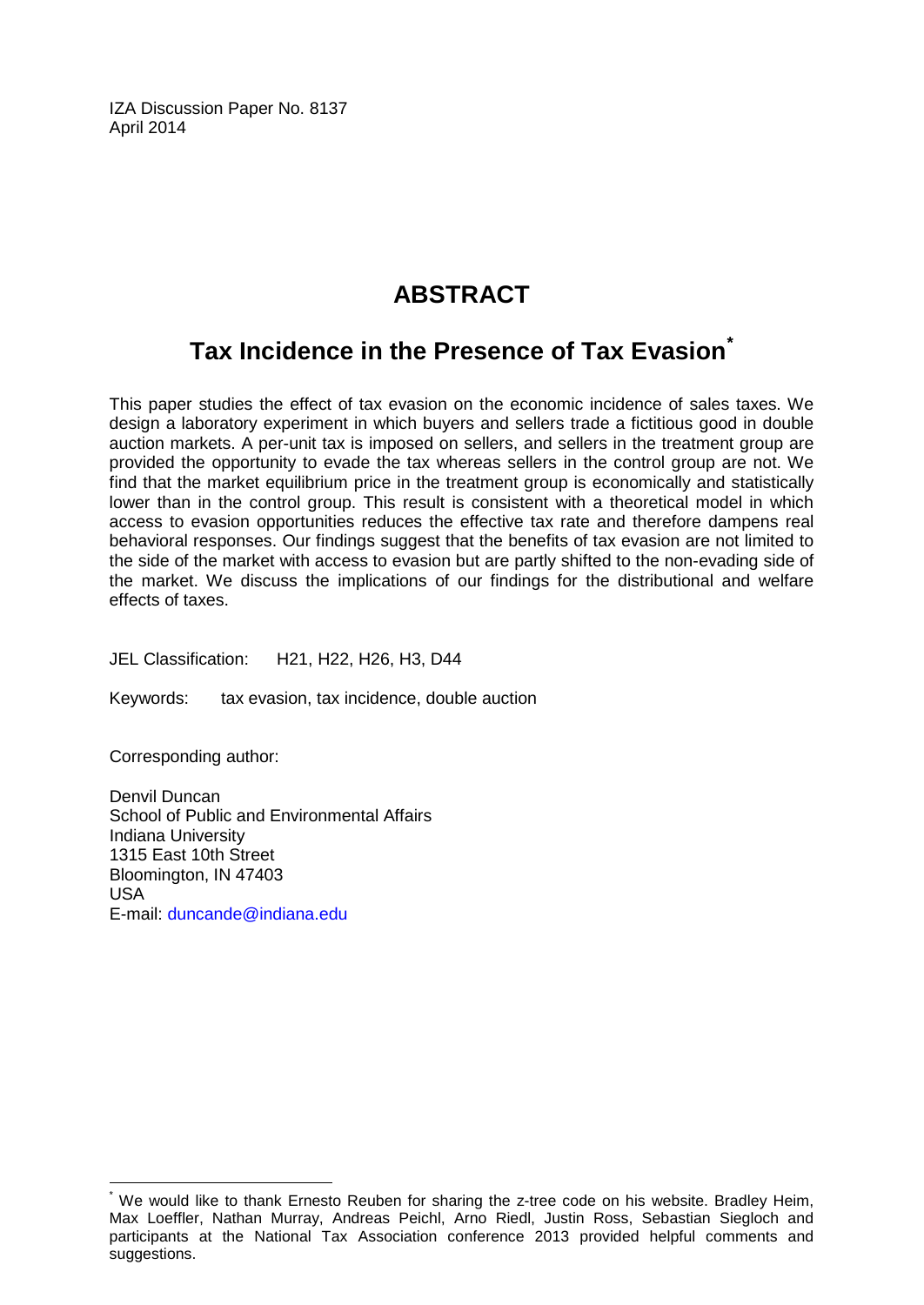# 1 Introduction

The standard textbook theory of taxation makes the prediction that the economic incidence of a tax solely depends on the relative elasticity of demand and supply. The tax burden will fall disproportionately on consumers if demand is more inelastic than supply and more on producers if supply is more inelastic than demand. However, there is evidence that the incidence of a tax also depends on other factors such as tax salience [\(Chetty et al. 2009\)](#page-27-0) and remittance policy [\(Slemrod 2008\)](#page-30-0).<sup>[1](#page-3-0)</sup>

Another factor likely to drive the incidence of taxes is the prevalence of tax evasion opportunities. Intuitively, access to tax evasion allows taxpayers to lower their effective tax rate by reducing their tax base. As a result, the "real" behavioral responses that determine tax incidence are likely to differ between taxpayers who can evade and those who cannot.<sup>[2](#page-3-1)</sup> Understanding this possible source of deviation between observed and standard theoretical economic incidence is important given the prevalence of tax evasion in both developed and developing countries [\(Slemrod 2007;](#page-30-1) [Schneider et al. 2010;](#page-30-2) [Kleven](#page-29-0) [et al. 2011\)](#page-29-0). Although the impact of tax evasion on incidence has intuitive appeal and is policy relevant, theoretical evidence is mixed [\(Marrelli 1984;](#page-29-1) [Yaniv 1995;](#page-30-3) [Bayer and](#page-27-1) [Cowell 2009\)](#page-27-1), and there is very little empirical evidence.

The objective of this paper, therefore, is to contribute empirical evidence on the effect of tax evasion on tax incidence. The specific research question is, do sellers with tax evasion opportunities trade their goods and services at different prices than they otherwise would if no tax evasion opportunities existed? In other words, are equilibrium prices different in markets where evasion is an option relative to markets without evasion opportunities? We design an economic laboratory experiment with between-subject variation in which subjects trade fictitious goods in a double auction. Subjects are randomly assigned roles as sellers or buyers in treatment and control groups. A per-unit tax is imposed on all sellers. In the treatment group, sellers are able to under-report the number of units sold, whereas in the control group the tax liability is paid automatically (as with exact withholding). The only difference between the treatment and control group is that sellers in the treatment group can evade the sales tax. Therefore, we identify the impact of evasion on tax incidence by comparing the equilibrium prices in the treatment group with that in the control group.

The experimental laboratory has been used extensively to study the economic incidence of taxes. In fact, various studies have found that the theoretical results of tax incidence – without evasion – hold in competitive experimental markets such as a double auction [\(Kachelmeier et al. 1994;](#page-29-2) [Borck et al. 2002;](#page-27-2) [Ruffle 2005\)](#page-30-4). We therefore intro-

<span id="page-3-1"></span><span id="page-3-0"></span><sup>&</sup>lt;sup>1</sup>The literature is reviewed in detail further below.

<sup>2</sup>By real response we are referring to behavioral changes that directly affect decisions such as leisure, consumption or production [\(Slemrod 1995\)](#page-30-5).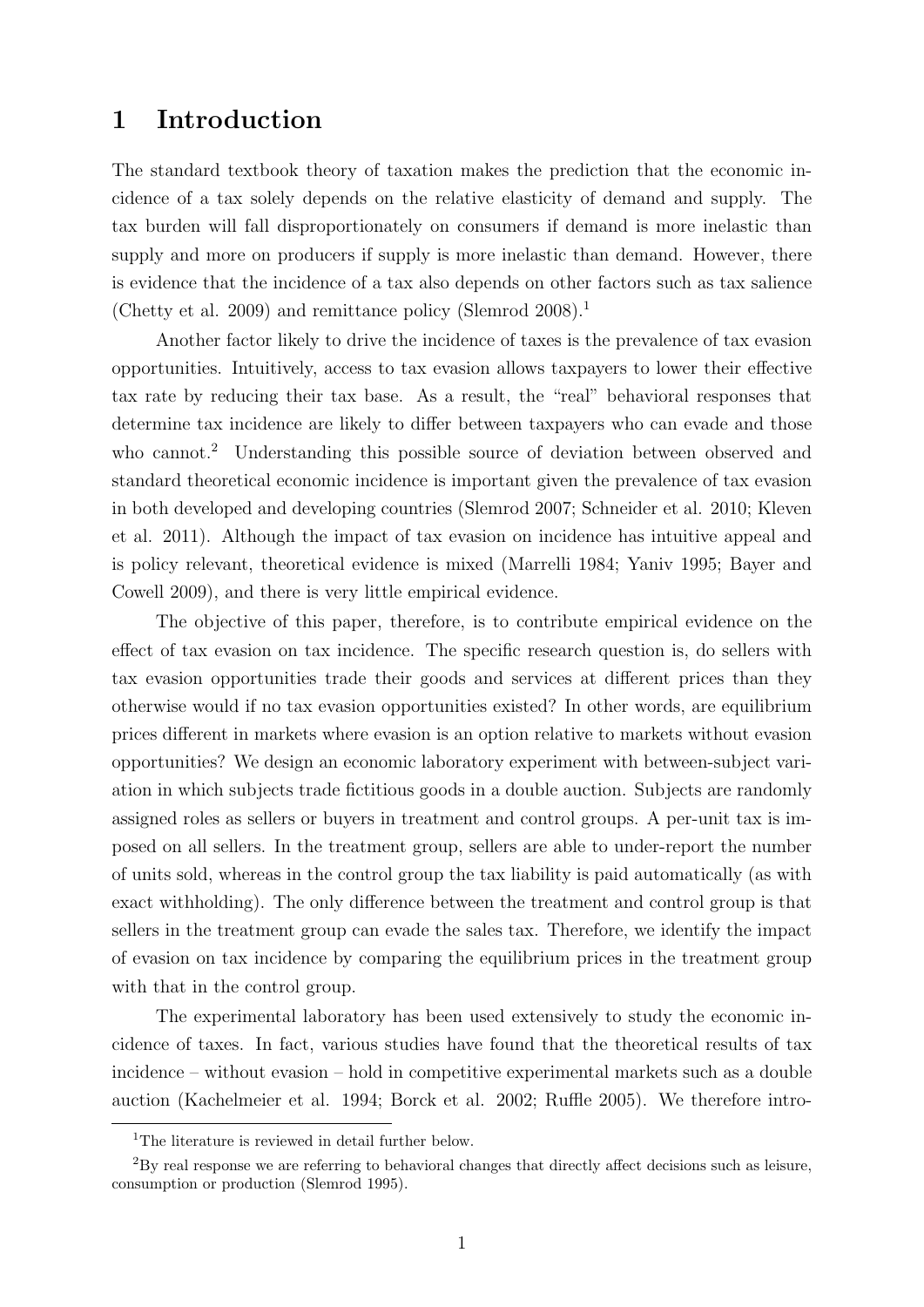duce tax evasion to an environment that has been shown to provide credible results in the context of tax incidence.[3](#page-4-0) Relying on the controlled environment of the laboratory also means that we are able to avoid much of the econometric problems of observational data analyses and thus produce clean identification of the treatment effect. Achieving causal identification using observational data requires random variation in access to evasion across otherwise similar markets. This is obviously difficult to achieve since access to tax evasion is most likely one of the dimensions of a market that determines whether buyers and sellers select to participate in that market.

We place our empirical question in a theoretical framework based on the standard textbook partial equilibrium approach to tax incidence. The model shows that access to tax evasion changes the incidence of the tax. More specifically, an increase in the statutory tax rate leads to a smaller increase in the market price if sellers are non-compliant relative to a market with full compliance; this impact on incidence is increasing in the noncompliance rate. The simple reason for this result is that sellers with an evasion option are able to reduce their effective tax rate relative to those without evasion. As a result, the tax causes the supply curve to shift up by less in the case with evasion. In our specific context, a per-unit tax on sellers who can evade taxes reduces the share of the statutory tax burden that is passed on to buyers.

Our empirical results confirm the theoretical prediction. In particular, the equilibrium price in the treatment group with tax evasion is statistically and economically lower than in the control group. Accordingly, the number of units traded is higher in the case with evasion. By under-reporting sales, sellers reduce their effective tax burden, which allows them to sell at lower prices. Although the statutory burden on buyers is lower in the presence of tax evasion, we find evidence that sellers shift the full expected effective tax rate onto buyers. As expected, the smaller impact on the market equilibrium results in a much lower partial equilibrium excess burden in the presence of tax evasion.[4](#page-4-1)

Addressing the research question posed in this paper makes several important contributions to the literatures on tax incidence, tax salience and tax evasion. First, several studies have attempted to identify the incidence of taxes using observational data. For example, [Alm et al. \(2009\)](#page-26-0) and [Marion and Muehlegger \(2011\)](#page-29-3) find that the incidence of the fuel tax in the US is fully shifted to final consumers and related to supply and demand conditions, [Saez et al. \(2012\)](#page-30-6) find that tax equivalence does not hold in the context of the Greek payroll tax, and [Fuest et al. \(2013\)](#page-28-0) find that the burden of local

<span id="page-4-0"></span><sup>3</sup>We employ an experimental double auction similar to [Grosser and Reuben \(2013\).](#page-28-1) [Riedl \(2010\)](#page-29-4) provides an overview of experimental tax incidence research.

<span id="page-4-1"></span><sup>4</sup>Tax evasion opportunities also have a negative effect on generated tax revenue; revenue is higher in the control than in the treatment group. However, the foregone tax revenue represents a transfer to private agents and does not affect welfare as long as one does not impose a welfare function that gives higher weight to tax financed public goods relative to private consumption.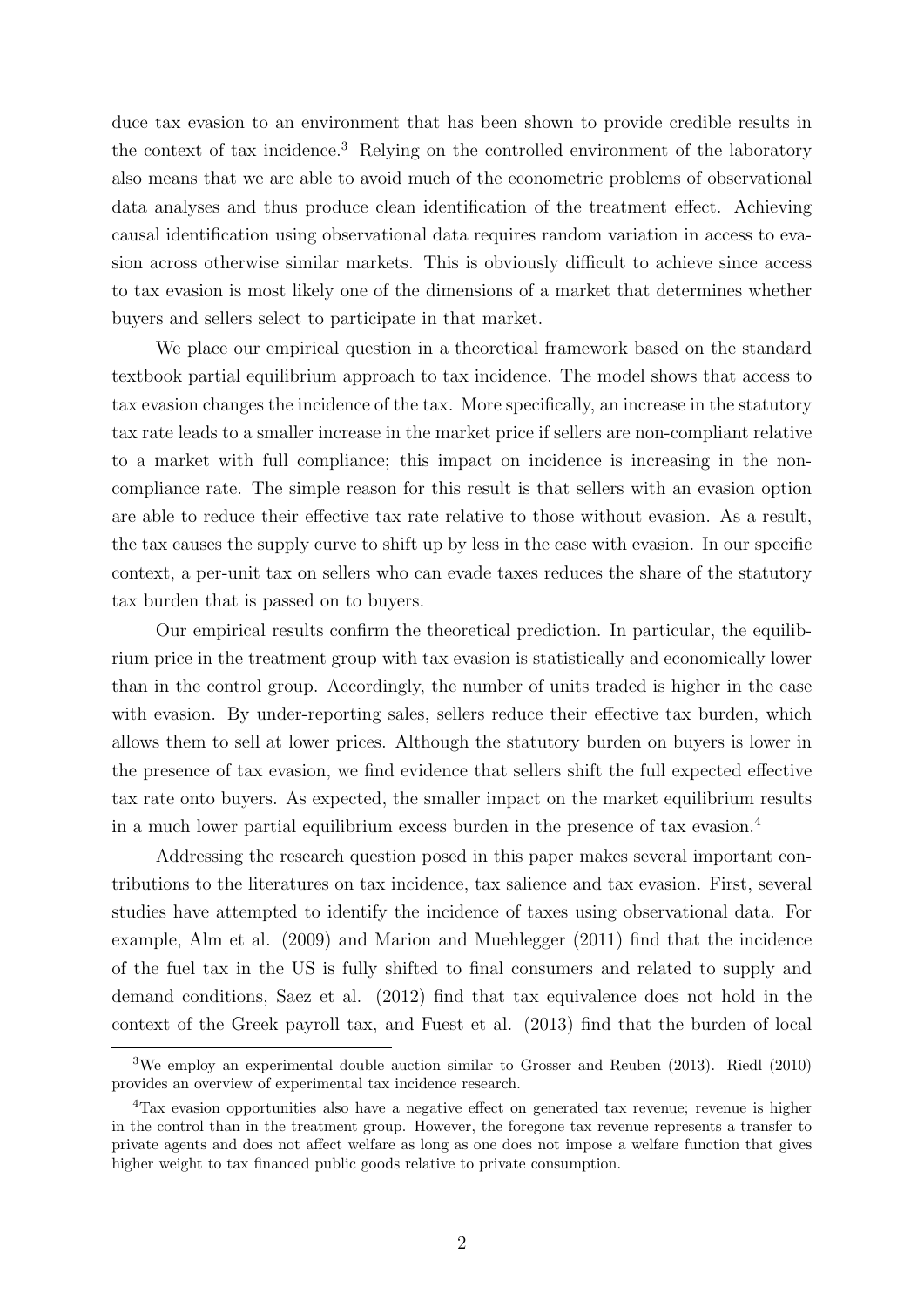business taxes in Germany partly falls on employees via lower wages.[5](#page-5-0) To overcome the challenges of identifying causal effects using observational data, several studies explore the question of economic incidence in a laboratory setting. For example, [Kachelmeier](#page-29-2) [et al. \(1994\),](#page-29-2) [Quirmbach et al. \(1996\),](#page-29-5) [Borck et al. \(2002\),](#page-27-2) and [Ruffle \(2005\)](#page-30-4) find that the theoretical predictions of tax incidence hold true in a competitive laboratory mar-ket with full information.<sup>[6](#page-5-1)</sup> We add to this strand of the literature by introducing tax evasion to a standard competitive experimental double-auction market and show that this changes the incidence of the tax. This finding is important because it suggests that tax equivalence, which is the focus of the existing laboratory tax incidence literature, is unlikely to hold in the real world where buyers and sellers have different access to evasion [\(Slemrod 2008\)](#page-30-0).

Two studies more closely related to ours in that they estimate economic incidence in the presence of tax evasion are [Alm and Sennoga \(2010\)](#page-26-1) and [Kopczuk et al. \(2013\).](#page-29-6) The latter provides empirical evidence that the stage of production at which the tax on diesel is collected in the US affects the economic incidence of the tax. Although they suggest that this difference is driven by variation in access to evasion across production stages, reliance on observational data makes it difficult to cleanly identify whether this effect is fully due to variation in compliance behavior. [Alm and Sennoga \(2010\)](#page-26-1) use a computable general equilibrium (CGE) model to simulate the economic incidence of tax evasion for a "typical" developing country. They find that the benefits of evasion generally do not stay with the evader if there is free entry, which suggests that evasion changes the incidence of taxes. Since we rely on the controlled environment of the lab, our empirical approach provides precise control over the market institutions, which allows us to randomize access to evasion and measure non-compliance accurately. As a result, we are able to offer cleaner identification of the impact of tax evasion on the economic incidence of the tax than these two studies. Nonetheless, we view our work as complementary to these papers. The illusive nature of tax evasion implies that consistent results across multiple techniques is required if we are to draw firm conclusions about causes and consequences of tax evasion. We argue that our results, combined with [Kopczuk et al. \(2013\)](#page-29-6) and [Alm and Sennoga](#page-26-1) [\(2010\),](#page-26-1) provide evidence that the standard textbook model of tax incidence does not hold up in many real world applications.

Second, our paper is related to the tax salience literature, which shows that the standard theoretical incidence result may not hold if taxes are not salient. For example, [Chetty et al. \(2009\)](#page-27-0) show in the field that people under-react to taxes that are added at the register relative to taxes that are shown in the displayed price of goods. Simi-

<span id="page-5-0"></span><sup>5</sup>Other examples of observational tax incidence studies include [Evans et al. \(1999\),](#page-28-2) [Gruber and](#page-28-3) [Koszegi \(2004\),](#page-28-3) and [Rothstein \(2010\).](#page-30-7)

<span id="page-5-1"></span> $6$ [Kerschbamer and Kirchsteiger \(2000\)](#page-29-7) and [Riedl and Tyran \(2005\)](#page-30-8) find that the laws of tax incidence do not translate to non-competitive experimental market.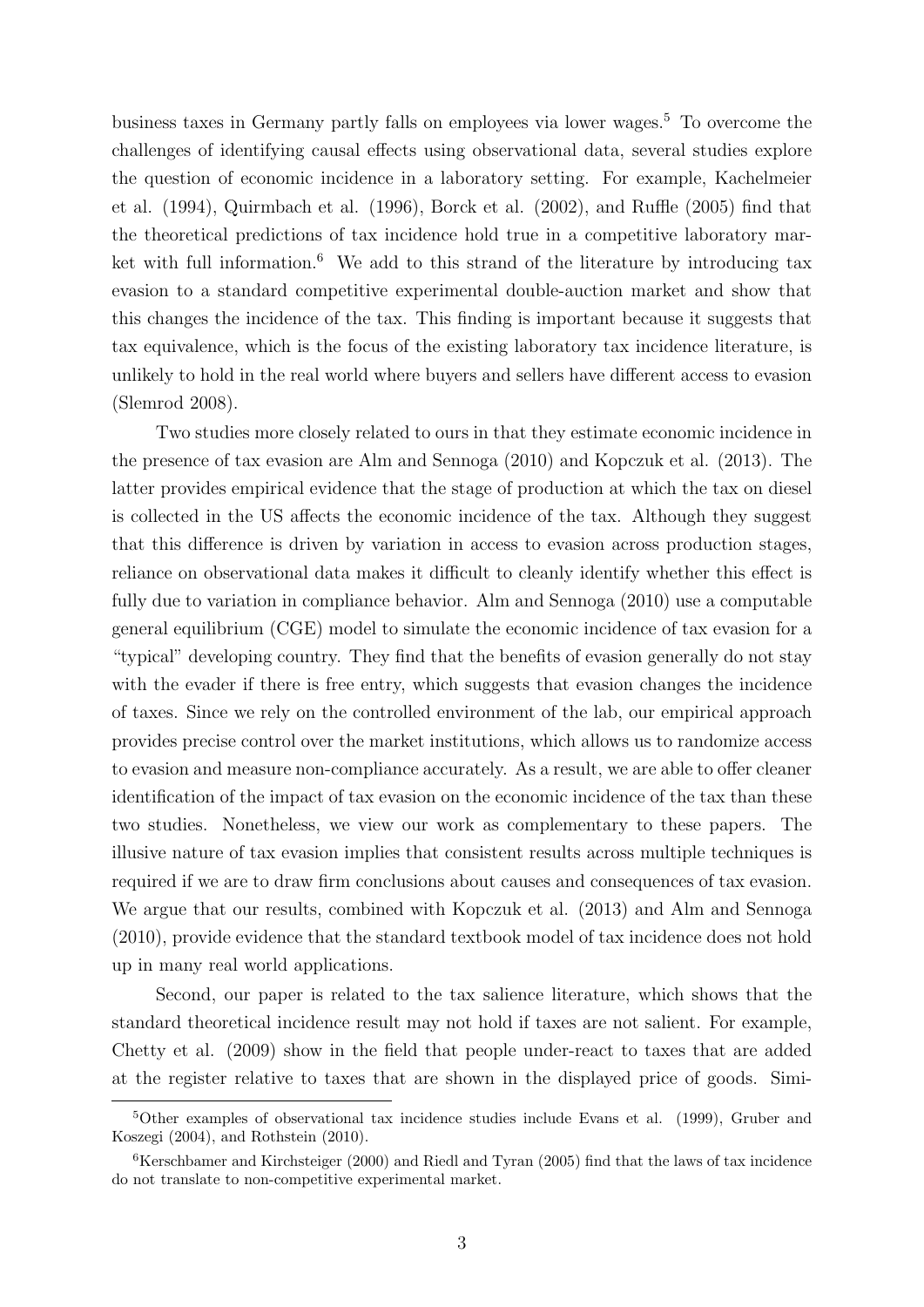larly, [Sausgruber and Tyran \(2005\)](#page-30-9) find in a lab experimental context that indirect taxes exhibit a different incidence than direct taxes because indirect taxes are less visible.[7](#page-6-0) Similar to the salience effects described in [Chetty et al. \(2009\),](#page-27-0) we provide evidence that the willingness and opportunity to evade taxes dampens "real" behavioral responses to taxation. Taxpayers who evade taxes do not adjust their economic behavior in response to changes in the tax rate by as much as if evasion was not an option. The dampening effect on "real" behavioral responses changes the incidence of the tax just as if the tax was not salient to the taxpayer.

Finally, our paper adds to the general tax evasion literature. Naturally, obtaining credible causal evidence in the context of tax evasion is very difficult using observational studies [\(Slemrod and Weber 2012\)](#page-30-10). A broad strand of literature has therefore employed lab experiments to study evasion (e.g., [Fortin et al. 2007;](#page-28-4) [Alm et al. 2009;](#page-26-2) [Balafoutas](#page-27-3) [et al. 2014\)](#page-27-3).<sup>[8](#page-6-1)</sup> However, unlike most of the tax evasion literature, we focus on the implications of tax evasion (e.g., [Doerrenberg and Duncan 2014\)](#page-27-4) rather than on explaining tax evasion (e.g., [Alm 2012\)](#page-26-3). In particular, like [Doerrenberg and Duncan \(2014\),](#page-27-4) we show that real responses to taxes are small in part because of income shifting responses such as tax evasion.

Our findings also have important policy implications related to the distribution of tax burden and the effectiveness of tax policy as a tool for influencing behavior. First, understanding the impact of tax evasion on the economic incidence of taxes is important for the correct evaluation of the distributional effect of tax policies aimed at reducing tax evasion. The results we present here further suggest that accounting for tax evasion in incidence studies may lead to a re-evaluation of the progressivity/regressivity of various taxes. For example, a sales tax where the benefits of evasion stay with sellers is likely to be more regressive than one where the benefits are shifted to buyers, especially if the evading sellers sell mostly to lower income individuals. This finding is important for empirical analysis of the distributional implications of tax reform proposals.

Second, taxes aimed at influencing real behavior are likely to be less effective if the market participants responsible for remitting the tax have access to tax evasion opportunities. Because the effective tax rate is lower among evaders, "real" behavioral responses to the tax are dampened, which limits the ability of the tax to achieve desired behavioral outcomes. For example, a number of states in the U.S. are now considering the adoption of road mileage user-fees as a replacement for fuel taxes [\(Duncan and Graham](#page-28-5) [2013\)](#page-28-5). The salience of road mileage user-fees suggests that they are likely to reduce vehicle miles traveled. According to our results, this desirable outcome is unlikely to

<span id="page-6-0"></span><sup>7</sup>Further examples of salience effects in the field are [Finkelstein \(2009\)](#page-28-6) and [Gallagher and Muehlegger](#page-28-7) [\(2011\).](#page-28-7) [Abeler and Jaeger \(2013\)](#page-26-4) and [Blumkin et al. \(2012\)](#page-27-5) study questions related to salience effects in a laboratory setting.

<span id="page-6-1"></span><sup>8</sup>[Andreoni et al. \(1998\)](#page-27-6) and [Torgler \(2002\)](#page-30-11) provide surveys on tax compliance in experiments.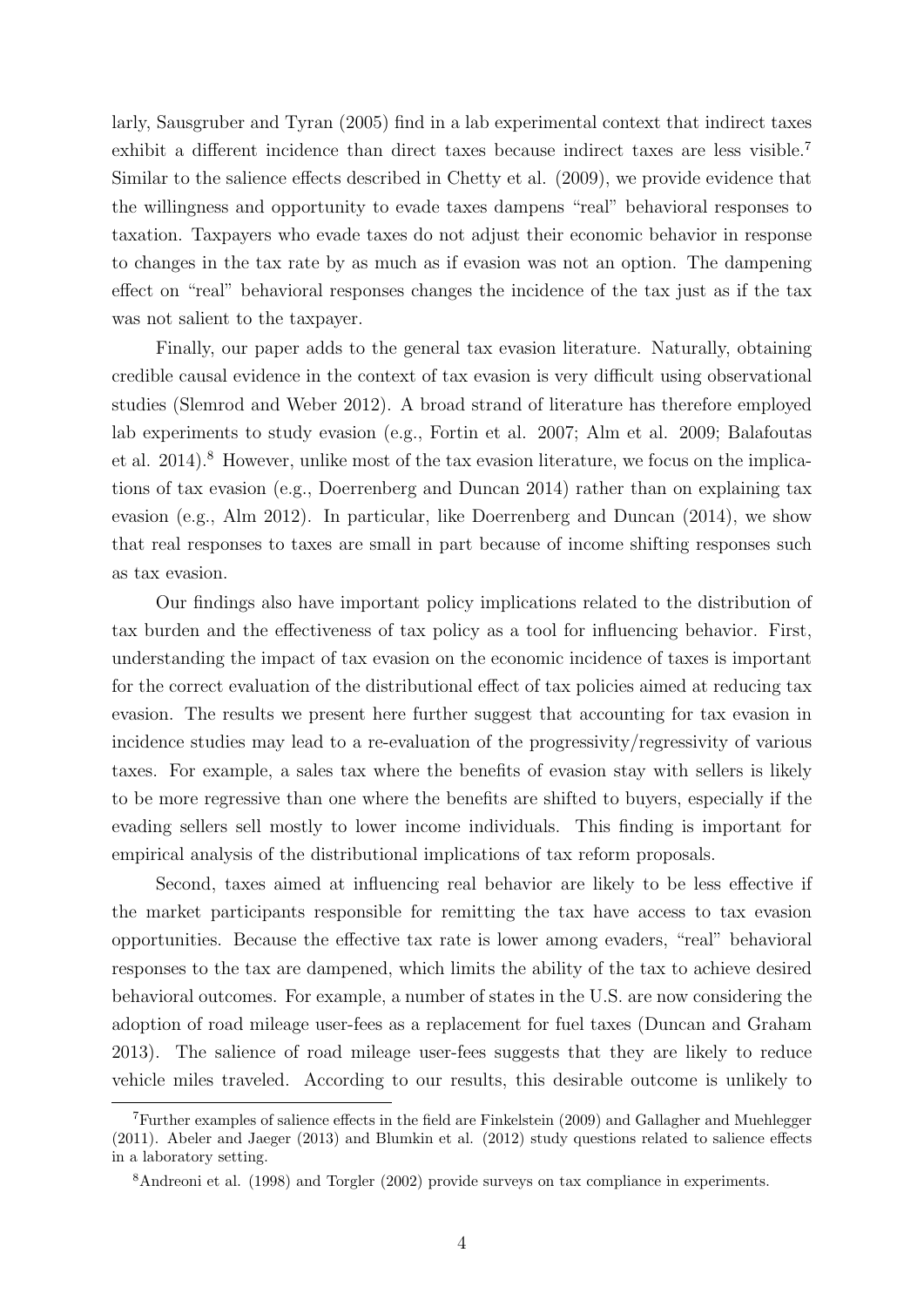occur if mileage user-fees are administered in ways that facilitate tax evasion via odometer tampering, say. More generally, to the extent that tax evasion cannot be fully eliminated, our findings suggest that it might be optimal to apply higher tax rates to goods sold in markets with evasion opportunities (e.g., [Cremer and Gahvari 1993\)](#page-27-7). Not only could this be more efficient, but it might also achieve the desired adjustments in behavior.

The relevance and importance of these policy implications is especially obvious when one considers the prevalence of tax evasion across the world [\(Slemrod 2007;](#page-30-1) [Schneider](#page-30-2) [et al. 2010;](#page-30-2) [Kleven et al. 2011\)](#page-29-0). Transaction taxes, which we focus on in our study, are of particular interest in this context. For example, sales tax gap estimates range from 2 percent to 41 percent for the value added tax in the European Union and 1 percent to 19.5 percent for the retail sales tax in the United States (see [Mikesell 2014](#page-29-8) for a review of sales tax evasion estimates). Additionally, it is generally accepted that 'use' tax evasion by both businesses and individuals is much higher than retail sales tax evasion; e.g., [GAO](#page-28-8) [\(2000\)](#page-28-8) assume non-compliance rates of 20 to 50 percent among businesses and 95 to 100 percent among individuals in a study of the potential revenue losses of e-commerce.[9](#page-7-0)

Therefore, our results are relevant in countries such as the United States where, for example, a number of states have adopted, or are in the process of adopting, legislation aimed at (a) restricting the sale of "zappers", which are used to evade sales taxes, and (b) requiring online traders to register as sales tax collectors. Our findings suggest that such measures are likely to result in higher prices as affected sellers fully adjust to the retail sales tax. While we focus on sales taxes here, the findings also suggest that other anti-tax evasion initiatives, such as the Foreign Account Tax Compliance Act (FATCA), are likely to affect the level of economic activity as affected parties respond to the reduced evasion opportunities.

The remainder of the paper is as follows. We describe the experimental design in section [2,](#page-7-1) the theoretical framework in section [3](#page-12-0) and the results in section [4.](#page-16-0) Our findings are discussed in section [5](#page-21-0) and section [6](#page-25-0) concludes.

# <span id="page-7-1"></span>2 Experimental Design

## 2.1 Overview

The experimental design reflects a standard competitive experimental double auction market as pioneered by Smith  $(1962)$ .<sup>[10](#page-7-2)</sup> The auction and the parameters in our exper-

<span id="page-7-0"></span><sup>9</sup>Consumers in the United States are required to pay 'use' tax in lieu of the retail sales tax if the seller is not required – by law – to register as a tax collector in the consumers' state.

<span id="page-7-2"></span><sup>&</sup>lt;sup>10</sup>Double auction markets mimic a perfectly competitive market. [Dufwenberg et al. \(2005\),](#page-27-8) for example, rely on an experimental double auction to study financial markets. [Holt \(1995\)](#page-29-9) provides an overview.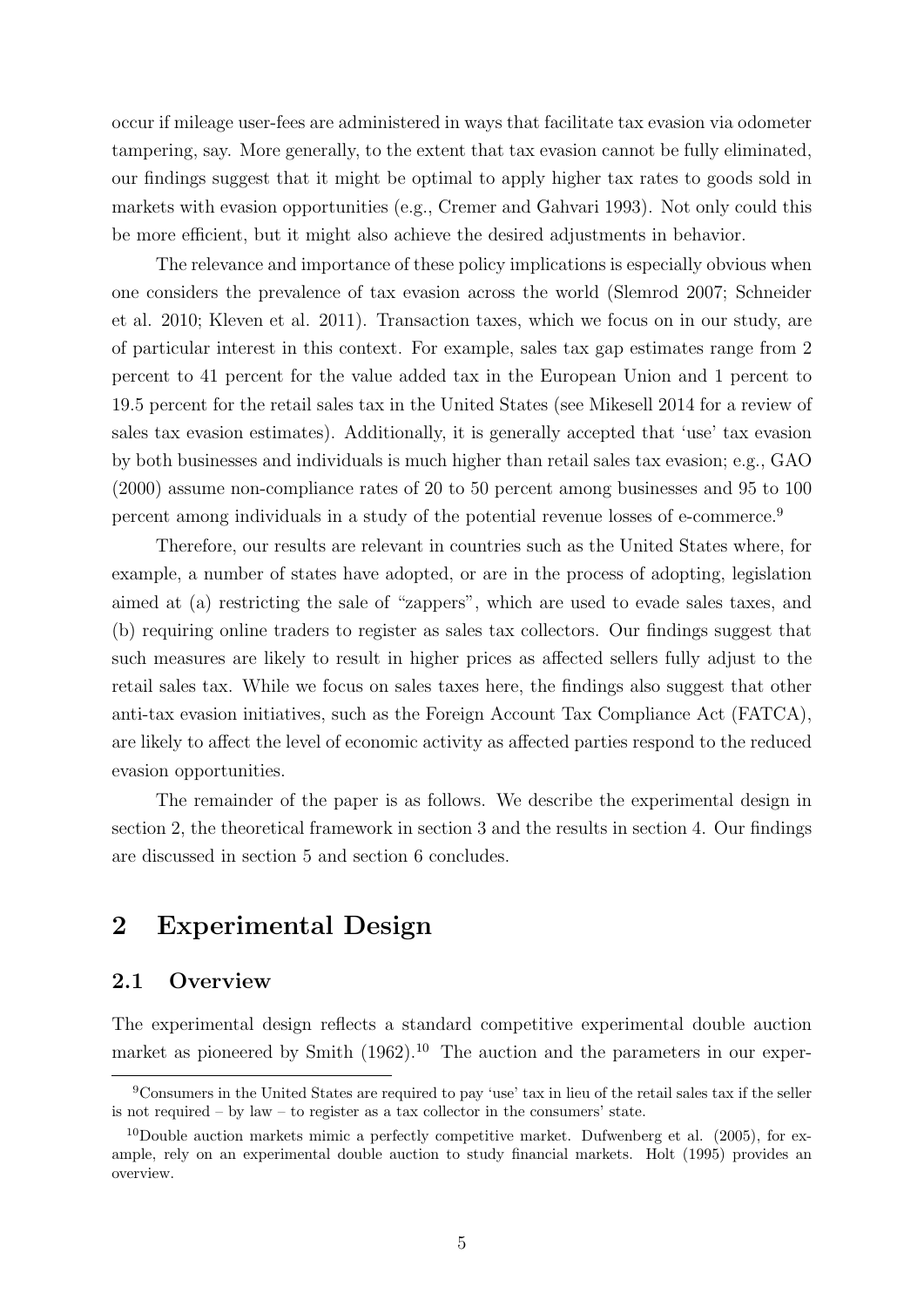iment are based on [Grosser and Reuben \(2013\).](#page-28-1) In each round of the double auction market, 5 buyers and 5 sellers trade two units of a homogeneous and fictious good. Sellers are assigned costs for each unit and buyers are assigned values. The roles of sellers and buyers as well as the costs and values are exogenous and randomly assigned to the lab participants. We impose a per-unit tax on sellers to this set-up and give sellers in the treatment group the opportunity to evade the tax whereas sellers in the control group pay the per-unit tax automatically (as with exact withholding). We employ a betweensubjects design where each participant is either in the control or treatment group. Further details on the experimental design are provided in the next subsections.

## 2.2 Organization

The experiment was conducted in the Cologne Laboratory for Economic Research (CLER), University of Cologne, Germany. A large random sample of all subjects in the laboratory's subject pool of approximately 4000 persons was invited via email – using the recruitment software ORSEE [\(Greiner 2004\)](#page-28-9) – to participate in the experiment. Participants signed up on a first-come-first-serve basis. Neither the content of the experiment nor the expected payoff was stated in the invitation email. The experiment was programmed utilizing z-tree software [\(Fischbacher 2007\)](#page-28-10). We ran eight sessions over two regular school days in November and December 2013.[11](#page-8-0) Each session consisted of either a control or treatment group market and lasted about 100 minutes (including review of instructions and payment of participants).

We conduct four control and four treatment sessions for a total of 80 subjects.<sup>[12](#page-8-1)</sup> Experimental Currency Units (ECU) are used as the currency during the experiment. After the experiment, ECU are converted to Euro with an exchange of  $30$  ECU = 1 EUR and subjects are paid the sum of all net incomes (see below) in Euro. It was public information that all tax revenue generated in the experiment would be donated to the German Red Cross.

At the beginning of each session, subjects are randomly assigned to computer boothes by drawing an ID number out of a bingo bag upon entering the lab. The computer then randomly assigns each subject to role as buyer or seller, as well as her costs or values which stay constant during the experiment. Subjects are given a hard copy of the instructions when they enter the lab and are allowed as much time as needed to familiarize themselves with the procedure of the experiment. They are also allowed to

<span id="page-8-0"></span><sup>&</sup>lt;sup>11</sup>There are two regular semesters at the tertiary level in Germany; winter semester lasting from October to March and summer semester between April and July. Therefore, the experiment was implemented during the regular semester.

<span id="page-8-1"></span> $12$ While this appears to be low, note that [Grosser and Reuben \(2013\),](#page-28-1) for example, only implemented four markets and yet have sufficient statistical power to identify a treatment effect. See section [4.2.1](#page-18-0) for summary statistics on demographic characteristics of the participants.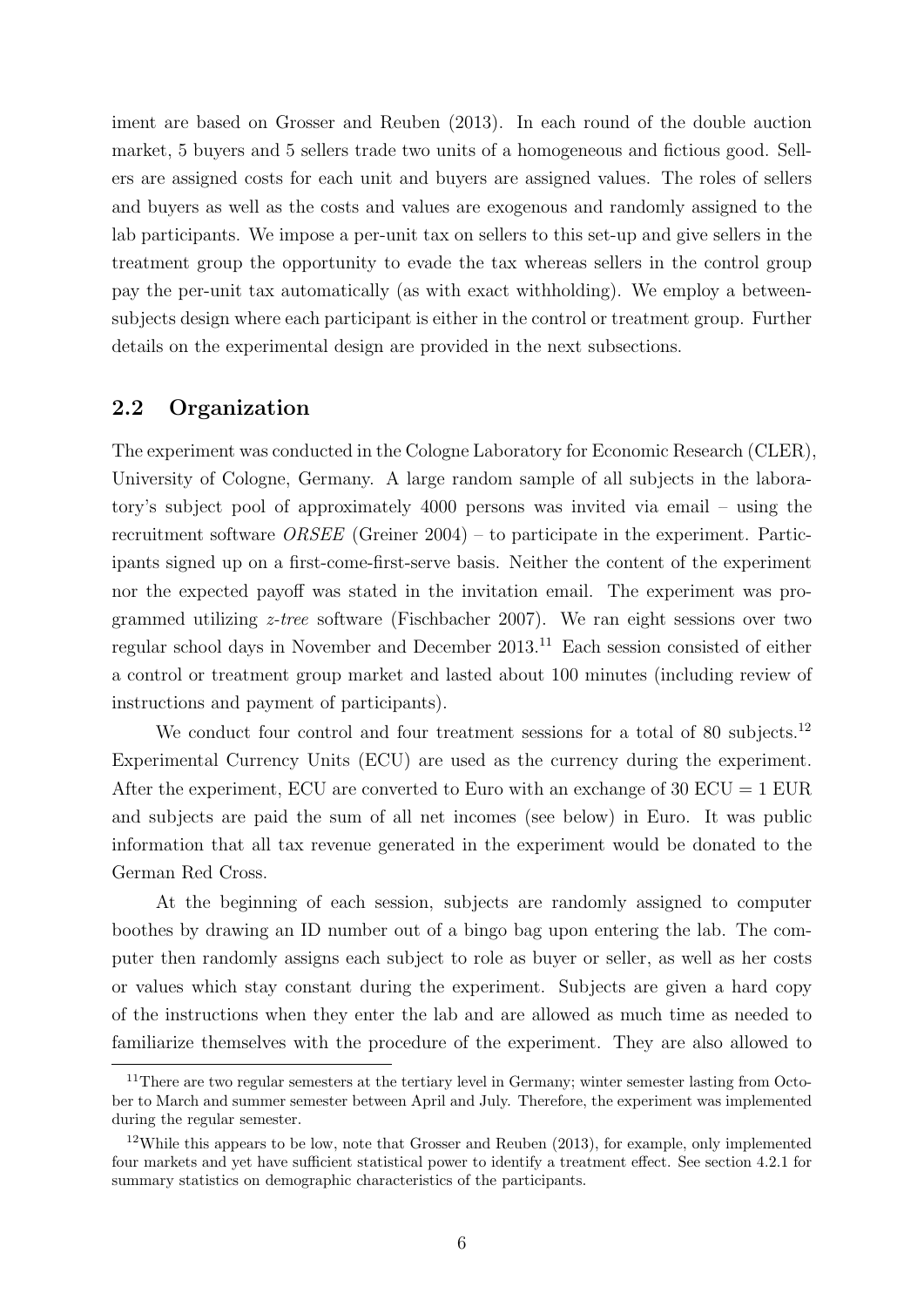ask any clarifying questions.

#### 2.3 Description of a session

Each session includes 1 market that is either a control or treatment group market. Each market has five buyers and five sellers who each have 2 units of a fictitious good to trade. Sellers and buyers are randomly assigned costs and values for both of their units; the roles as buyer or seller and the assigned values and costs are exogenously determined and stay constant for the entire experiment. All ten subjects in one session/market first trade in 3 practice rounds and then 27 payoff relevant rounds.

Trade in the Double Auction As is common in experimental markets, subjects are given demand and supply schedules for a fictitious good at the beginning of the session [\(Ruffle 2005;](#page-30-4) [Cox et al. 2012;](#page-27-9) [Grosser and Reuben 2013\)](#page-28-1). The demand schedule for buyers assigns a value to each of two items and the supply schedule for sellers assigns a cost to each of two items. The cost/value of the units vary across items and subjects as illustrated in Table [1.](#page-31-0) This allows us to induce demand and supply curves for each market, which are depicted in Figure [1.](#page-35-0) The schedules are chosen such that demand and supply elasticities are equal in equilibrium. The demand and supply schedules remain fixed across periods in a given session, and they do not differ between control and treatment markets.

Subjects trade the good in a double auction market that is opened for two minutes in each period. During this time, each seller can post an "ask" that is lower than the current ask on the market, but higher than the cost of the item to the seller. In other words, sellers cannot trade an item below its cost. Additionally, sellers must sell their cheaper unit before they sell their more expensive unit. Similarly, each buyer can post a "bid" that is higher than the current bid on the market, but lower than the value of the item to the buyer. Therefore, buyers cannot buy an item at a price that exceeds its value. Buyers must also buy their most valued item before their least valued item. The lowest standing ask and the highest standing bid are displayed on the computer screen of all ten market participants.[13](#page-9-0)

An item is traded if a seller accepts the standing buyer bid or a buyer accepts the standing seller ask. Subjects are not required to trade a minimum amount of items, items that are not traded yield neither costs nor profits. Traders are not allowed to communicate with each other. This trading procedure is identical for the treatment and control groups.

<span id="page-9-0"></span><sup>&</sup>lt;sup>13</sup>Figure [8](#page-44-0) in the appendix depicts a screenshot of the experimental market place for a seller in the treatment group with evasion opportunity.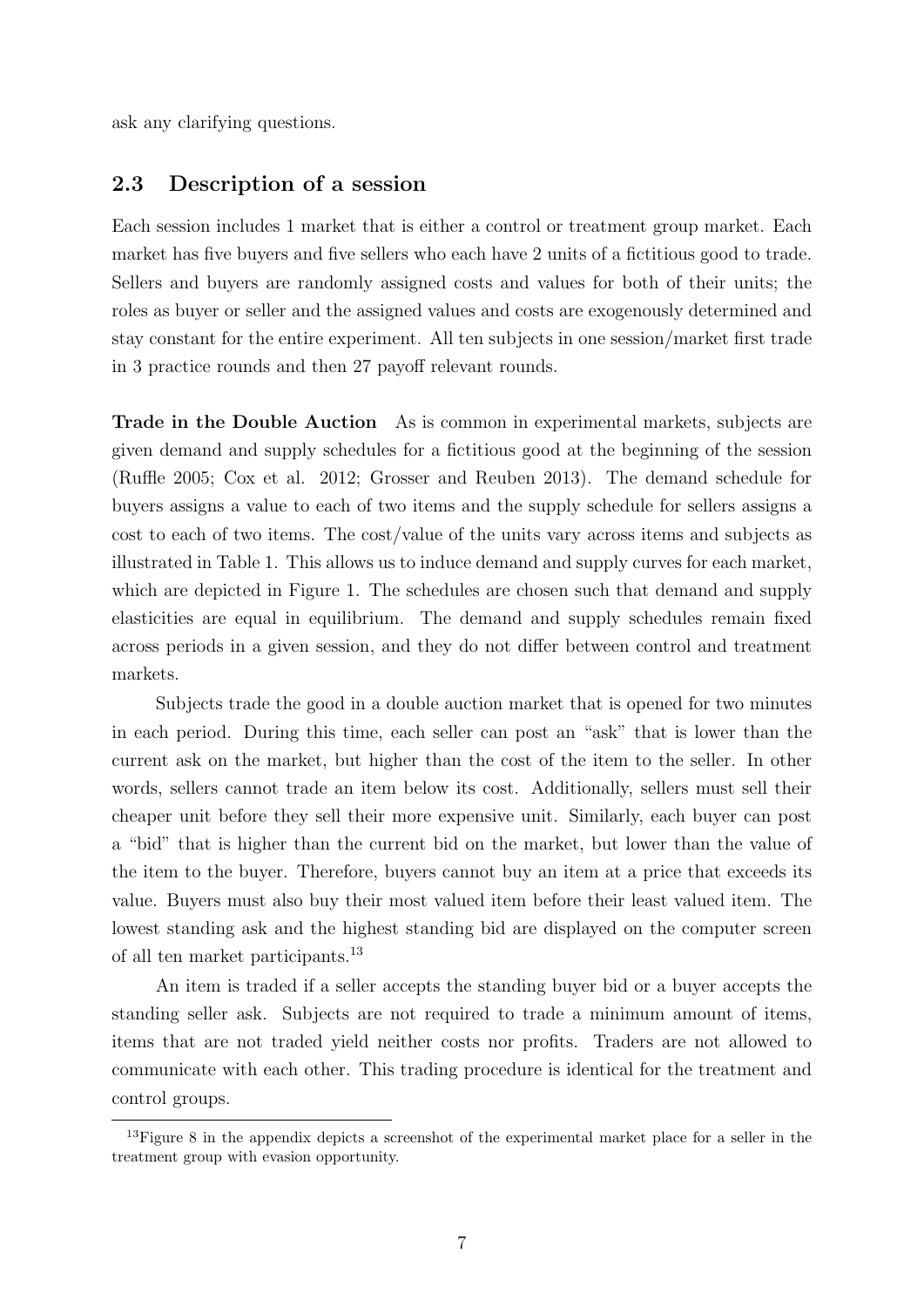Income: Control Group Gross-income in each period consists of the sum of the profit on each unit traded. Sellers' gross profit on each unit is equal to the difference between the selling price and cost, while buyers' profit on each unit is the difference between value and price paid. All subjects (buyers and sellers) are told that sellers have to pay a per-unit tax for each unit sold, that the tax rate is fixed across all periods at  $\tau = 10$ ECU per-unit and that the tax is collected at the end of every third trading period. In other words, subjects complete three rounds of trading then tax is collected from sellers, then three more rounds of trading then another tax collection and so on. This yields 27 trading periods and 9 tax collections; we discuss this design feature below. We define total gross profit in each trading period  $i$   $(i = 1, 2, 3, ..., 25, 26, 27)$  as

<span id="page-10-2"></span>
$$
\Pi_i^s = P_{i1}d_1 + P_{i2}d_2 - C_1d_1 - C_2d_2, \tag{1}
$$

for sellers and

<span id="page-10-0"></span>
$$
\Pi_i^b = V_1 d_1 + V_2 d_2 - P_{i1} d_1 - P_{i2} d_2, \tag{2}
$$

for buyers. Superscripts s and b indicate seller and buyer, respectively,  $d_j = 1$  if good j is traded and 0 otherwise,  $P_{ij}$  is the price of good j in period i,  $C_j$  is the cost of good j and  $V_j$  is the value of good j.

Because taxes are collected at the end of every third trading period, a seller's net income for each tax collection period  $k$  ( $k = 3, 6, 9, 12, 15, 18, 21, 24, 27$ ) is equal to:

$$
\pi_k^s = \Pi_k^s + \Pi_{k-1}^s + \Pi_{k-2}^s - \tau U,\tag{3}
$$

where U is the total number of units sold in the last three rounds and  $\tau = 10$  is the statutory per-unit tax rate. Because buyers do not pay a tax, their net income for each tax collection period may be written as:

<span id="page-10-1"></span>
$$
\pi_k^b = \Pi_k^b + \Pi_{k-1}^b + \Pi_{k-2}^b \tag{4}
$$

Both buyers and sellers are shown their gross income after every trading period and their net income after every tax collection period. Subjects' final payoff is the sum of their net incomes from the nine tax collection periods.

Income: Treatment Group Since buyers do not pay the tax, the calculation of gross and net income for buyers in the treatment group is identical to that of the control group: see equations [\(2\)](#page-10-0) and [\(4\)](#page-10-1). Sellers, on the other hand, make a tax reporting decision at the end of every third round. In other words, subjects complete three rounds of trading then sellers make a reporting decision; then three more rounds of trading then another reporting decision and so on.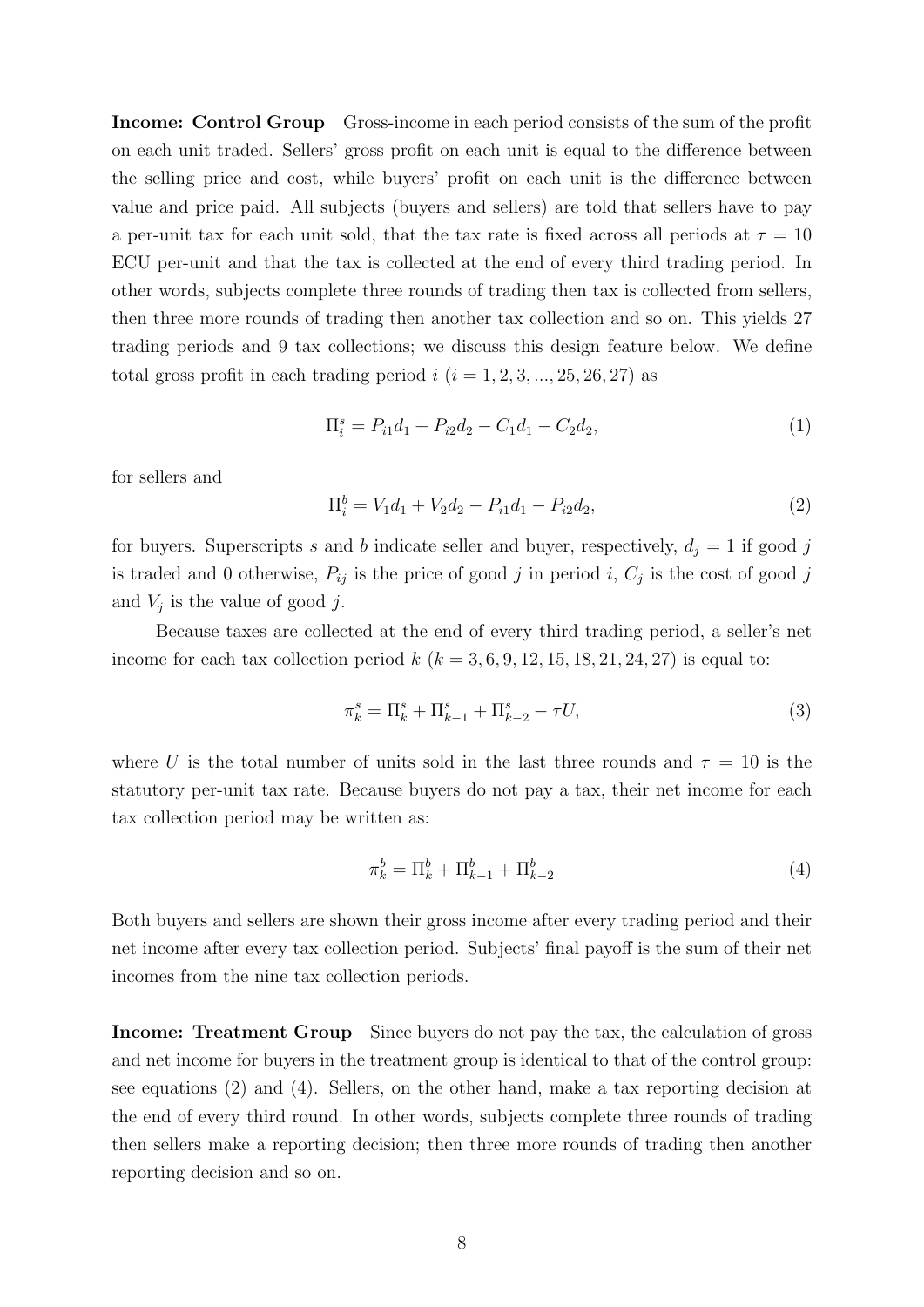One advantage of allowing subjects to report after every third trading period is that it increases the probability that every subject has a positive amount to report and must therefore explicitly decide if they wish to under-report sales for tax purposes. Another advantage of using every third round is that it yields 9 reporting decisions. This is advantageous because it means that subjects can learn the implications of tax evasion for their profits and update their beliefs about the probability of being caught. As a result, we can be assured that the market equilibrium in the evasion treatment reflects the impact of tax evasion on the behaviour of market participants. Although reporting every period would maximize the number reporting decisions, we opted against this option because excess supply in the market implies that some subjects will sell zero units in a given trading period, which trivializes the reporting decision. Another option is to have subjects make a single reporting decision at the end of the experiment. While this approach maximizes the chance that everyone has a positive amount to report, having a single reporting decision would not allow subjects to learn or update their beliefs. We opted for every third round as a reasonable compromise between these two extremes.[14](#page-11-0)

Sellers can report any number between 0 and the true amount sold in the previous three trading periods, and the reported amount is taxed at  $\tau = 10$  ECU per-unit. Sellers face an exogenous audit probability of  $\gamma = 0.1$  (10 percent) and pay a fine, which is equal to twice the evaded taxes if they underreport sales and are audited. The tax rate, audit probability, and fine rate are fixed across periods and sessions, and all subjects – buyers and sellers – in the treatment group receive this information at the beginning of the experiment.

Therefore, unlike sellers in the control group who must pay taxes on each unit sold, sellers in the treatment group are able to evade the sales tax by underreporting sales. Sellers' gross income in any trading period  $i$  is the same as in equation  $(1)$ , but their net income in each tax collection period is rewritten as:

$$
\pi_k^s = \begin{cases} \Pi_k^s + \Pi_{k-1}^s + \Pi_{k-2}^s - \tau R & \text{if not audited,} \\ \Pi_k^s + \Pi_{k-1}^s + \Pi_{k-2}^s - \tau U - \tau (U - R) & \text{if audited,} \end{cases}
$$
(5)

where  $R$  is the reported number of units sold,  $U$  is the number of units actually sold over the last three rounds, and  $\tau = 10$  is the statutory per-unit tax rate. Subjects' final payoff is the sum of their net incomes from the nine tax collection periods.

<span id="page-11-0"></span> $14$ Although subjects in the control group do not make a reporting decision, we collect taxes and report their net profits at the end of every third period to ensure comparability with the treatment group.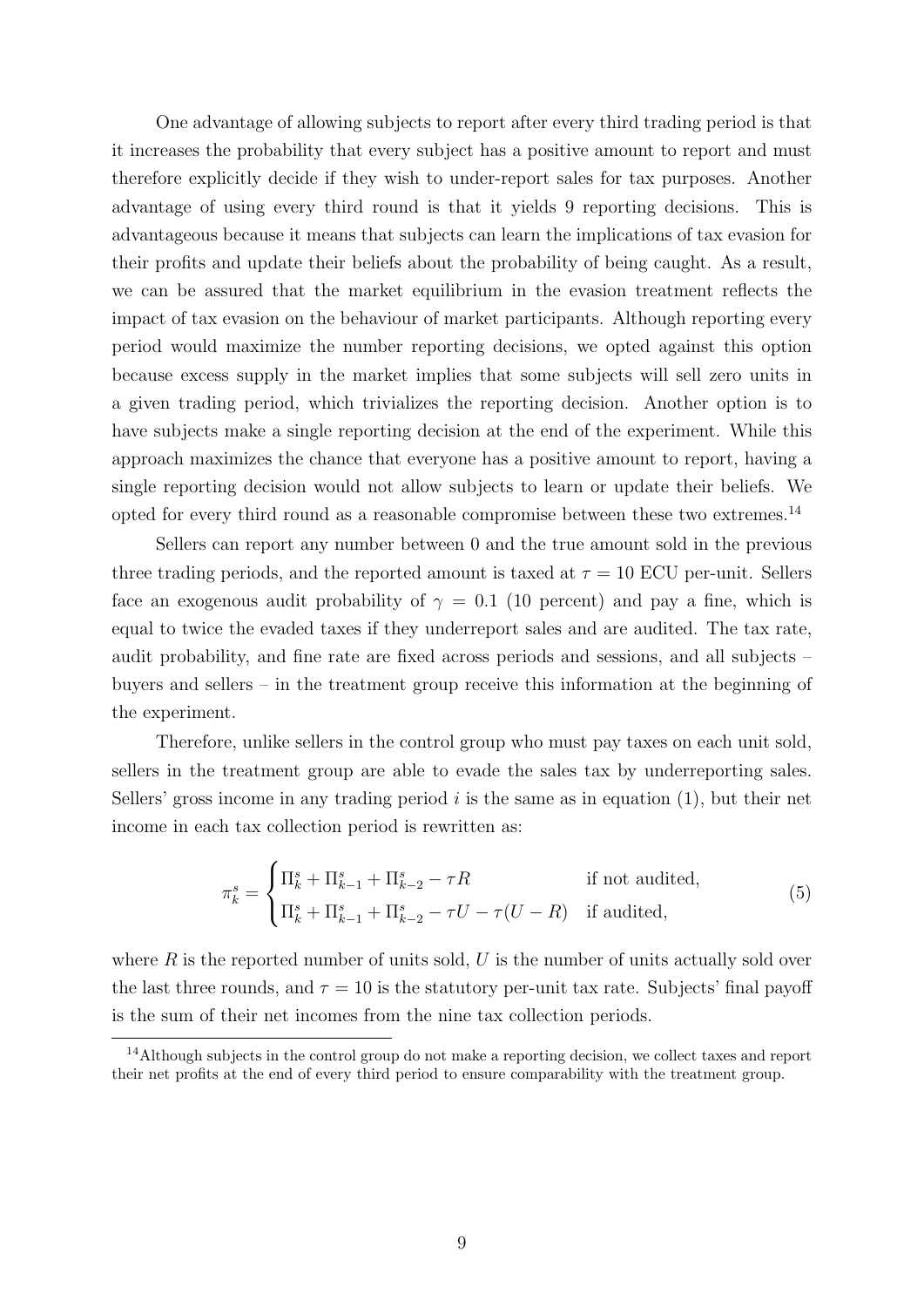## <span id="page-12-2"></span>2.4 Market Equilibrium

The demand and supply schedules described in Table [1](#page-31-0) and displayed in Figure [1](#page-35-0) can be used to determine the competitive equilibrium price and quantity with and without the per-unit tax. Theoretically, we expect the market to clear with 7 units traded at any price in the range 48 ECU to 52 ECU in the case without taxes. We obtain a range of prices in equilibrium because the demand schedule is stepwise linear [\(Ruffle 2005;](#page-30-4) [Cox](#page-27-9) [et al. 2012;](#page-27-9) [Grosser and Reuben 2013\)](#page-28-1).[15](#page-12-1)

A per-unit tax on sellers increases the cost of each unit by 10 ECU and thus shifts the supply curve to the left as shown in Figure [1.](#page-35-0) In the absence of tax evasion opportunities, this theoretically produces a new equilibrium quantity of 6 units, which is supported by an equilibrium price in the range of 53 ECU to 57 ECU. Because the demand and supply schedules have equal elasticity in equilibrium, the incidence of the tax should theoretically be shared equally between buyers and sellers; buyers pay an extra 5 ECU and sellers receive 5 ECU less (after paying the tax).

The question we seek to answer is whether this equilibrium outcome is affected by the presence of tax evasion opportunities among sellers. The next section provides a theoretical discussion for why tax evasion may or may not affect the incidence of the tax.

## <span id="page-12-0"></span>3 Theoretical Context

This section places our experimental design in the context of a simple theoretical set-up based on the textbook partial equilibrium analysis of tax incidence. It is straight forward to show that the standard text book results hold for the control group because they have no evasion opportunity. In particular, the incidence of the tax is determined solely by the relative elasticity of demand and supply. We want to know if and how these predictions change when the person legally responsible for remitting the tax has access to evasion opportunities. Therefore, the analysis that follows focuses on the treatment group where the opportunity to evade the tax exists. However, as shown below, the model describing the control group is nested within the model described here.

## 3.1 Buyers' and Sellers' Decision

Consider a market where buyers and sellers trade  $q$  units of a good at price  $p$  in a given trading period. Sellers have to pay a per-unit (excise) tax for each unit they sell, but are provided a tax reporting decision. As a result, the per-unit tax  $\tau$  is paid on  $r$  ( $0 \le r \le q$ ),

<span id="page-12-1"></span><sup>15</sup>[Grosser and Reuben \(2013\)](#page-28-1) conducted an experiment using the same demand and supply schedule as we do and find that the "no-tax" equilibrium is equal to that predicted by the theory. Therefore, although we do not implement the "no-tax" treatment here, we expect that our "no-tax" equilibrium is in line with theoretical expectations.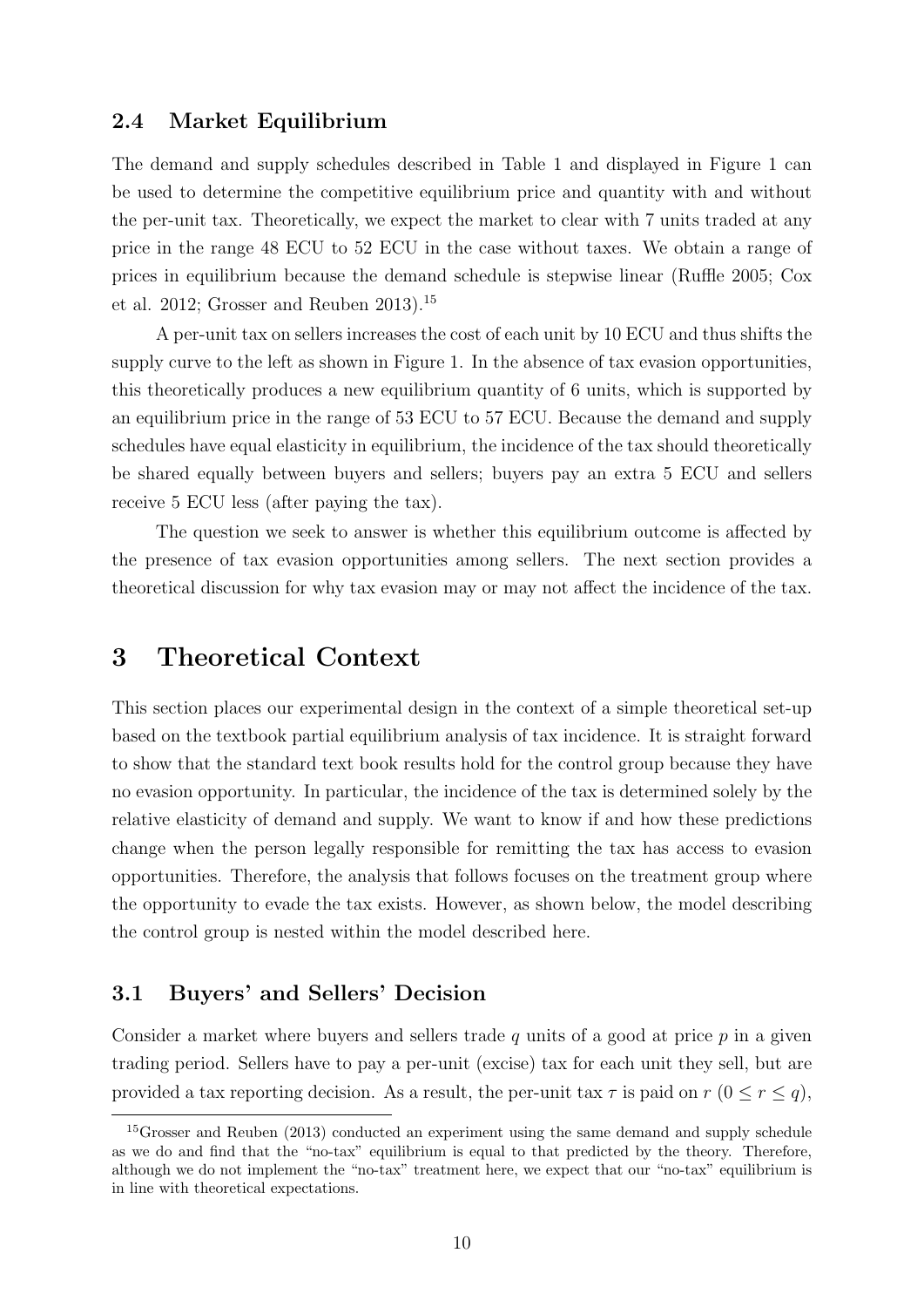which is the number of units reported by a seller. The tax reporting decision is audited with probability  $\gamma$ , and because all audits lead to the full discovery of actual sales, a fine equal to twice the evaded taxes,  $2(q - r)\tau$ , must be paid if audited.

Buyers Buyers are never allowed an evasion opportunity so their only choice variable is the number of traded units; they simply maximize

$$
\pi^B = (v - p)q \tag{6}
$$

with respect to q, where  $v$  is the assigned value the buyer receives from each unit bought. This is maximized where the price paid for the last unit is equal to the value of that unit to the buyer  $v = p$ . Aggregated, this suggests that market demand is a function of price,  $D(p).$ 

**Sellers** On the other hand, sellers maximize expected profits  $\pi^S$ , which are given by:

<span id="page-13-0"></span>
$$
\pi^S = (p - c)q - r\tau - 2\gamma(q - r)\tau,\tag{7}
$$

where c is the assigned cost of each unit sold by a seller. Equation  $(7)$  can be rewritten as:

<span id="page-13-2"></span>
$$
\pi^S = (p - c)q - q \underbrace{\tau(\phi + 2(1 - \phi)\gamma)}_{effective \ tax \ t_e},
$$
\n(8)

where  $\phi = r/q$   $(0 \le \phi \le 1)$  is the share of actual sales that is reported for tax purposes. Sellers face an expected effective tax rate  $t_e = \tau(\phi + 2(1-\phi)\gamma)$  for each unit they actually sell.<sup>[16](#page-13-1)</sup> It is clear that the effective tax rate differs from the statutory tax rate as long as  $\phi \neq 1$ . In fact, the effective tax rate is lower than the statutory rate as long as sales are underreported ( $\phi$  < 1) and the chance of being audited is less than one half  $\gamma$  < 1/2. Additionally, the effective tax rate is positively related to the statutory tax rate  $\tau \left(\frac{\delta t_e}{\delta \tau}\geq 0\right)$ , the share of reported income  $\phi \left(\frac{\delta t_e}{\delta \phi}>0 \text{ for }\gamma<0.5\right)$  and the audit probability  $\gamma\ (\frac{\delta t_e}{\delta \gamma} \geq 0)$ . Note that because sellers in the control group do not have an opportunity to evade the tax, their reported sales is equal to their actual sales; i.e.,  $r = q$ , which implies that  $\phi = 1$ . As a result, the effective tax rate  $t_e$  is equal to the statutory tax rate  $\tau$  in the control group.

Sellers chose the number of traded units q and the share of reported sales  $\phi$  to maximize their expected profits  $\pi^S$ . Maximizing equation [\(8\)](#page-13-2) yields the following first order conditions (F.O.C.) with respect to q and  $\phi$ :

<span id="page-13-1"></span><sup>&</sup>lt;sup>16</sup>For reasons of brevity, we henceforth refer to  $t_e$  as the effective tax rate, rather than *expected* effective tax rate.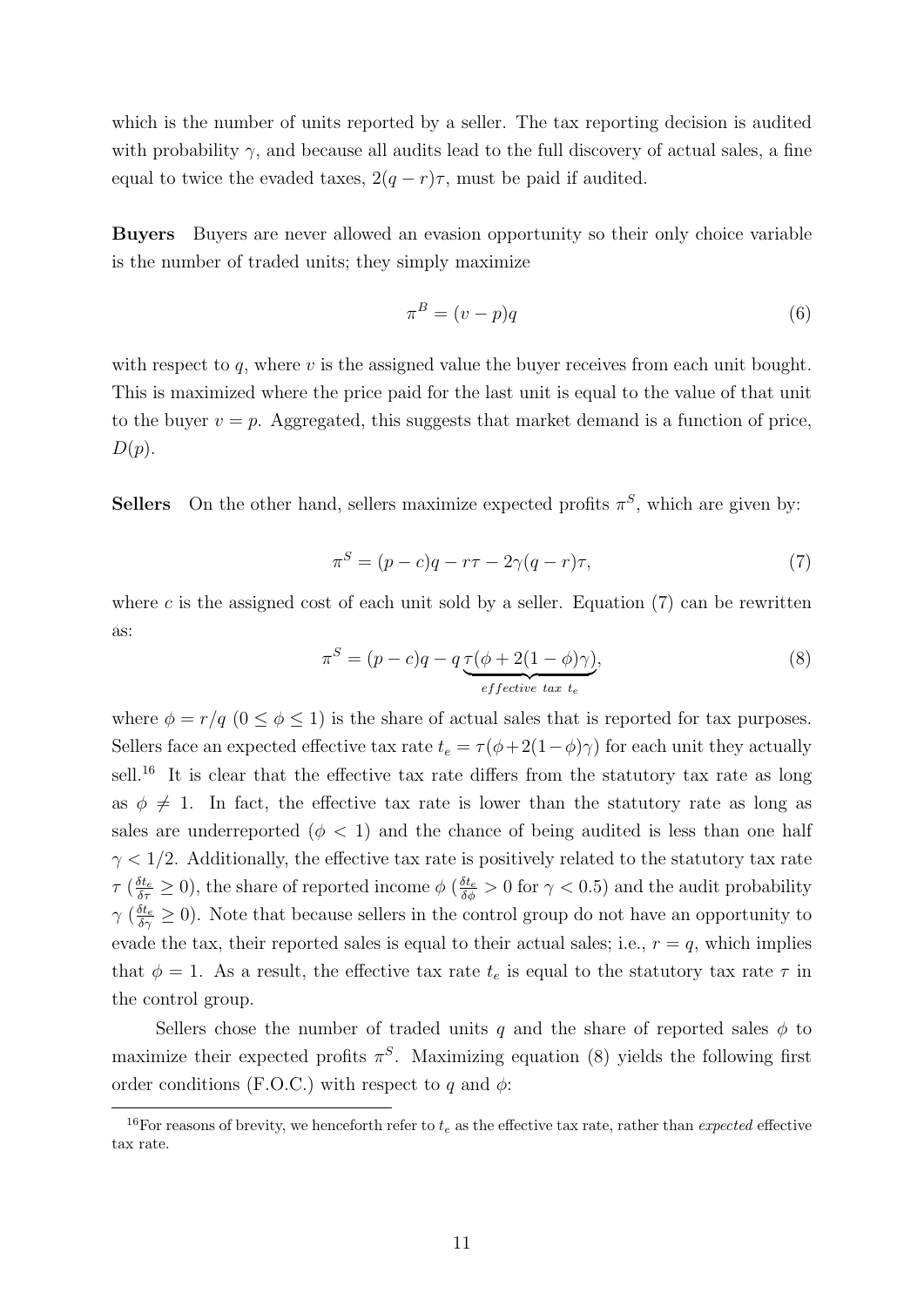$$
p = c + t_e
$$
  
\n
$$
\gamma = 1/2
$$
\n(9)

These F.O.C. define the optimum and have the usual interpretations: sellers trade until the revenue from the last unit sold is equal to its cost, and some amount of sales is underreported if the chance of being caught is no more than one half.

Note that the effective tax rate  $t_e$  equals the statutory tax rate  $\tau$  when the audit probability is  $\gamma = 1/2$ . This implies that the optimal output  $q^*$  is defined by  $p = c + \tau$ , which is identical to the  $q^*$  in the control group.<sup>[17](#page-14-0)</sup> The optimal output in the treatment group is also identical to that in the control group if sellers report honestly, which is predicted to occur if  $\gamma > 1/2$ . Intuitively, the effective tax rate is greater than the statutory tax rate if the audit probability is greater than one half, except when  $\phi = 1$ . Therefore, sellers can maximize their expected profit by reporting honestly when the chance of being audited is greater than one half. By reporting honestly in this case, sellers ensure that  $t_e = \tau$ , which yields the same  $q^*$  as in the control group. Therefore, the opportunity to evade the tax has no effect on sellers output decisions if the audit probability is equal or larger than 50%. This further implies that the opportunity to evade has no effect on the incidence of the tax.

However, the optimal strategy for any audit probability  $\gamma$  smaller than 1/2 is to fully evade. Since  $\gamma$  is 0.1 in our experiment, the model predicts that sellers do not report any of their sold units. With this optimal strategy of full evasion ( $\phi = 0$ ), the effective tax rate reduces to  $t_e = 2\gamma\tau$ , which is less than the statutory tax  $\tau$  since  $\gamma = 0.1$ . In this case, the F.O.C. with respect to q reduces to  $p = c + 2\gamma\tau$ . Because unit costs and the statutory tax rate are equal in both treatment and control groups, it follows that the price in the treatment group (evasion possible) is lower than in the control group (evasion not possible).

This optimal solution assumes that sellers are fully rational and therefore evade all units due to the low audit probability. However, the existing tax evasion literature shows that most empirically observed evasion rates are lower than suggested by standard theory [\(Alm 2012\)](#page-26-3). Our experimental results also support this observation; despite the low audit probability of 0.1 we observe an average compliance rate of 7%. That is,  $\phi$  is larger than zero in our experiment. However, only 33 out of 40 sellers report non-zero sales in any given reporting period, which suggests that most sellers behave rationally as predicted by the theory and that  $\phi < 1$ . Therefore, the non-zero compliance rate reflects

<span id="page-14-0"></span><sup>&</sup>lt;sup>17</sup>To see this, recall that  $\phi = 1$  in the control group because there is no opportunity to evade the tax. Substituting this value into equation [\(8\)](#page-13-2) and optimizing over q yields  $p = c + \tau$ .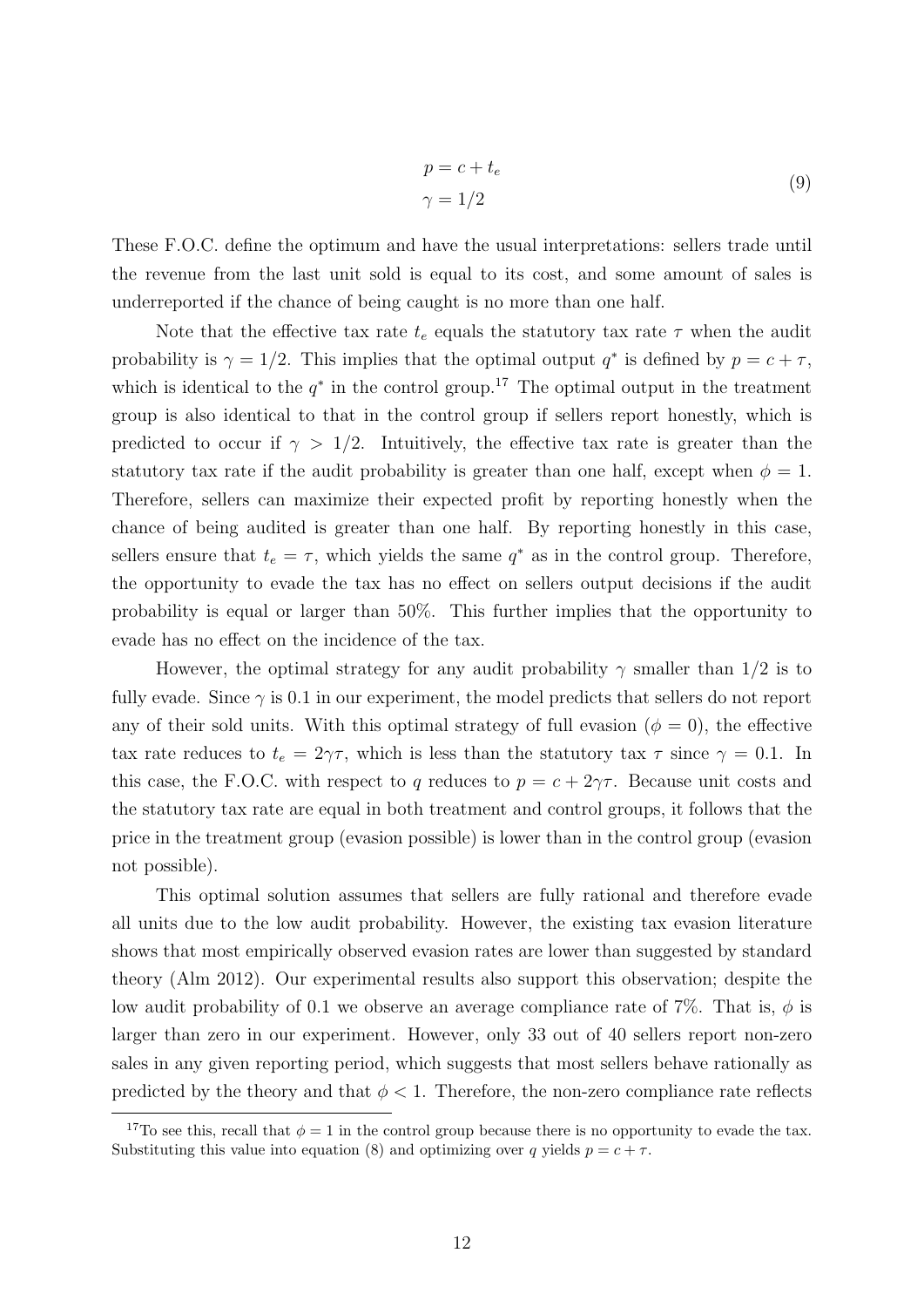the effect of a combination of full and partial evaders.<sup>[18](#page-15-0)</sup>

So how does the incidence of the tax in the treatment group compare to that in the control group? We address this question in the next section for a general case where market compliance is greater than zero and smaller than one, i.e.  $0 \le \phi \le 1$ .

## 3.2 Market outcome

Consider the empirical case where  $0 \le \phi \le 1$ . The F.O.C. with respect to q implies that market supply is implicitly defined not only by the price  $p$  but also by the effective tax rate  $t_e$ , which in turn depends on  $\tau$ ,  $\phi$  and  $\gamma$ . This allows us to express market supply as a function of p and  $t_e$ :  $S(p, t_e)$ . We already showed that market demand is defined by  $D(p)$ because each buyer's  $q^*$  depends on the price only. As has been shown in the literature, an experimental double auction market clears the market so that demand equals supply:

$$
D(p) = S(p, t_e) \tag{10}
$$

The equilibrium condition is differentiated implicitly with respect to p and  $\tau$  to determine the incidence of the statutory excise tax  $\tau$ :

<span id="page-15-2"></span>
$$
\frac{dp}{d\tau} = \frac{\partial t_e}{\partial \tau} \frac{\partial S}{\partial t_e} \frac{1}{\frac{\partial D}{\partial p} - \frac{\partial S}{\partial p}}.\tag{11}
$$

The incidence result is equivalent to the textbook case except for parameter  $\frac{\partial t_e}{\partial \tau} = \phi(1 - \tau)$  $(2\gamma) + 2\gamma$ .  $\frac{\partial t_e}{\partial \tau}$  equals 1 as long as the effective tax rate is equal to the statutory tax rate. This is the case in the control group where there is no evasion opportunity.<sup>[19](#page-15-1)</sup> Therefore, the incidence of the tax in the treatment group is lower than in the control group if  $\frac{\partial t_e}{\partial \tau}$ is smaller than 1. It is easy to show that, conditional on  $\gamma < 1/2$ , this is the case as long as  $\phi$  < 1. In other words, we expect the market equilibrium price in the presence of tax evasion to be lower than in the case where tax evasion is not possible as long as some units are evaded ( $\phi$  < 1). This follows from the fact that the statutory tax rate is only due on reported units and therefore has less of an impact if a positive amount of units is evaded, i.e., the effective tax rate will be lower than the statutory rate as long as we do not see full compliance.

To see this more clearly, rewrite equation [\(11\)](#page-15-2) in terms of elasticities:

$$
\frac{dp}{d\tau} = \frac{\partial t_e}{\partial \tau} \frac{\epsilon_{S,\tau}}{\epsilon_{S,p} - \epsilon_{D,p}}\tag{12}
$$

<span id="page-15-0"></span><sup>&</sup>lt;sup>18</sup>One could define the difference between the "irrational"  $\phi > 0$  and the rational  $\phi = 0$  as a parameter for an exogenously given level of irrationality.

<span id="page-15-1"></span><sup>&</sup>lt;sup>19</sup>Note that this is also the case if everyone in the treatment group reports honestly. However, we do not consider this case here since our empirical observation shows less than full compliance.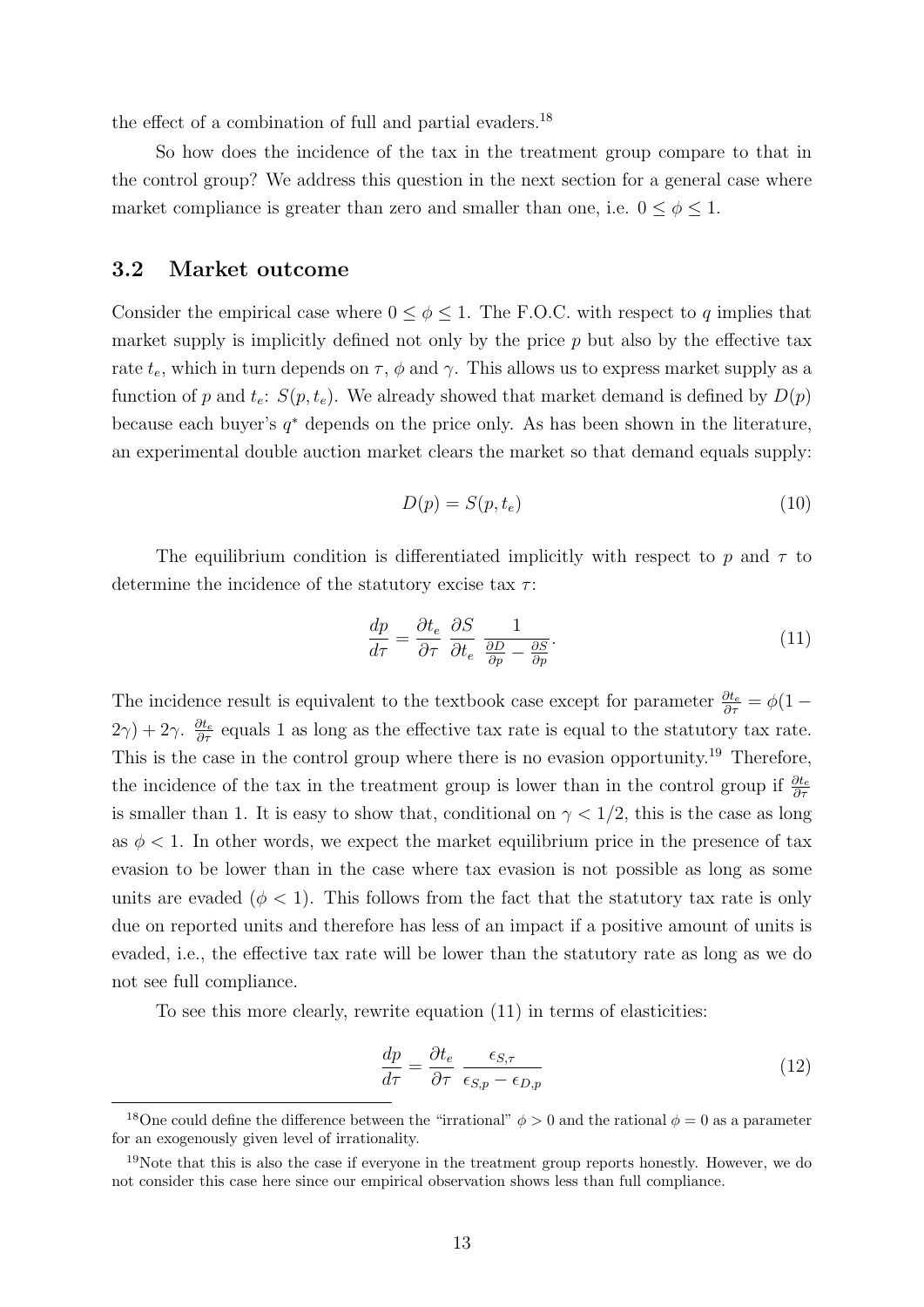where  $\epsilon_{S,\tau}$  is the supply elasticity with respect to the tax rate  $\tau$ , and  $\epsilon_{S,p}$  and  $\epsilon_{D,p}$  are the supply and demand elasticities with respect to the price. In our experimental design, supply elasticities equal demand elasticities in equilibrium. Assuming that  $\epsilon_{S,\tau} = \epsilon_{S,p}$ , the incidence result can hence be rewritten:[20](#page-16-1)

$$
\frac{dp}{d\tau} = \frac{\partial t_e}{\partial \tau} \frac{1}{2} \tag{13}
$$

In the control group where evasion is not possible  $\frac{\partial t_e}{\partial \tau} = 1$  and a 1 unit increase in the tax rate increases the price by  $1/2$  units. On the other hand, a 1 unit increase in the tax rate in the treatment group - where evasion is possible - increases the price by  $(\phi(1-2\gamma)+2\gamma) \times 1/2$  units, which is less than  $1/2$  as long as  $\phi < 1$  (recall that  $\gamma < 0.5$ ) in our experiment).

The intuition for this result is fairly straight forward. Since  $\phi < 1$  implies that the effective tax rate is lower than the statutory tax rate, sellers who evade are less responsive to changes in the statutory tax rate than sellers who report honestly. Therefore, as long as some firms evade the tax, the industry supply curve shifts up by a smaller margin than would be observed in the absence of tax evasion. This is illustrated in Figure [2.](#page-36-0) First, consider panel A in Figure [2,](#page-36-0) which represents the control group where evasion is not possible. The supply curve generally shifts up by the effective tax rate. Because the effective tax rate equals the statutory tax rate in the case without evasion, the supply curve shifts up by the full amount of the statutory rate. This results in a new market equilibrium  $(p_c^*, q_c^*)$ ; subscript c indicates control group.

On the other hand, the supply curve in the treatment group – shown in panel B of Figure [2](#page-36-0) – shifts up by the effective tax rate, which is less than the statutory rate as long as  $\phi < 1$ . This results in a new market equilibrium  $(p_t^*, q_t^*)$  where  $(p_t^* < p_c^*)$  and  $(q_t^* > q_c^*)$ ; subscript t indicates treatment group. Also note that the difference between the two equilibria increases with evasion and is maximized if all sellers in the treatment group fully evade the tax. This difference in price suggests that some of the benefits of evasion are shifted to buyers in the form of lower prices.

## <span id="page-16-0"></span>4 Empirical Strategy and Results

Recall that we are interested in identifying the impact of tax evasion opportunities on the economic incidence of a sales tax. We describe the empirical strategy used to identify this treatment effect in section [4.1](#page-17-0) and our findings in section [4.2.](#page-18-1)

<span id="page-16-1"></span> $^{20}$ This is a fair assumption because the tax is highly salient in our experiment.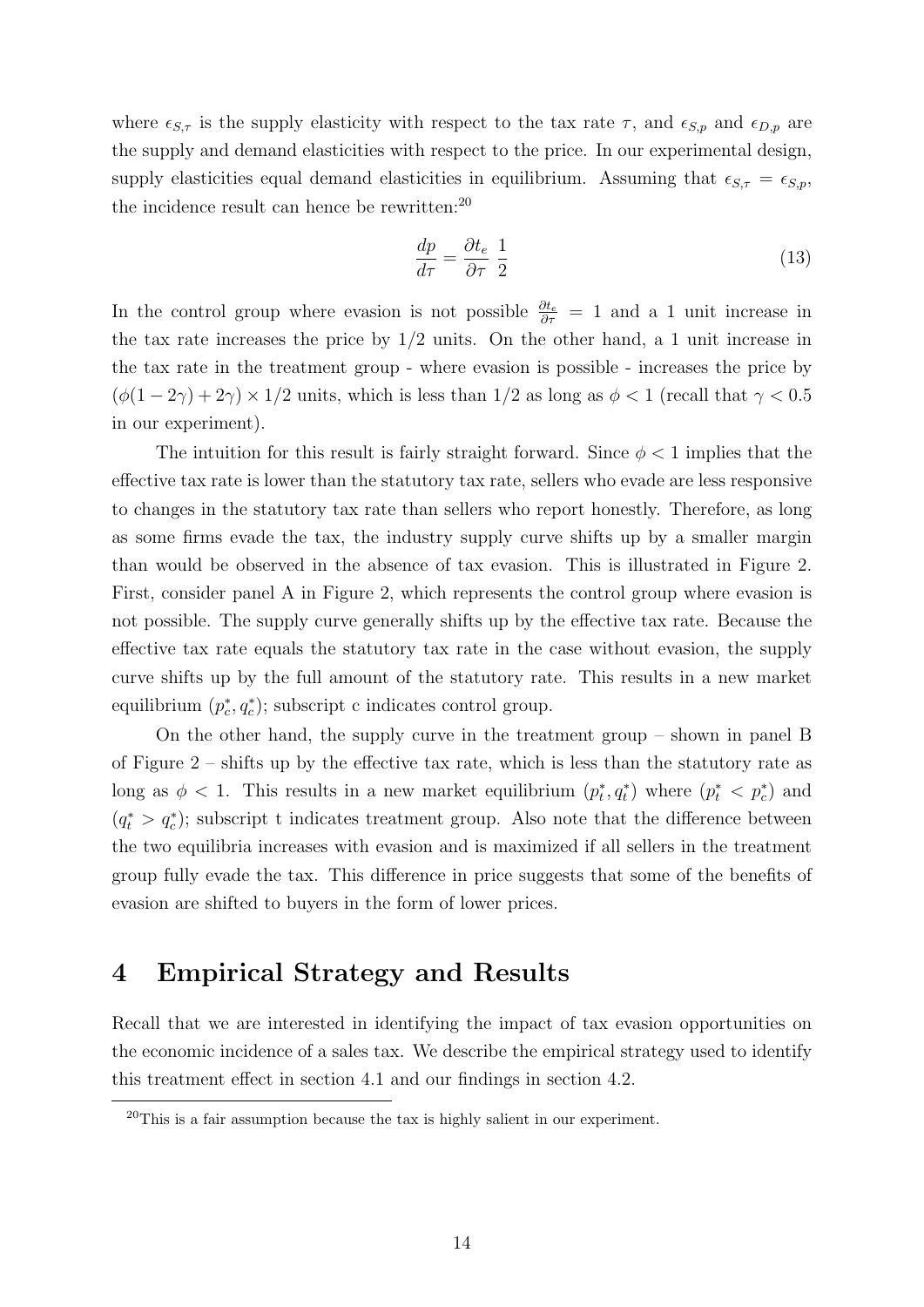## <span id="page-17-0"></span>4.1 Empirical Strategy

Given the discussion in section [3,](#page-12-0) we are particularly interested in knowing whether the market clearing price in the treatment group is different from the price in the control group. Therefore, the first step in our empirical strategy is to define the market price. The experiment produced one price for each unit sold in a given market-period, which allows us to create three measures of market price. The first measure is simply the price at which each item is sold, which we denote P. We also calculate the mean and median price in a given market-period and denoted them  $\overline{P}$  and  $P_{50}$ , respectively. Therefore, our data set has one observation per market-period when price is measured by  $\overline{P}$  or  $P_{50}$  and n observations per market-period when market price is measured by  $P$ , where  $n$  is the number of units sold in that market-period.<sup>[21](#page-17-1)</sup>

Second, due to random assignment to groups and markets, any (non-parametric) difference in these prices between the treatment and control groups is taken as evidence of the presence of treatment effects. We also test for treatment effects parametrically by regressing each measure of price, separately, on a treatment dummy. The baseline model for  $\overline{P}$  is specified as follows:

<span id="page-17-4"></span>
$$
\overline{P}_{i,m} = \beta_0 + \delta T_m + \epsilon_{i,m},\tag{14}
$$

where  $\overline{P}_{i,m}$  is the mean price of the good in period i (with  $i = 1, ..., 27$ ) of market m (with  $m = 1, ..., 8$ ).  $T_m$  is a dummy for the treatment state, which is equal to one if treatment group and zero if control group.  $\epsilon_{i,m}$  is a standard error term. Our coefficient of interest is  $\delta$ , which represents the difference in market price between the two groups. More precisely,  $\delta$  indicates the causal effect of evasion opportunity on the equilibrium market price. This causal interpretation follows from the fact that the groups are identical except for access to evasion and random assignment of participants to the two groups.

We set up our data as a panel with 27 periods per market and run pooled ordinary least squares (OLS) regressions with standard errors clustered on market. OLS regressions yield unbiased results because random selection into treatments cause the error term to be uncorrelated with our explanatory variable of interest in each period.<sup>[22](#page-17-2)</sup> Because the treatment status of each market and hence the participants in that market is always the same, the treatment effect (parametric and nonparametric) is identified using a betweenmarket design.[23](#page-17-3) We include period fixed effects in some specifications.

<span id="page-17-1"></span><sup>&</sup>lt;sup>21</sup>The minimum number of units sold in a market period is 5 and maximum is 7. Therefore, *n* ranges from 5 to 7.

<span id="page-17-2"></span><sup>22</sup>Note that estimators that allow for censoring, such as Tobit models, are unnecessary since the market price is not censored. Although the market price could be no lower than 18 and no higher the 82, the distribution of market prices suggest that these prices were never binding; the lowest market price is 30 and the highest is 63.

<span id="page-17-3"></span><sup>&</sup>lt;sup>23</sup>Notice that this also implies that it is not possible to estimate the treatment effect in the presence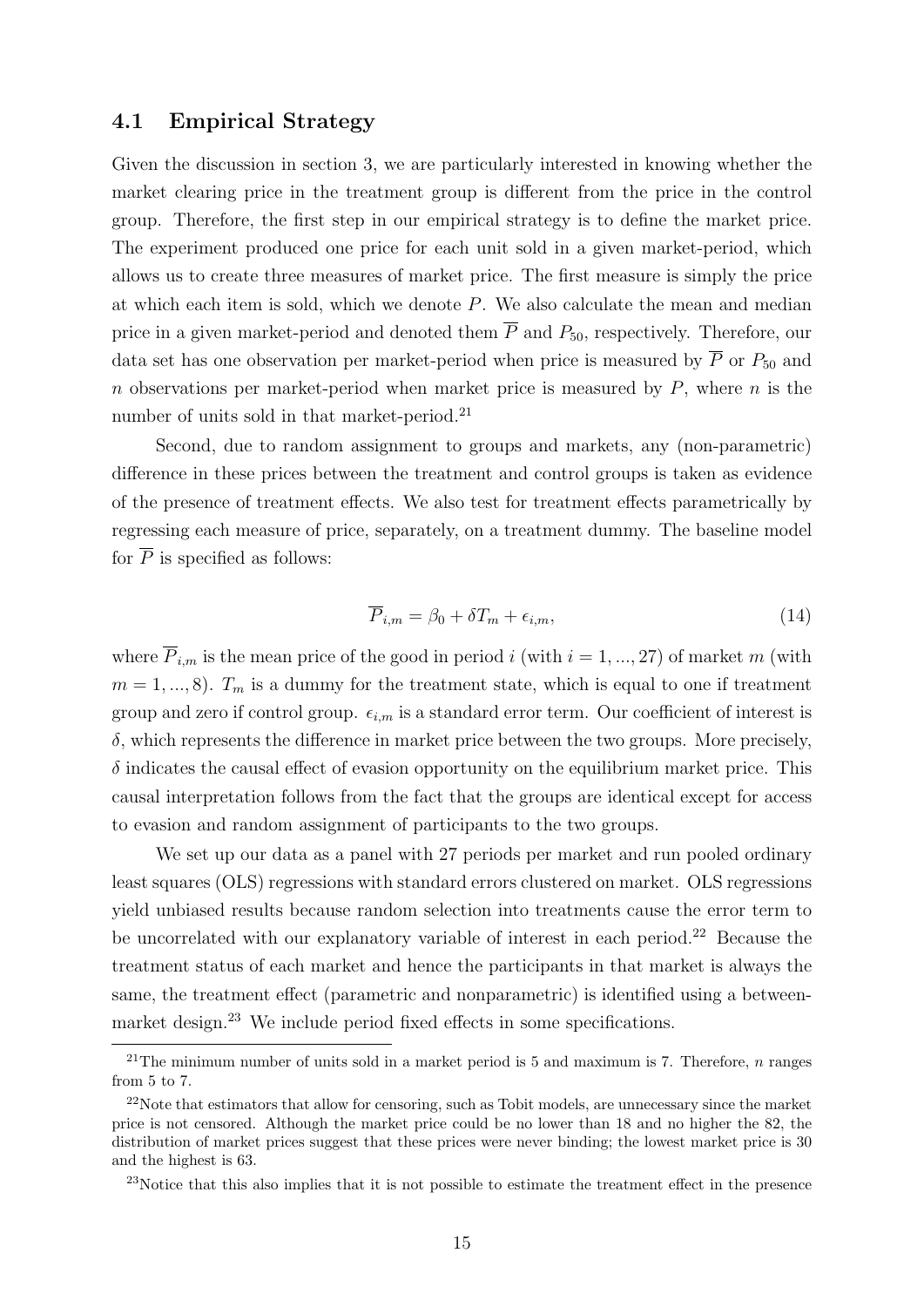## <span id="page-18-1"></span>4.2 Results

#### <span id="page-18-0"></span>4.2.1 Demographics of Participants

After the experiment, subjects reported their age, gender, native language, level of tax morale and field of study. Tax morale is determined using a question very similar to one used in the World Values Survey [\(Inglehart nd\)](#page-29-10).<sup>[24](#page-18-2)</sup> Each of these variables is summarized in Table [2.](#page-31-1) Casual observation of the data shows that randomization into the treatment states worked well. This is confirmed by non-parametric Wilcoxon rank-sum tests for differences in distributions between groups [\(Wilcoxon 1945;](#page-30-13) [Mann and Whitney 1947\)](#page-29-11); we do not observe any statistically significant differences in gender, age, share of participants whose native language is German, tax morale or field of study across the two groups. While we do not explicitly measure other attitudinal variables such as social norms or preferences, randomization implies that these omitted variables are also balanced across groups and therefore do not have any effect on our results.

Among all participants, approximately 51% were male, 77% indicated German to be their native language, and the average age was 26 years. Approximately 24% of subjects stated that cheating on taxes can never be justified and 48% indicated that economics is their major field of study.

#### <span id="page-18-4"></span>4.2.2 Compliance and effective tax rate

Our hypothesis that markets with evasion opportunities clear at lower prices requires that sellers actually underreport sales. The empirical results show that this condition is satisfied. We find that every subject evaded some positive amount of sales at least once and 33 of the 40 subjects in the treatment group fully pursued the profit maximizing rational strategy of full evasion in every reporting period. As a result the mean compliance rate is approximately 7% among all sellers in treatment group and 61% among those who report non-zero sales.[25](#page-18-3)

Recall that the effective tax rate  $t_e$  can be written as  $\tau(\phi + 2(1-\phi)\gamma)$ . Substituting

of market fixed effects. Each individual is randomly assigned to a market and everyone in the market has the same treatment status. Therefore, the treatment status of a market is the same as the treatment status of the individuals trading in that market.

<span id="page-18-2"></span><sup>&</sup>lt;sup>24</sup> "Please tell me for the following statement whether you think it can always be justified, never be justified, or something in between: 'Cheating on taxes if you have the chance'." This is the most frequently used question to measure tax morale in observational studies (e.g., [Alm and Torgler 2006,](#page-26-5) [Halla 2012](#page-29-12) and [Doerrenberg and Peichl 2013\)](#page-27-10).

<span id="page-18-3"></span><sup>&</sup>lt;sup>25</sup>This level of evasion is at the high end of evasion estimates in the experimental tax evasion literature (e.g., [Fortin et al. 2007;](#page-28-4) [Alm et al. 2009;](#page-26-2) [Alm et al. 2010;](#page-26-6) [Coricelli et al. 2010\)](#page-27-11). However, these studies focus on income taxes and are therefore not directly comparable to our results. We do not know of any sales tax experiments in the tax evasion literature. Evidence from the real world suggest that our compliance rates are not unreasonable. For example, the compliance rate in our experiment is comparable to the compliance rate for the 'use' tax in the United States; 0 to 5 percent among individuals [\(GAO](#page-28-8) [2000\)](#page-28-8).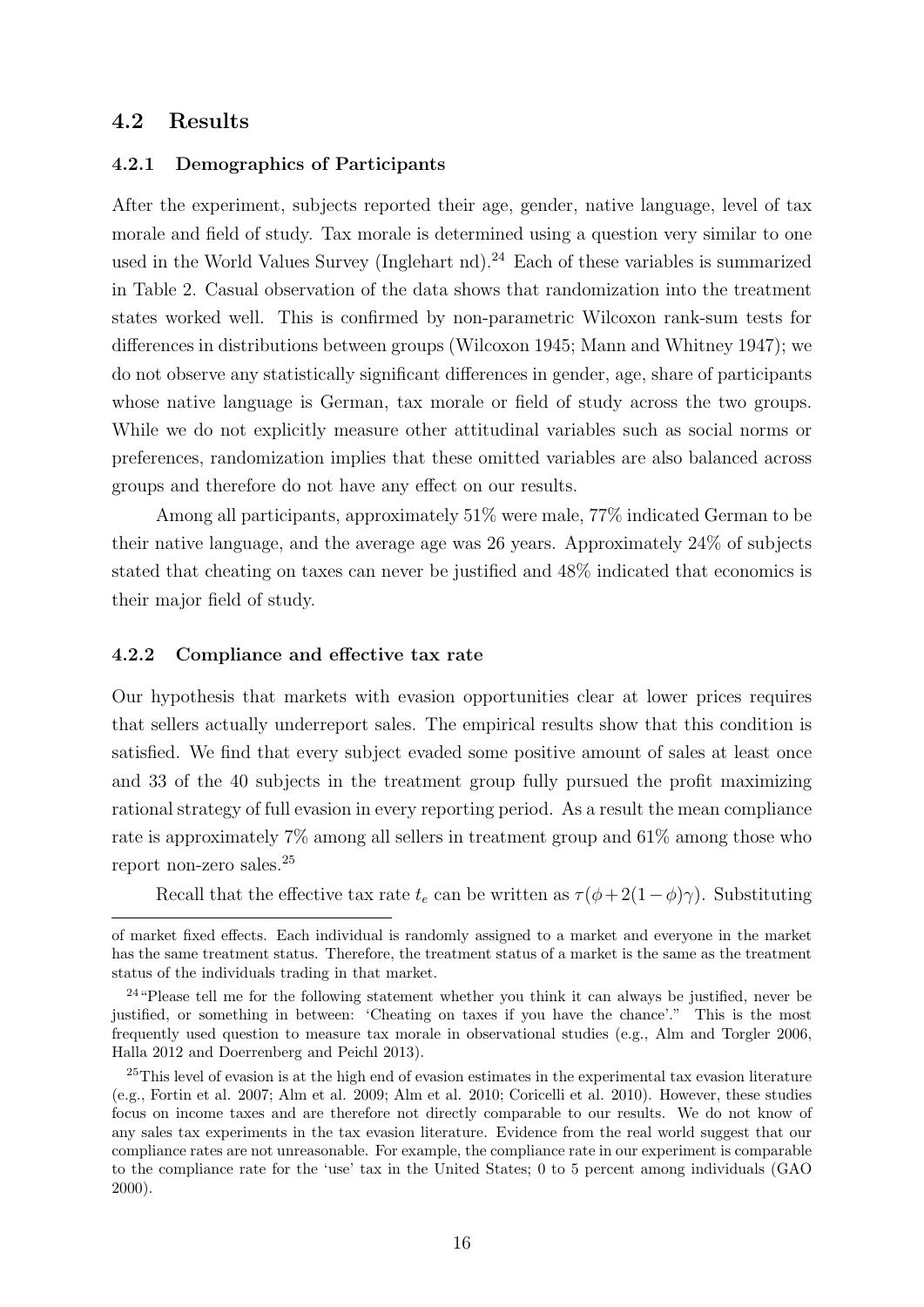the exogenously determined statutory tax rate ( $\tau = 10$  ECU) and audit probability ( $\gamma =$ 0.1), and rearranging the expression, yields  $t_e = 2 + 8\phi$ . Therefore, the average effective tax rate depends on the average compliance rate and, in our case, is approximately  $t_e = 2.56$  ECU (=  $2 + 8 \times 0.07$ ).<sup>[26](#page-19-0)</sup>

We combine this effective tax rate with the demand and supply schedules shown in Table [1](#page-31-0) and Figure [1](#page-35-0) in order to predict the equilibrium price and quantity in the treatment group. As shown in Figure [1,](#page-35-0) a per unit tax shifts the supply curve up. However, unlike the control group, the supply curve only shifts up by 2.56 ECU in the treatment group, thus producing a new equilibrium with price in the range of 50.65 to 52 ECU and 7 units. Consistent with the theoretical model, this price is lower than the predicted equilibrium price range for the control group: 53 to 57 ECU (see section [2.4\)](#page-12-2).

#### 4.2.3 Price

Non-parametric results The non-parametric results presented in Figures [3](#page-37-0) and [4](#page-38-0) and Table [3](#page-32-0) show clearly that the price in the treatment group is lower than in the control group. Figure [3](#page-37-0) reports the mean market price by period for the treatment and control groups. The data show that the mean market price varied a lot in both groups in the first 10 to 14 trading periods. This is consistent with the existing literature, which generally finds that double auction markets take approximately 8 to 10 rounds to converge [\(Ruffle](#page-30-4) [2005\)](#page-30-4).

Although price in both groups converged in roughly same number of periods, the evolution of prices is different. Price increased steadily to equilibrium in the treatment group, and behave erratically in the control group. For this reason, and as is common in the literature, our primary results are based on data from trading periods 14 to 27; we provide results for the full sample for illustrative purposes. The mean market price in both groups stabilized after round 14: at approximately **54.35 ECU** in the control group and 51.63 ECU in the treatment group (see panel B of Table [3\)](#page-32-0). These observed market prices are well within the equilibrium price ranges predicted by the theoretical model; see sections [2.4](#page-12-2) and [4.2.2.](#page-18-4) This confirms that the experimental results are consistent with the theoretical predictions, which increases our confidence in the results.

More importantly, the mean market price in the treatment group is 2.72 ECU lower than in the control group. This represents the estimated treatment effect and it is statistically different from zero at the 1% level according to the Wilcoxon rank-sum test. In other words, we find that markets with access to tax evasion trade at lower prices than markets without access to tax evasion.<sup>[27](#page-19-1)</sup> Figure [4](#page-38-0) and the second column of Table

<span id="page-19-0"></span><sup>&</sup>lt;sup>26</sup>The average effective tax rate is obviously lower among those who fully evade ( $t_e = 2$  ECU) and higher among those who partially evade ( $t_e = 6.88$  ECU). In either case, the effective tax rate is sufficiently different from the statutory tax rate to generate a treatment effect as predicted by the theoretical model.

<span id="page-19-1"></span> $27$ Note that the estimated treatment effect is larger for the full sample (panel A). Because this sample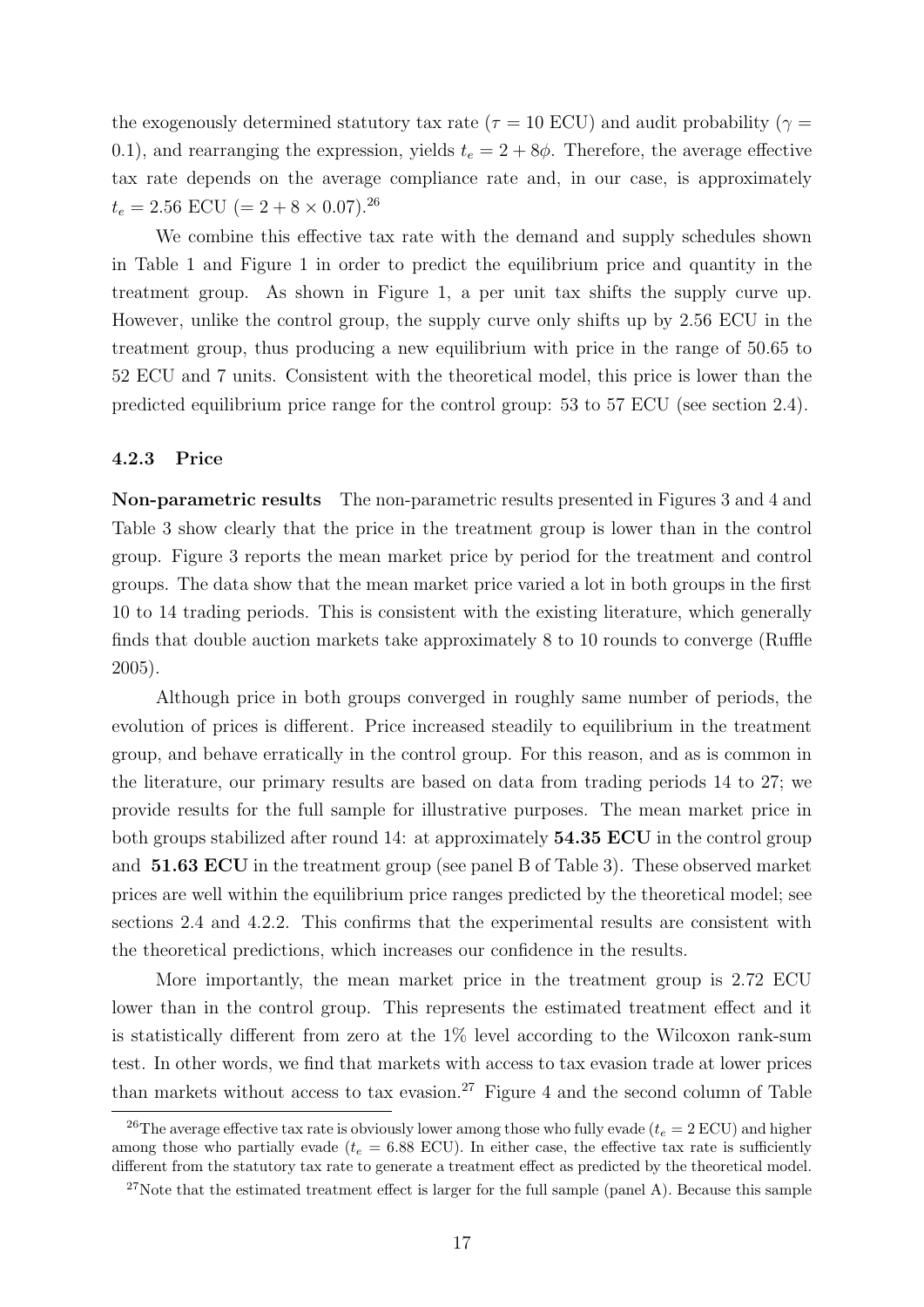[3](#page-32-0) show that the treatment effect is qualitatively the same when we use median market price instead of mean market price; in this case the treatment effect is ECU 3.00.[28](#page-20-0)

Parametric results We extend the analysis above by estimating equation [\(14\)](#page-17-4) for the mean market price as the dependent variable. The estimated treatment effect reported in Panel B of Table [4](#page-32-1) ranges from -2.65 ECU to -2.70 ECU and is statistically different from zero at the 1 percent level.[29](#page-20-1) Additionally, the estimates are robust to the inclusion of period fixed effects (model 2), demographic covariates (model 3) and both period fixed effects and demographic covariates (model 4). They are also robust to the definition of price as demonstrated by the results in Table [5.](#page-33-0) Estimating equation [\(14\)](#page-17-4) with the median market price  $P_{50}$  as our dependent variable yields treatment effects of -1.60 ECU to -2.10 ECU that are statistically different from zero at the 1% level (see Panel A of Table [5\)](#page-33-0). Although these estimates are approximately 0.70 to 1.00 ECU smaller than that reported in Panel B of Table [4,](#page-32-1) they remain economically meaningful.[30](#page-20-2) These results confirm our earlier non-parametric findings that the market price in the treatment group is lower than in the control group.

#### 4.2.4 Units sold

Non-parametric results The theoretical predictions in section [3](#page-12-0) suggests that treatment markets will clear at a lower price and higher quantity than the control group. We have already demonstrated that the market clearing price is lower in the treatment group. This section shows that the treatment group also sold more units than the control group. The results in Table [3](#page-32-0) show that the mean number of units sold per period in the control group is 5.96, which is close to the 6 units predicted by the theoretical model. On the other hand, the treatment group sold an average of 6.5 units per period. Although this is slightly below that predicted by the theoretical model, it is statistically different from the number of units sold in the control group at the 1% level. In other words, the estimated treatment effect of 0.5 units is statistically different from zero. The difference in sales

includes data before the market price converges, we prefer the estimate in panel B.

<span id="page-20-0"></span><sup>28</sup>Further evidence that tax evasion affects the incidence of a tax is provided in Figures [6](#page-42-0) and [7,](#page-43-0) which report the cumulative distribution of mean and median market prices, respectively, for the treatment and control groups. Both figures show clearly that the price in the control group is not drawn from the same distribution as that in the treatment group. This conclusion is supported by the Kolmogorov-Smirnov test for equality of distribution functions; in both cases we reject the null that the distributions are equal. This result also holds when we use the individual ask prices  $(P)$  instead of mean or median prices; results available upon request.

<span id="page-20-1"></span><sup>29</sup>Panel A of Table [4](#page-32-1) reports the results for the full sample. These results are reported for illustrative purposes only since the market does not clear until around period 14.

<span id="page-20-2"></span><sup>30</sup>We also estimate the model with the ask price for each unit sold as the dependent variable and report the results in Panel B of Table [5.](#page-33-0) The estimated treatment effect in this case is -2.66 ECU to -2.72 ECU, which is almost identical to that for the mean market price as reported in Panel B of Table [4.](#page-32-1)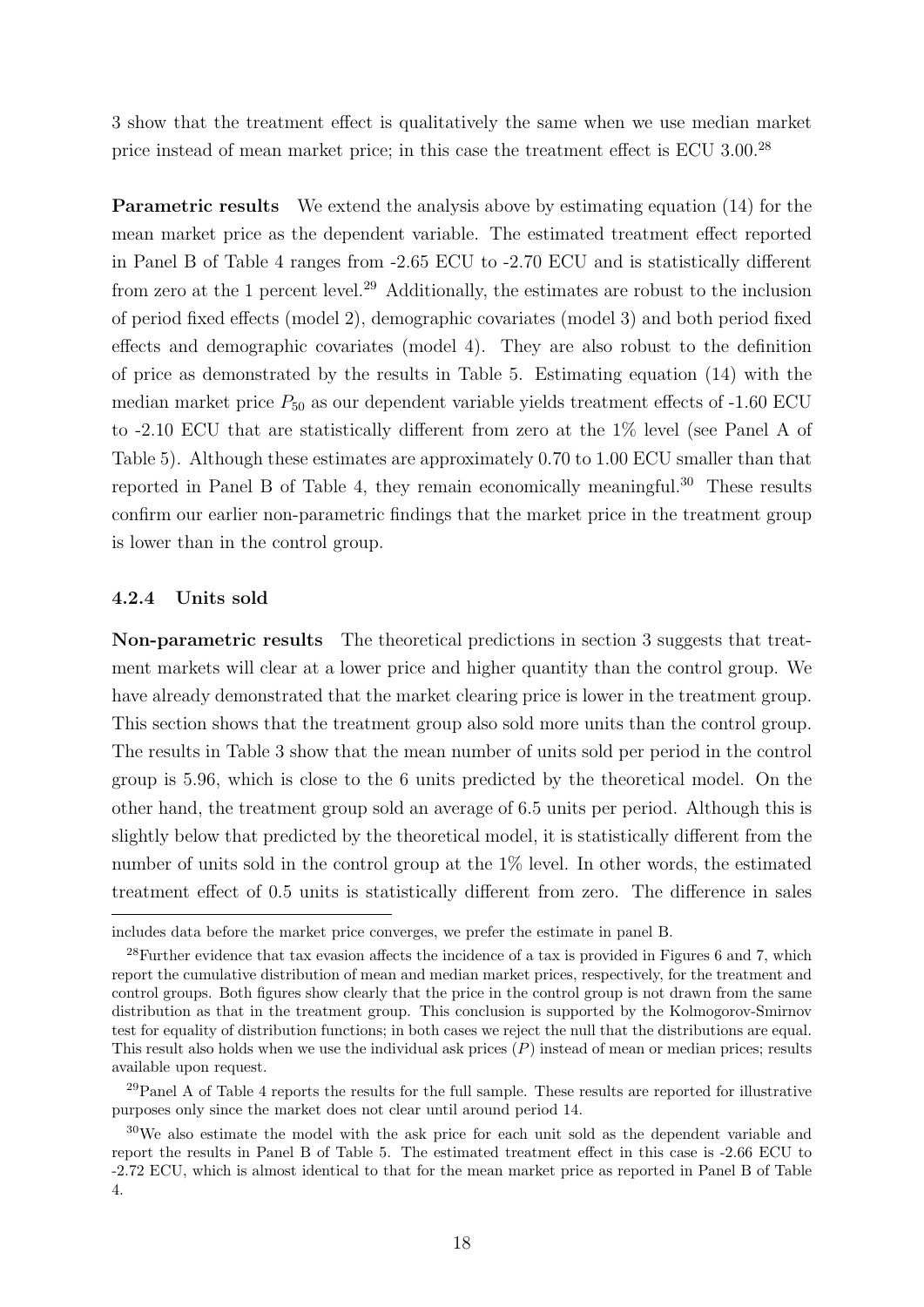between the two groups is more obvious when we look at the total number of units sold by each group. Again, restricting attention to trading periods 15 to 27 (after the market clears), we find that the treatment group sold a total of 336 units while the control group only sold 308 units. Corresponding numbers for periods 1 to 27 are 704 and 647 in the treatment and control group, respectively.

Parametric results These results are supported by results from a regression analysis that are reported in Table [6.](#page-34-0) Focussing on Panel B, which reports results for periods 15 to 27, we find a treatment effect of 0.6 units; relative to the control group, the treatment group sold approximately 0.6 more units per period.

# <span id="page-21-0"></span>5 Discussion

The results presented in section [4.2](#page-18-1) show that markets with sellers who have the opportunity to evade taxes trade more units and do so at lower prices than markets where tax evasion is not possible. Section [5.1](#page-21-1) explains the incidence results in the context of the theoretical model and section [5.2](#page-22-0) describes the welfare implications. The external validity of our findings is discussed in section [5.3.](#page-24-0)

## <span id="page-21-1"></span>5.1 Incidence

The treatment effect identified above is very much consistent with the theoretical model in section [3.](#page-12-0) According to the theoretical framework, tax evasion lowers the effective tax rate facing sellers, thus allowing them to trade at lower prices in a competitive market. As a result, the final tax burden shifted to buyers is lower than it would otherwise be in the absence of tax evasion. This is exactly what we find; the mean compliance rate ranges from 0% among full evaders to 61% among partial evaders with an average of 7% among all sellers. This implies an average effective tax rate of 2 ECU among full evaders and 6.88 ECU among partial evaders for an average of approximately 2.56 ECU among all sellers. Because the market is competitive, sellers facing these lower effective tax rates trade at lower prices in an effort to maximize their profits.

So how does this response among sellers affect the incidence of the tax? In order to answer this question, we fist have to determine the incidence of the tax in the control group, which requires knowing the market equilibrium in the absence of the tax. Although we did not run a "no-tax" treatment, we are able to estimate this "no-tax" equilibrium by relying on evidence from [Grosser and Reuben \(2013\)](#page-28-1) who run a "no-tax" treatment using a comparable double auction market with the same demand and supply schedule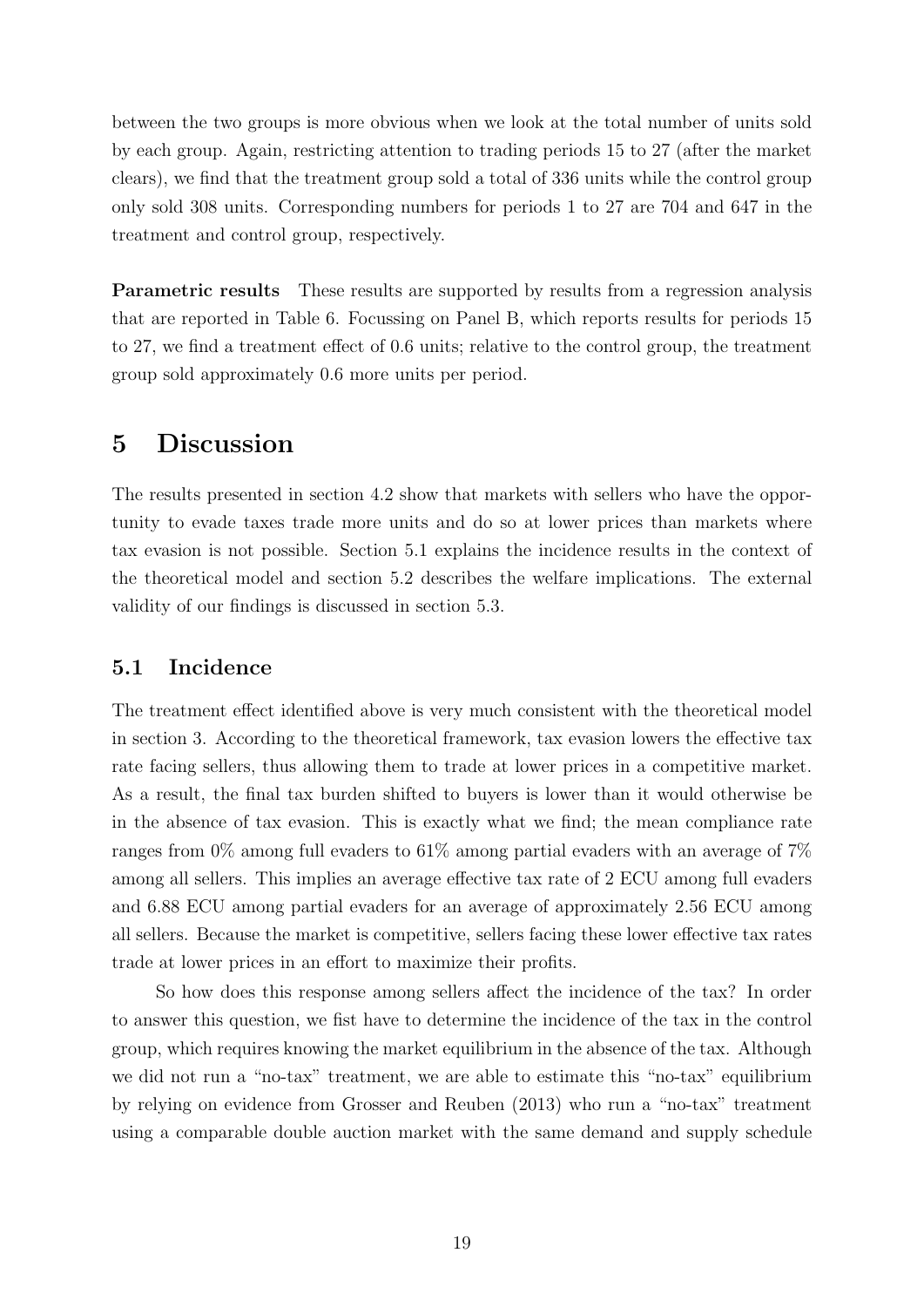as we do. $31$  In line with the theoretical expectation, they find a mean market price of 49 ECU and 7 units in the "no-tax" equilibrium. On the other hand, the market in our control group (with tax but no evasion opportunity) cleared with a mean price of 54.35 ECU and 5.96 units, which is well within the equilibrium predicted by the theory: 53 ECU to 57 ECU with 6 units traded.

More importantly, this equilibrium price is approximately 5 ECU above the "notax" equilibrium of 49 ECU. This suggests that the incidence of the tax burden in the control group is shared equally between buyers and sellers since the tax rate is 10 ECU per unit. Again, this is consistent with the theoretical framework; since the demand and supply schedules have equal elasticity in equilibrium, the burden is expected to be shared equally between buyers and sellers.

The next step is to determine the extent to which access to evasion affected the incidence of the tax. The mean market clearing price in the treatment group (with tax and evasion opportunity) is 51.63 ECU, which is within the 50.65 to 52 ECU price range we predicted given the empirical compliance rate (7%) and mean effective tax rate 2.56 ECU (see section [4.2.2\)](#page-18-4). Considering the statutory tax rate of 10 ECU per unit, this implies that buyers in the treatment group pay  $26.4\%$  (51.64 – 49)/10 of the *statutory* tax burden, compared to the 50% in the case without evasion. In other words, access to evasion reduced the statutory tax burden on buyers by about 23 percentage points.

This result would seem to suggest that sellers bear the greater share of the tax burden despite equal supply and demand elasticities. To see that this is incorrect, consider the following exercise. For simplicity, consider the mean effective tax rate of 2.56 ECU. If sellers with evasion opportunity continued to share the effective tax burden 50-50, we would expect the price in the treatment group to increase by approximately 1.28 ECU  $(= 2.56/2)$  relative to the "no-tax" equilibrium; that is to 50.28. However, this is not what we observe. The price in the treatment group is 51.63 ECU, which suggest that sellers shift the full effective tax rate onto buyers; buyers bear 2.63 ECU (=  $51.63 - 49$ ) even though the effective tax rate is 2.56 ECU. As a result, about  $102.7\%$  (=  $(51.63-49)/2.56$ ) of a seller's effective tax rate is shifted onto buyers.

## <span id="page-22-0"></span>5.2 Welfare Implications

Because we find that markets with access to evasion trade a lower prices and higher quantity, we expect the efficiency cost of the tax to be lower in market where tax evasion

<span id="page-22-1"></span><sup>&</sup>lt;sup>31</sup>The experimental design in [Grosser and Reuben \(2013\)](#page-28-1) differs from ours in that they use a within subject design where each subject trades in a market with and without the tax. We are aware that within subject and between subject designs may yield different results [\(Charness et al. 2012\)](#page-27-12). However, we argue that their "no-tax" estimate is a reasonable baseline to use in our incidence analysis, especially since they randomized the order of tax and "no-tax" treatments. Additionally, their result is in line with the theoretical prediction which is further support for using their result as a baseline result.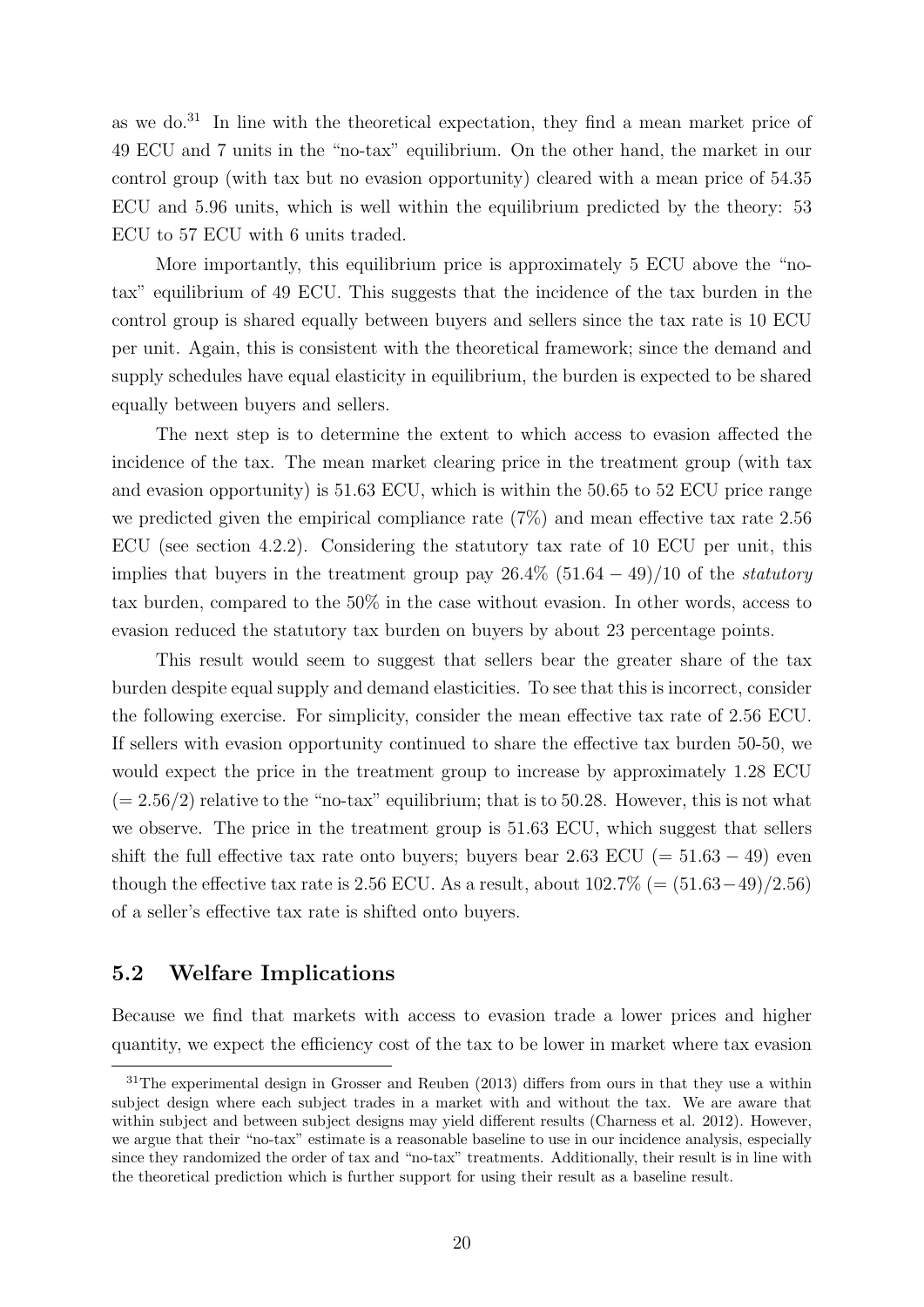is possible. Our induced demand and supply curves along with our estimated equilibrium price and quantity allows us to do a back-of-the-envelope calculation to approximate the impact of evasion on the deadweight loss of the per unit tax. For simplicity, we assume linear demand and supply schedules in the following calculations and estimate the partial equilibrium deadweight loss as the area of the *Harberger triangle*.<sup>[32](#page-23-0)</sup> The estimated equilibria for the average trading period are (49 ECU, 7 units), (54.35 ECU, 5.96 units) and (51.65 ECU, 6.5 units) for "no-tax", control, and treatment, respectively. This implies that the deadweight loss of the 10 ECU per unit tax in the control group where there is no access to evasion is approximately 5.50 ECU (=  $1/2 * 10 * (7 - 5.9)$ ) per trading period. This scales up to approximately 71.5 ECU across all market clearing trading periods in the control group.

For the treatment group we consider the case where the effective tax rate is 2.56 ECU, which is over-shifted to buyers; recall that buyers pay 2.63 ECU more than in the "no-tax" baseline. Using the mechanics of the simple partial equilibrium model, the supply curve has to shift up by 5.26 ECU for the buyers' price to increase by 2.63 ECU and quantity to fall to 6.5 units. Using these numbers, we get a deadweight loss of 1.32 ECU (=  $1/2 * 5.26 * (7 - 6.5)$ ) per trading period. This scales up to approximately 17.1 ECU across all market clearing trading periods in the treatment group. Therefore, the deadweight loss of the tax is much lower in the treatment group than in the control group. Table [7](#page-35-1) summarizes our results.

There are three important things to note about the calculations shown above. First, the calculations assume that tax evasion is costless except for the fine. In particular, tax evasion does not require any real resource costs in our experiment. Therefore, the excess burden is limited to the changes in the market outcome: quantity sold and price. To the extent that tax evasion requires real resource costs, the reduction in excess burden caused by evasion is likely to be partially offset by the cost of real resources used to facilitate evasion.<sup>[33](#page-23-1)</sup> Second, we exclude the impact on tax revenue since the foregone tax revenue represents a transfer to private agents and does not affect welfare as long as one does not impose a welfare function that gives higher weight to tax financed public goods relative to private consumption.

Third, our calculations hold the tax rate constant rather than tax revenue. It can be shown that the difference in excess burden between the treatment and control group would be smaller if a revenue requirement is imposed. This follows from the fact that a lower tax rate would be required in the control group in order to generate the same

<span id="page-23-0"></span><sup>&</sup>lt;sup>32</sup>Note that these are uncompensated estimates of deadweight loss, which overestimates the traditionally favored compensated estimates. For this reason, we focus on the difference in deadweight loss between the two groups rather than the level of the deadweight loss.

<span id="page-23-1"></span><sup>&</sup>lt;sup>33</sup>The absence of real resource costs in our experiment is comparable to 'use' tax evasion by individuals who purchase goods online. Purchasing goods online in order to evade the sales tax, arguably, involves smaller resource costs than visiting a store front in person.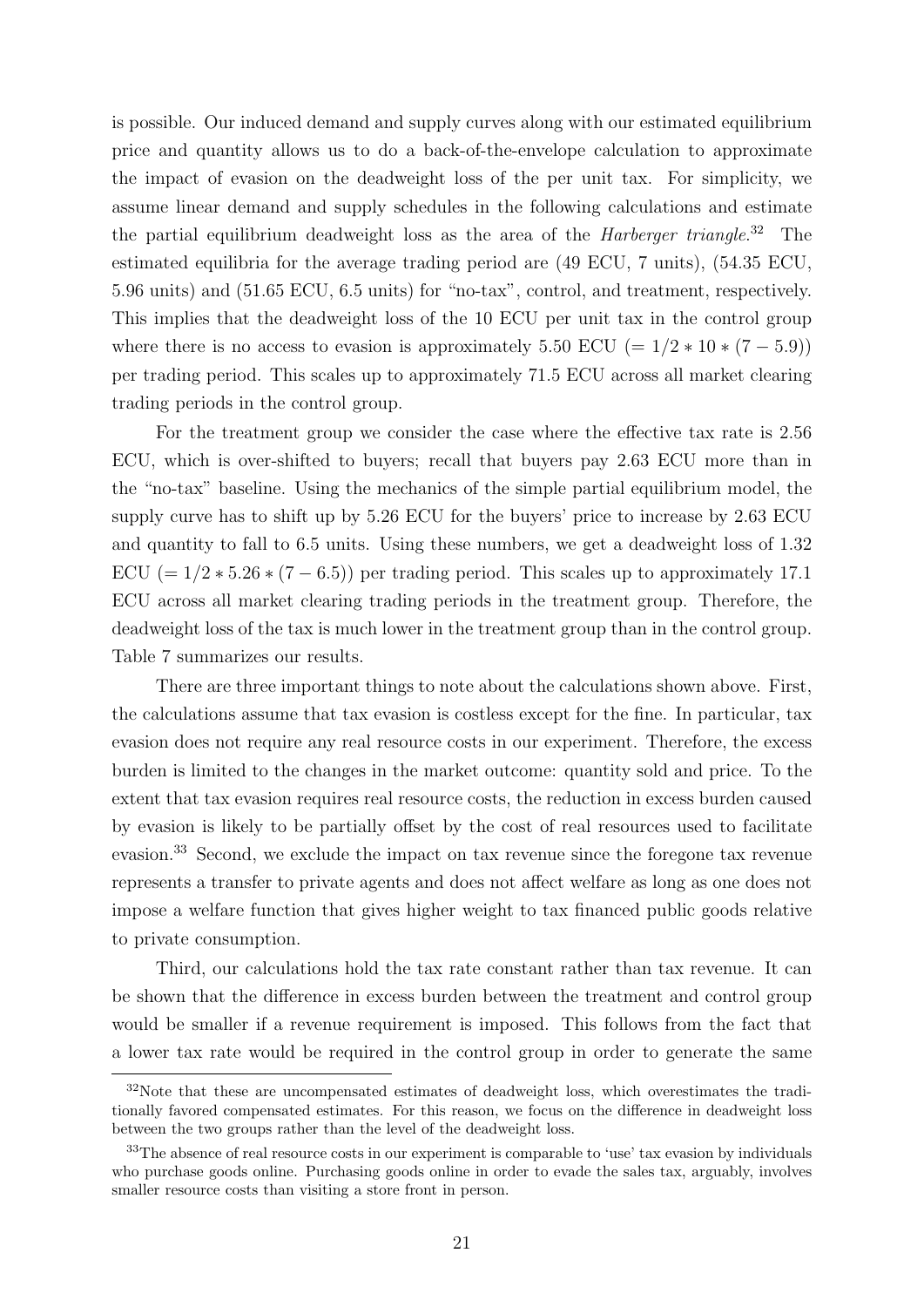amount of revenues as the treatment group. Since the excess burden is increasing in the square of the tax rate, a lower tax rate would imply a substantially smaller excess burden in the control group than the amount shown above. In fact, it is possible for markets without tax evasion opportunities to generate smaller excess burdens than markets with evasion opportunities, if the compliance rate is very low.

## <span id="page-24-0"></span>5.3 External Validity

As with all economic laboratory experiments, there remains doubt about the external validity of our results.<sup>[34](#page-24-1)</sup> One major concern is that the setting in the lab is abstract and artificial. However, the literature shows that laboratory double auctions generate very plausible equilibria (e.g., [Smith 1962;](#page-30-12) [Holt 1995;](#page-29-9) [Dufwenberg et al. 2005;](#page-27-8) [Grosser](#page-28-1) [and Reuben 2013.](#page-28-1)). Although subjects trade in fictitious goods, they receive actual money pay-offs and thus face incentives similar to buyers and sellers in actual markets. Furthermore, the question of tax incidence has been widely studied in the laboratory setting (e.g., [Riedl and Tyran 2005;](#page-30-8) [Ruffle 2005;](#page-30-4) [Cox et al. 2012;](#page-27-9) [Grosser and Reuben](#page-28-1) [2013\)](#page-28-1) and shown to lead to results that reflect theoretical predictions very well.

In order to make the tax evasion decision as realistic as possible we used actual tax terminology and announced to the participants that all tax revenue would be donated to the German Red Cross, a non-ideological charity organization that is usually perceived as reliable and transparent.<sup>[35](#page-24-2)</sup> Although evasion may occur among buyers as well, the realworld problem seems to be more relevant among sellers; sellers are usually responsible for remitting sales taxes to the government. In this sense, our laboratory setting mimics the operation of most transaction taxes in the real world and thus reflects the more relevant "real-world" sales tax evasion concerns.

It is also often argued that the stakes in lab experiments are too small to interpret the outcomes as realistic. This is unlikely to be true in our case because our average pay-off of EUR 19.63 is relatively high and, to give an idea of its purchasing power in Cologne, roughly corresponds to eight full lunch meals in the student cafeteria at Cologne University.<sup>[36](#page-24-3)</sup> Furthermore, many experiments conducted in locations where the stakes were equivalent to more than a month's earnings find very similar results to conventional "small-stake" experiments [\(Slonim and Roth 1998\)](#page-30-14). Additionally, it is question-

<span id="page-24-1"></span><sup>34</sup>See [Levitt and List \(2007\)](#page-29-13) for a critical discussion of the generalizability of lab experiments. [Falk](#page-28-11) [and Heckman \(2009\)](#page-28-11) offer a defense of most concerns, some of which are also discussed here.

<span id="page-24-2"></span><sup>35</sup>Tax morale research [\(Torgler 2007\)](#page-30-15) finds that taxpayers are more likely to comply with tax laws if they believe that the tax revenue is spent transparently. [Eckel and Grossman \(1996\)](#page-28-12) show that dictators share more in dictator games if the recipient is the American Red Cross. Overall, we donated EUR 288 to the Red Cross.

<span id="page-24-3"></span><sup>&</sup>lt;sup>36</sup>The show-up fee is equivalent to one meal. The cafeteria at University of Cologne is the most popular spot for students to buy their daily lunch.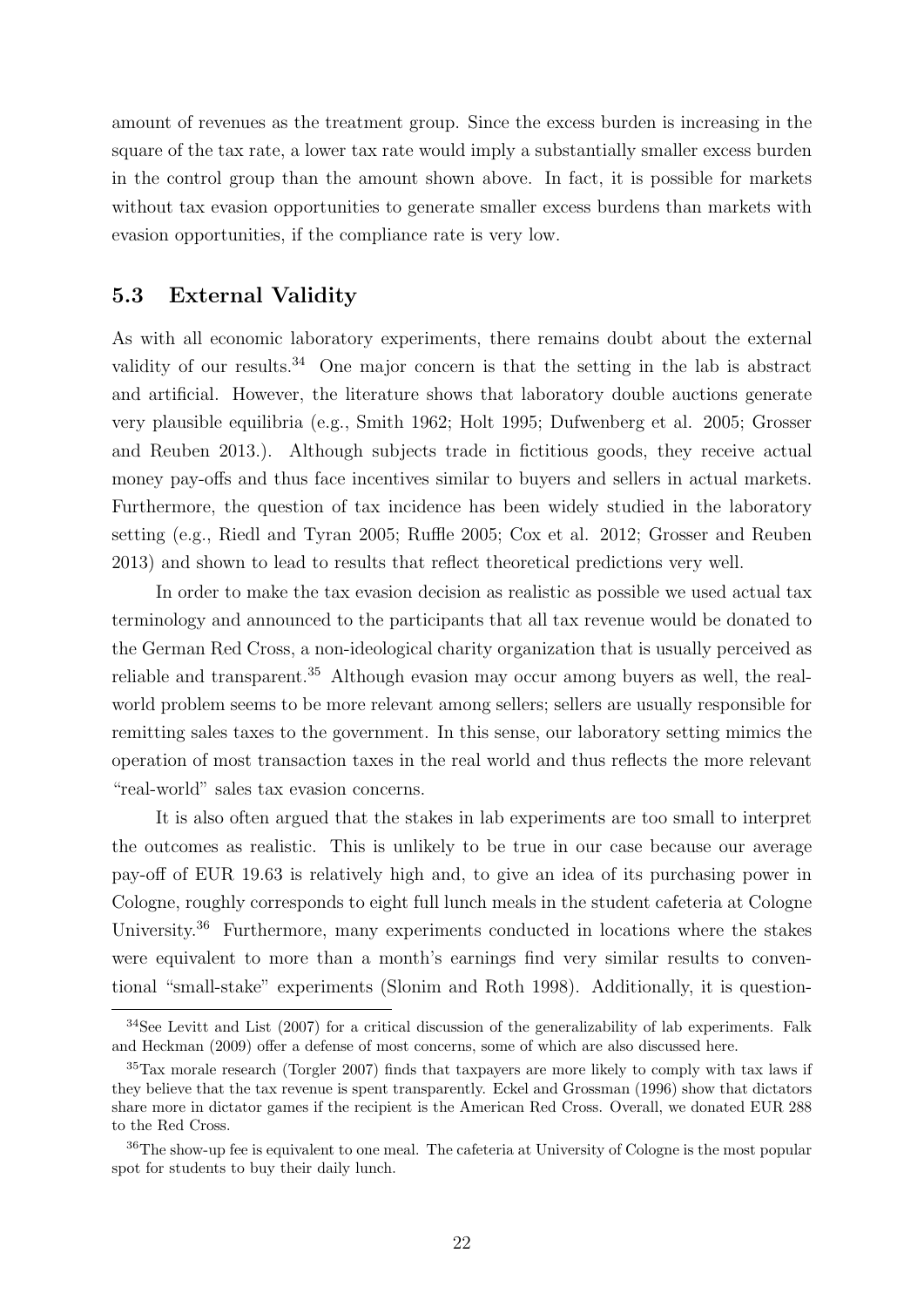able whether high stakes render a more realistic setting, since most "real-life" decisions do not involve massive amounts of money either [\(Falk and Heckman 2009\)](#page-28-11). Another concern is the reliance on university students as participants. Many experiments with non-student populations find results comparable to experiments with students [\(Charness](#page-27-13) [and Kuhn 2011;](#page-27-13) [Falk et al. 2013\)](#page-28-13). Furthermore, [Alm et al. \(2011\)](#page-26-7) compare students to non-students in tax compliance experiments and find that the reporting responses of students to policy innovations are largely the same as those of non-students in identical experiments and "real" people in non-experiment environments.

# <span id="page-25-0"></span>6 Conclusion

We use data generated in an economic laboratory experiment to identify the effect of tax evasion among sellers on the economic incidence of a per-unit tax. We find strong evidence that access to evasion opportunities affect the incidence of a per-unit tax. In particular, sellers who are able to evade a per-unit tax trade at lower prices and sell more units. In fact, relative to the baseline case where buyers face 50% of the statutory tax burden, buyers in the treatment group only face approximately 26.4% of the statutory tax burden. Although buyers pay lower prices than they otherwise would, we find that sellers fully shift the expected effective tax onto buyers. Partial equilibrium welfare analysis reveal that evasion options reduce the excess burden of taxation and increase welfare. However, the latter result may change if a revenue requirement is imposed.

Our findings suggest that access to evasion reduces the effectiveness of taxes that are implemented with the specific intent of changing the activity level of market participants. Furthermore, because evasion reduces the amount of the tax that is shifted onto buyers, our findings also suggest that sales taxes may be more or less regressive than we think depending on which part of the income distribution benefits most from the evading activities of sellers.

The results also imply that policy makers do not necessarily have an easy choice when deciding whether to pursue evasion reducing strategies or to exploit the potential efficiency gains of evasion. For example, [Cremer and Gahvari \(1993\)](#page-27-7) show that the optimal Ramsey rule in the presence of tax evasion calls for higher tax rates on the good with the tax evasion opportunity. The argument is that evasion lowers the real behavioral response and thus lowers excess burden; this is confirmed by our results. However, given that governments often face revenue requirements along with the fact that tax evasion may require real resource costs, we prefer a strategy that seeks to minimize tax evasion opportunities. This is especially important in cases where the policy objective is to influence real behavior. Evasion reducing strategies may also make sense on revenue grounds. Although revenues represent a simple transfer from an economic welfare perspective, rev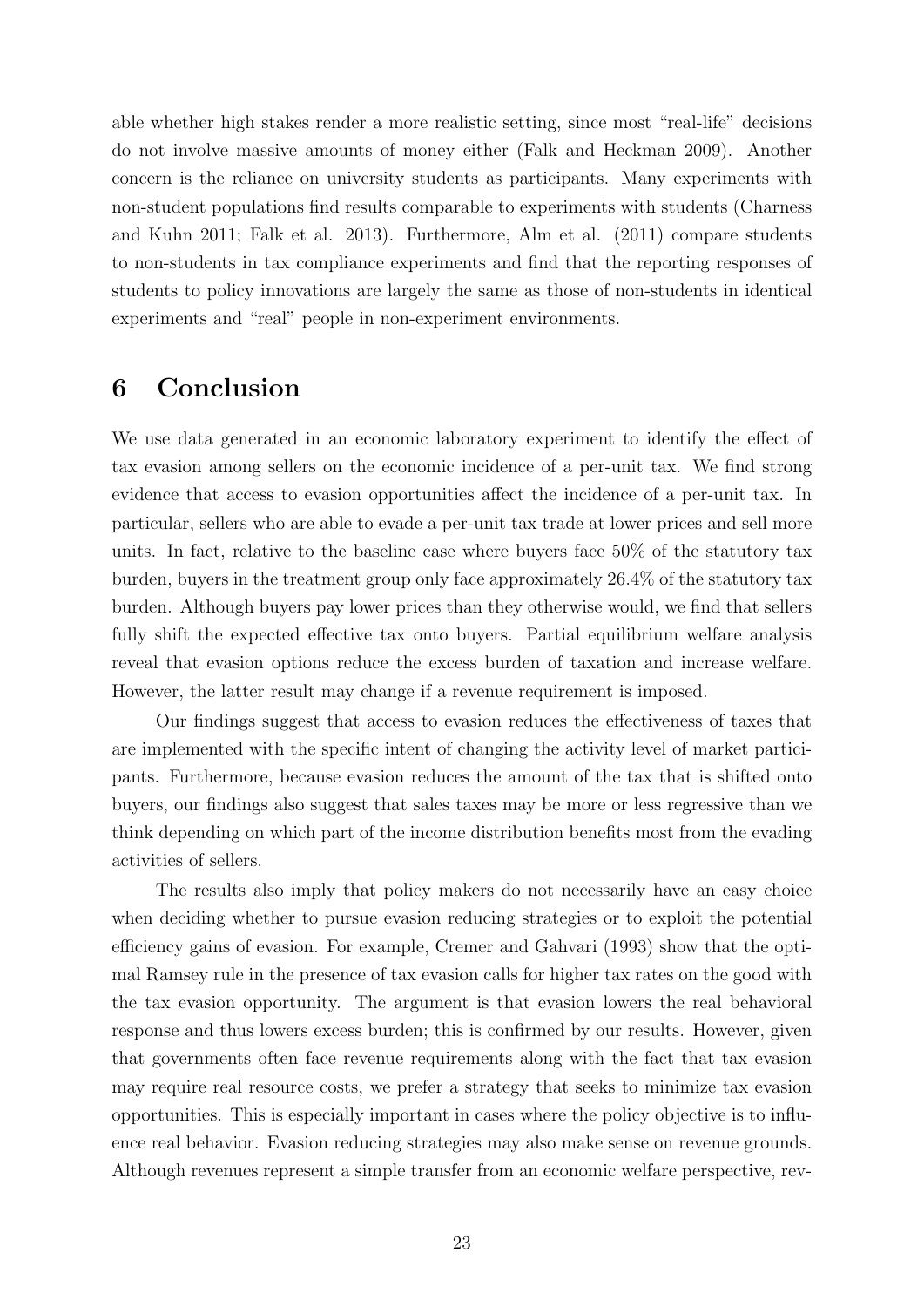enues are used to produce public goods/service that are likely to be underproduced or not produced at all as tax revenues decline.

Finally, while we show that tax evasion opportunities affect tax incidence, it is not clear that the magnitude and effect is the same across all types of taxes. Conditional on the ease with which taxes can be evaded, it is also possible that the mechanism of evasion matters. For example, [Tran and Nguyen \(2014\)](#page-30-16) show that Vietnamese firms evade VAT by artificially increasing their sales and material costs, which is facilitated by colluding with other producers in the supply chain. The presence of collusion as a means of evasion suggests lower competitive pressure, which may lead to different incidence outcomes under a VAT compared to retail sales taxes where collusion among firms is not necessary for evasion. Given recent calls for the adoption of VAT in the USA, we argue that this potential difference is worth investigating in future research. More generally, it would be interesting to know if and how evasion mechanisms in different tax systems affect the incidence of taxes.

# References

- <span id="page-26-4"></span>Abeler, J. and S. Jaeger (2013). Complex tax incentives - an experimental investigation. CESifo Working Paper Series No 4231.
- <span id="page-26-3"></span>Alm, J. (2012). Measuring, explaining, and controlling tax evasion: lessons from theory, experiments, and field studies. *International Tax and Public Finance 19*(1), 54–77.
- <span id="page-26-7"></span>Alm, J., K. M. Bloomquist, and M. McKee (2011). Comparing student and non-student reporting behavior in tax compliance experiments. In A. Plumley (Ed.), IRS Research Bulletin (Publication 1500), pp. 93–99. Washington D.C.: International Revenue Service.
- <span id="page-26-6"></span>Alm, J., T. Cherry, M. Jones, and M. McKee (2010). Taxpayer information assistance services and tax compliance behavior. Journal of Economic Psychology 31 (4), 577– 586.
- <span id="page-26-2"></span>Alm, J., B. R. Jackson, and M. McKee (2009). Getting the word out: Enforcement information dissemination and compliance behavior. Journal of Public Economics  $93(3-4)$ ,  $392-402$ .
- <span id="page-26-0"></span>Alm, J., E. Sennoga, and M. Skidmore (2009). Perfect competition, urbanization, and tax incidence in the retail gasoline market. *Economic Inquiry 47*(1), 118–134.
- <span id="page-26-1"></span>Alm, J. and E. B. Sennoga (2010). Mobility, competition, and the distributional effects of tax evasion. National Tax Journal  $63(4)$ , 1055–84.
- <span id="page-26-5"></span>Alm, J. and B. Torgler (2006). Culture differences and tax morale in the United States and in Europe. Journal of Economic Psychology  $27(2)$ ,  $224 - 246$ .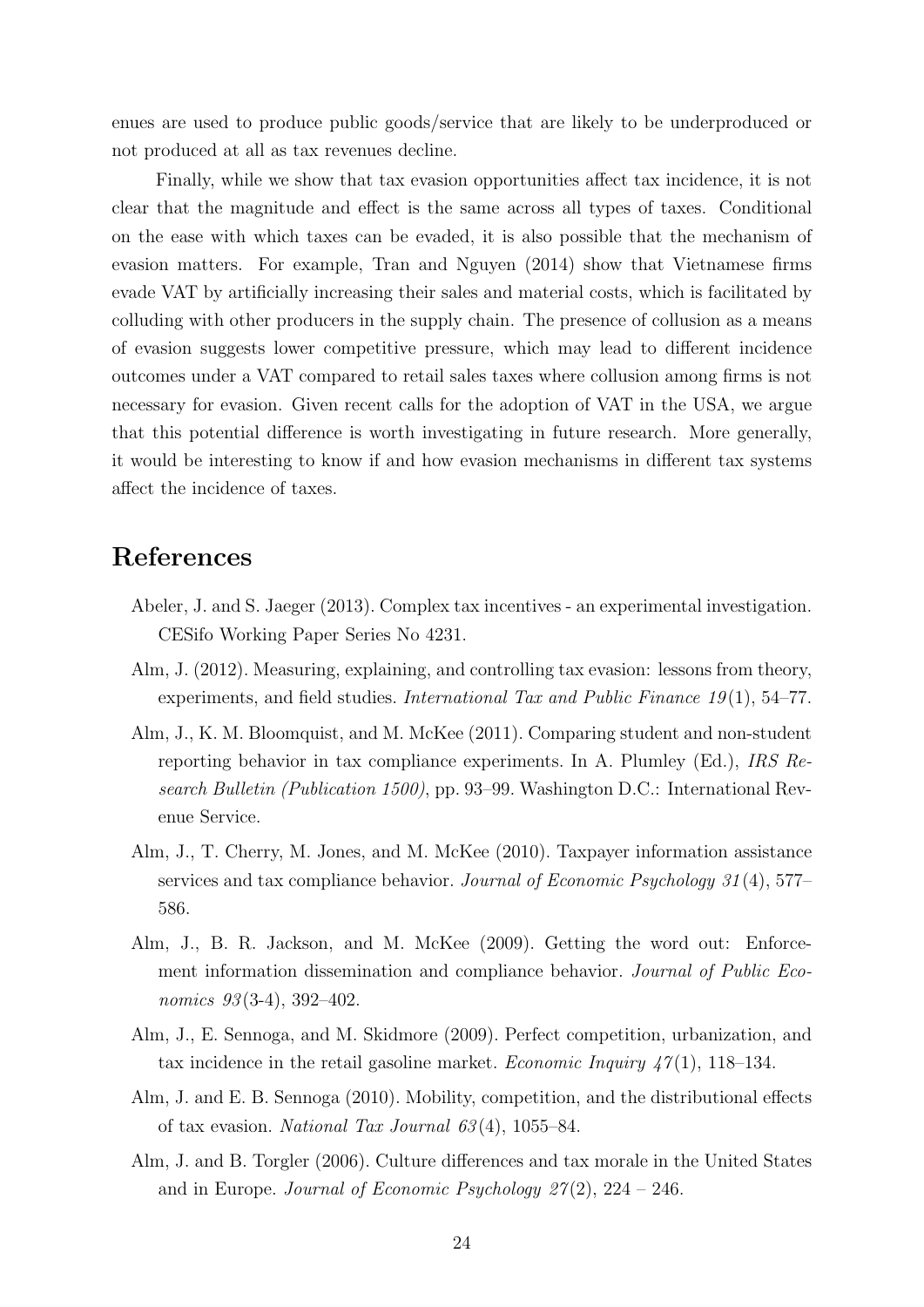- <span id="page-27-6"></span>Andreoni, J., B. Erard, and J. Feinstein (1998). Tax compliance. Journal of Economic *Literature* 36(2), 818–860.
- <span id="page-27-3"></span>Balafoutas, L., A. Beck, R. Kerschbamer, and M. Sutter (2014). The hidden costs of tax evasion: collaborative tax evasion in markets for expert services. University of Innsbruck Working Papers in Economics and Statistics 2014-01.
- <span id="page-27-1"></span>Bayer, R. and F. Cowell (2009). Tax compliance and firms' strategic interdependence. Journal of Public Economics 93 (11-12), 1131–1143.
- <span id="page-27-5"></span>Blumkin, T., B. J. Ruffle, and Y. Ganun (2012). Are income and consumption taxes ever really equivalent? evidence from a real-effort experiment with real goods. European Economic Review 56 (6), 1200–1219.
- <span id="page-27-2"></span>Borck, R., D. Engelmann, W. Müller, and H.-T. Normann (2002). Tax liabilityside equivalence in experimental posted-offer markets. Southern Economic Journal  $68(3)$ , 672–682.
- <span id="page-27-12"></span>Charness, G., U. Gneezy, and M. A. Kuhn (2012). Experimental methods: Betweensubject and within-subject design. Journal of Economic Behavior & Organization  $81(1)$ ,  $1-8$ .
- <span id="page-27-13"></span>Charness, G. and P. Kuhn (2011). Lab labor: What can labor economists learn from the lab? In O. Ashenfelter and D. Card (Eds.), Handbook of Labor Economics Vol 4A, pp. 229–330. Amsterdam: North Holland.
- <span id="page-27-0"></span>Chetty, R., A. Looney, and K. Kroft (2009). Salience and taxation: Theory and evidence. American Economic Review  $99(4)$ ,  $1145 - 77$ .
- <span id="page-27-11"></span>Coricelli, G., M. Joffily, C. Montmarquette, and M. Villeval (2010). Cheating, emotions, and rationality: an experiment on tax evasion. Experimental Economics 13(2), 226– 247.
- <span id="page-27-9"></span>Cox, J. C., M. Rider, and A. Sen (2012). Tax incidence: Do institutions matter? an experimental study. Experimental Economics Center Working Paper Series No 2012-17.
- <span id="page-27-7"></span>Cremer, H. and F. Gahvari (1993). Tax evasion and optimal commodity taxation. Journal of Public Economics  $50(2)$ ,  $261 - 275$ .
- <span id="page-27-4"></span>Doerrenberg, P. and D. Duncan (2014). Experimental evidence on the relationship between tax evasion opportunities and labor supply. European Economic Review. forthcoming.
- <span id="page-27-10"></span>Doerrenberg, P. and A. Peichl (2013). Progressive taxation and tax morale. Public Choice  $155(3-4)$ ,  $293 - 316$ .
- <span id="page-27-8"></span>Dufwenberg, M., T. Lindqvist, and E. Moore (2005). Bubbles and experience: An experiment. American Economic Review 95 (5), 1731–1737.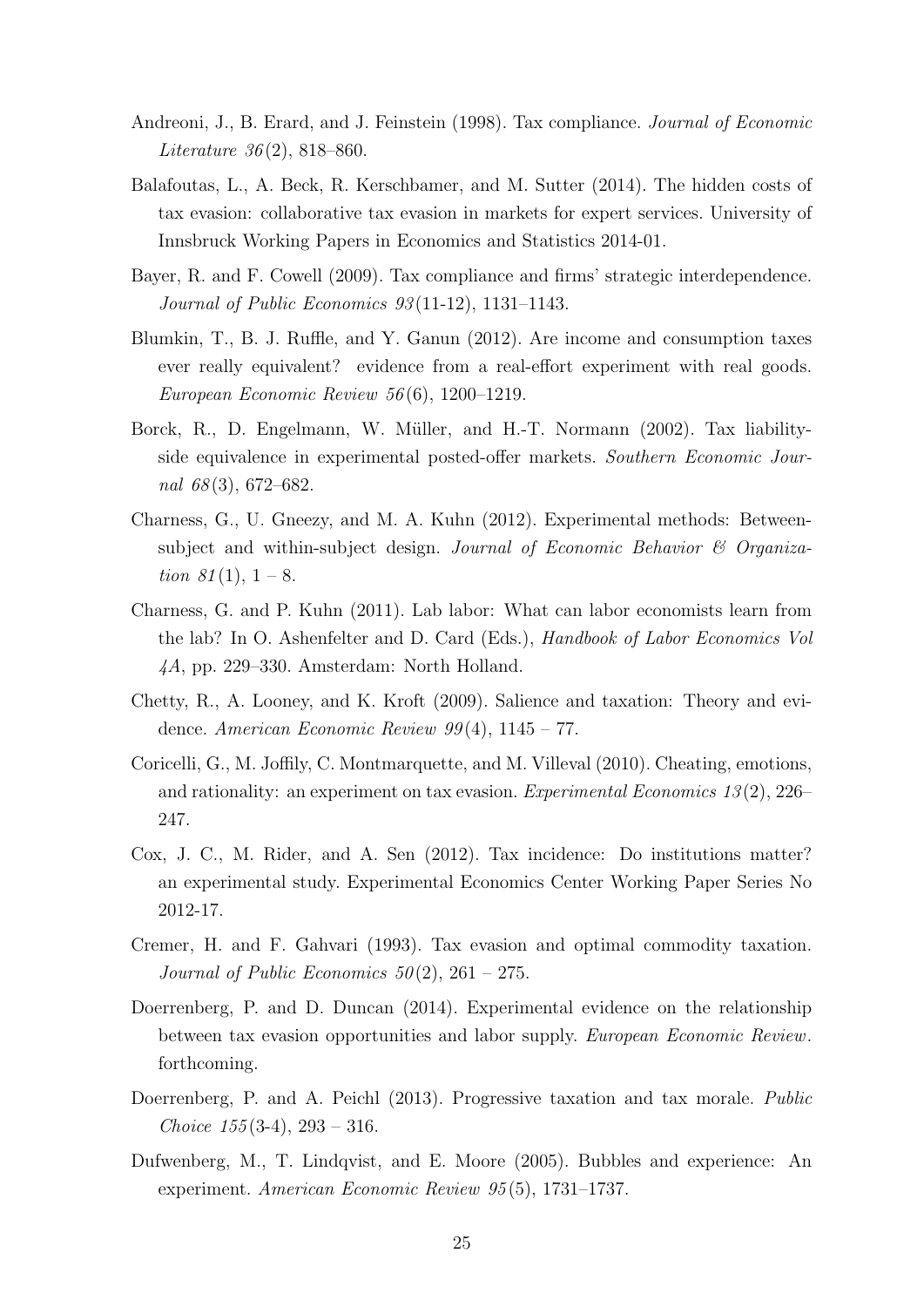- <span id="page-28-5"></span>Duncan, D. and J. Graham (2013). Road user fees instead of fuel taxes: The quest for political acceptability. Public Administration Review 73 (3), 415–426.
- <span id="page-28-12"></span>Eckel, C. C. and P. J. Grossman (1996). Altruism in anonymous dictator games. Games and Economic Behavior  $16(2)$ , 181-191.
- <span id="page-28-2"></span>Evans, W., J. Ringel, and D. Stech (1999). Tobacco taxes and public policy to discourage smoking. In J. Poterba (Ed.), Tax Policy and the Economy, Volume 13. Cambridge, USA: MIT Press.
- <span id="page-28-11"></span>Falk, A. and J. J. Heckman (2009). Lab experiments are a major source of knowledge in the social sciences. Science  $326(5952)$ , 535–538.
- <span id="page-28-13"></span>Falk, A., S. Meier, and C. Zehnder (2013). Do lab experiments misrepresent social preferences? The case of self-selected student samples. Journal of the European Economic Association 11 (4), 839–852.
- <span id="page-28-6"></span>Finkelstein, A. (2009). E-Z tax: Tax salience and tax rates. The Quarterly Journal of Economics  $124(3)$ , 969 – 1010.
- <span id="page-28-10"></span>Fischbacher, U. (2007). z-tree: Zurich toolbox for ready-made economic experiments. Experimental Economics  $10(2)$ , 171–178.
- <span id="page-28-4"></span>Fortin, B., G. Lacroix, and M.-C. Villeval (2007). Tax evasion and social interactions. Journal of Public Economics 91 (11-12), 2089–2112.
- <span id="page-28-0"></span>Fuest, C., A. Peichl, and S. Siegloch (2013). Do higher corporate taxes reduce wages? micro evidence from germany. IZA Discussion Papers 7390, Institute for the Study of Labor (IZA).
- <span id="page-28-7"></span>Gallagher, K. S. and E. Muehlegger (2011). Giving green to get green? incentives and consumer adoption of hybrid vehicle technology. Journal of Environmental Economics and Management 61(1),  $1-15$ .
- <span id="page-28-8"></span>GAO (2000). Sales taxes: Electronic commerce growth presents challenges; revenue losses are uncertain. US Government Accounting Office (GAO): Report to Congressional Requesters No. GAO/GGD/OCE-00-165, Washington D.C.
- <span id="page-28-9"></span>Greiner, B. (2004). An online recruitment system for economic experiments. In K. Kremer and V. Macho (Eds.), Forschung und wissenschaftliches Rechnen 2003. GWDG Bericht 63, pp. 79–93. Goettingen: Ges. fuer Wiss. Datenverarbeitung.
- <span id="page-28-1"></span>Grosser, J. and E. Reuben (2013). Redistribution and market efficiency: An experimental study. Journal of Public Economics  $101$  (May),  $39 - 52$ .
- <span id="page-28-3"></span>Gruber, J. and B. Koszegi (2004). Tax incidence when individuals are time-inconsistent: the case of cigarette excise taxes. Journal of Public Economics 88 (9-10), 1959–1987.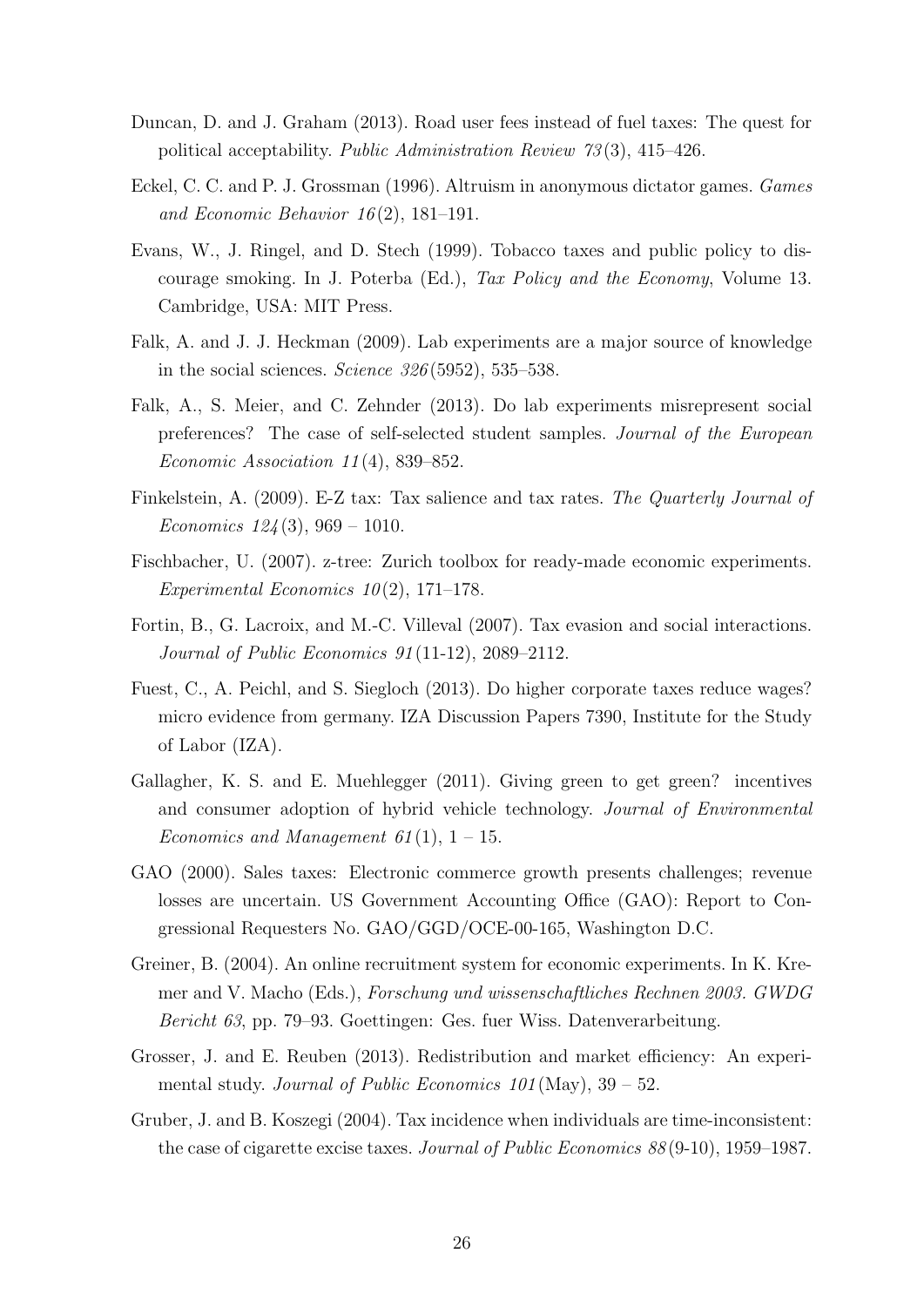- <span id="page-29-12"></span>Halla, M. (2012). Tax morale and compliance behavior: First evidence on a causal link. The B.E. Journal of Economic Analysis  $\mathcal{B}$  Policy 12(1).
- <span id="page-29-9"></span>Holt, C. A. (1995). Industrial organization: A survey of laboratory research. In J. H. Kagel and A. E. Roth (Eds.), The handbook of experimental economics, pp. 349 – 443. Priceton, USA: Prince- ton University Press.
- <span id="page-29-10"></span>Inglehart, R. (n.d.). Values change the world. <http://worldvaluessurvey.org/> (accessed April 2010).
- <span id="page-29-2"></span>Kachelmeier, S. J., S. T. Limberg, and M. S. Schadewald (1994). Experimental evidence of market reactions to new consumption taxes. Contemporary Accounting Research  $10(2)$ , 505–545.
- <span id="page-29-7"></span>Kerschbamer, R. and G. Kirchsteiger (2000). Theoretically robust but empirically invalid? an experimental investigation into tax equivalence. Economic Theory  $16(3)$ , 719–734.
- <span id="page-29-0"></span>Kleven, H. J., M. B. Knudsen, C. T. Kreiner, S. Pedersen, and E. Saez (2011). Unwilling or unable to cheat? evidence from a tax audit experiment in denmark. Econometrica 79(3),  $651 - 692$ .
- <span id="page-29-6"></span>Kopczuk, W., J. Marion, E. Muehlegger, and J. Slemrod (2013). Do the laws of tax incidence hold? point of collection and the pass-through of state diesel taxes. Mimeo.
- <span id="page-29-13"></span>Levitt, S. D. and J. A. List (2007). What do laboratory experiments measuring social preferences reveal about the real world? The Journal of Economic Perspectives  $21(2)$ , 153-174.
- <span id="page-29-11"></span>Mann, H. B. and D. R. Whitney (1947). On a test whether one of two random variables is stochastically larger than the other. Annals of Mathematical Statistics 18, 50–60.
- <span id="page-29-3"></span>Marion, J. and E. Muehlegger (2011). Fuel tax incidence and supply conditions. *Journal* of Public Economics 95 (9-10), 1202 – 1212.
- <span id="page-29-1"></span>Marrelli, M. (1984). On indirect tax evasion. Journal of Public Economics  $25(1-2)$ , 181–196.
- <span id="page-29-8"></span>Mikesell, J. (2014). Misconceptions about value-added and retail sales taxes: are they barriers to sensible tax policy? Public Budgeting  $\mathcal{C}$  Finance, Forthcoming.
- <span id="page-29-5"></span>Quirmbach, H. C., C. W. Swenson, and C. C. Vines (1996). An experimental examination of general equilibrium tax incidence. Journal of Public Economics  $61(3)$ , 337–358.
- <span id="page-29-4"></span>Riedl, A. (2010). Behavioral and experimental economics do inform public policy. FinanzArchiv: Public Finance Analysis 66(1), 65–95.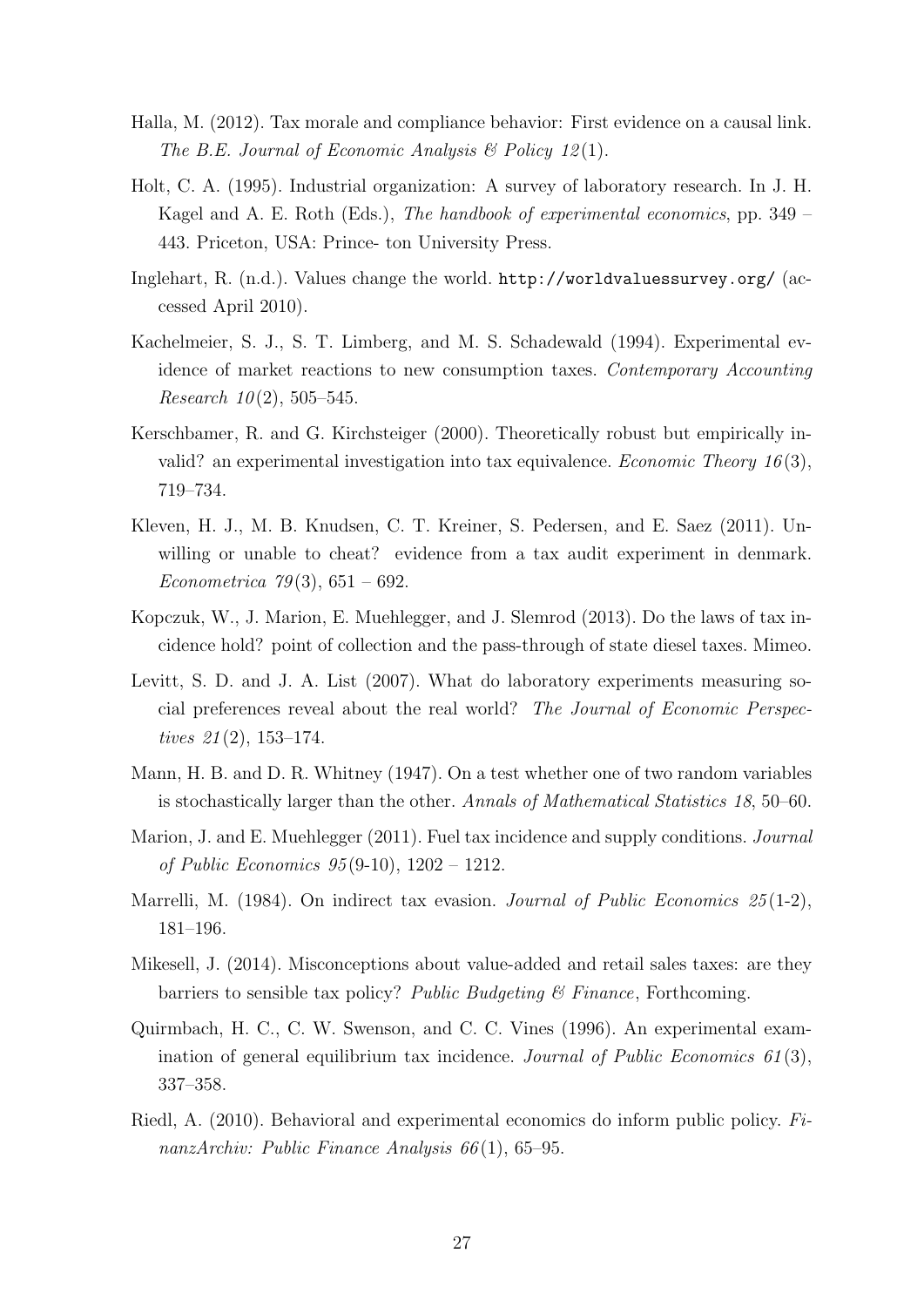- <span id="page-30-8"></span>Riedl, A. and J.-R. Tyran (2005). Tax liability side equivalence in gift-exchange labor markets. Journal of Public Economics 89(11-12), 2369–2382.
- <span id="page-30-7"></span>Rothstein, J. (2010). Is the EITC as good as an NIT? Conditional cash transfers and tax incidence. American Economic Journal: Economic Policy 2 (1), 177–208.
- <span id="page-30-4"></span>Ruffle, B. J. (2005). Tax and subsidy incidence equivalence theories: experimental evidence from competitive markets. Journal of Public Economics 89(8), 1519-1542.
- <span id="page-30-6"></span>Saez, E., M. Matsaganis, and P. Tsakloglou (2012). Earnings determination and taxes: Evidence from a cohort-based payroll tax reform in greece. The Quarterly Journal of Economics 127(1), 493–533.
- <span id="page-30-9"></span>Sausgruber, R. and J.-R. Tyran (2005). Testing the mill hypothesis of fiscal illusion. Public Choice 122 (1), 39–68.
- <span id="page-30-2"></span>Schneider, F., A. Buehn, and C. E. Montenegro (2010). New estimates for the shadow economies all over the world. International Economic Journal 24 (4), 443–461.
- <span id="page-30-5"></span>Slemrod, J. (1995). Income creation or income shifting? behavioral responses to the tax reform act of 1986. The American Economic Review 85 (2), pp. 175–180.
- <span id="page-30-1"></span>Slemrod, J. (2007). Cheating ourselves: The economics of tax evasion. Journal of Economic Perspectives 21 (1), 25–48.
- <span id="page-30-0"></span>Slemrod, J. (2008). Does it matter who writes the check to the government? the economics of tax remittance. National Tax Journal 61, 251–75.
- <span id="page-30-10"></span>Slemrod, J. and C. Weber (2012). Evidence of the invisible: toward a credibility revolution in the empirical analysis of tax evasion and the informal economy. International Tax and Public Finance 19, 25–53.
- <span id="page-30-14"></span>Slonim, R. and A. E. Roth (1998). Learning in high stakes ultimatum games: An experiment in the slovak republic. *Econometrica*  $66(3)$ .
- <span id="page-30-12"></span>Smith, V. L. (1962). An experimental study of competitive market behavior. *Journal* of Political Economy 70, 322.
- <span id="page-30-11"></span>Torgler, B. (2002). Speaking to theorists and searching for facts: Tax morale and tax compliance in experiments. Journal of Economic Surveys 16 (5), 657–683.
- <span id="page-30-15"></span>Torgler, B. (2007). Tax Compliance and Tax Morale: A Theoretical and Empirical Analysis. Cheltenham, UK: Edward Elgar.
- <span id="page-30-16"></span>Tran, A. and N. Nguyen (2014). The darker side of private ownership: Tax manipulation in vietnamese privatized firms. Indiana university working paper.
- <span id="page-30-13"></span>Wilcoxon, F. (1945). Individual comparisons by ranking methods. *Biometrics 1*, 80–83.
- <span id="page-30-3"></span>Yaniv, G. (1995). A note on the tax-evading firm. National Tax Journal  $48(1)$ , 113–120.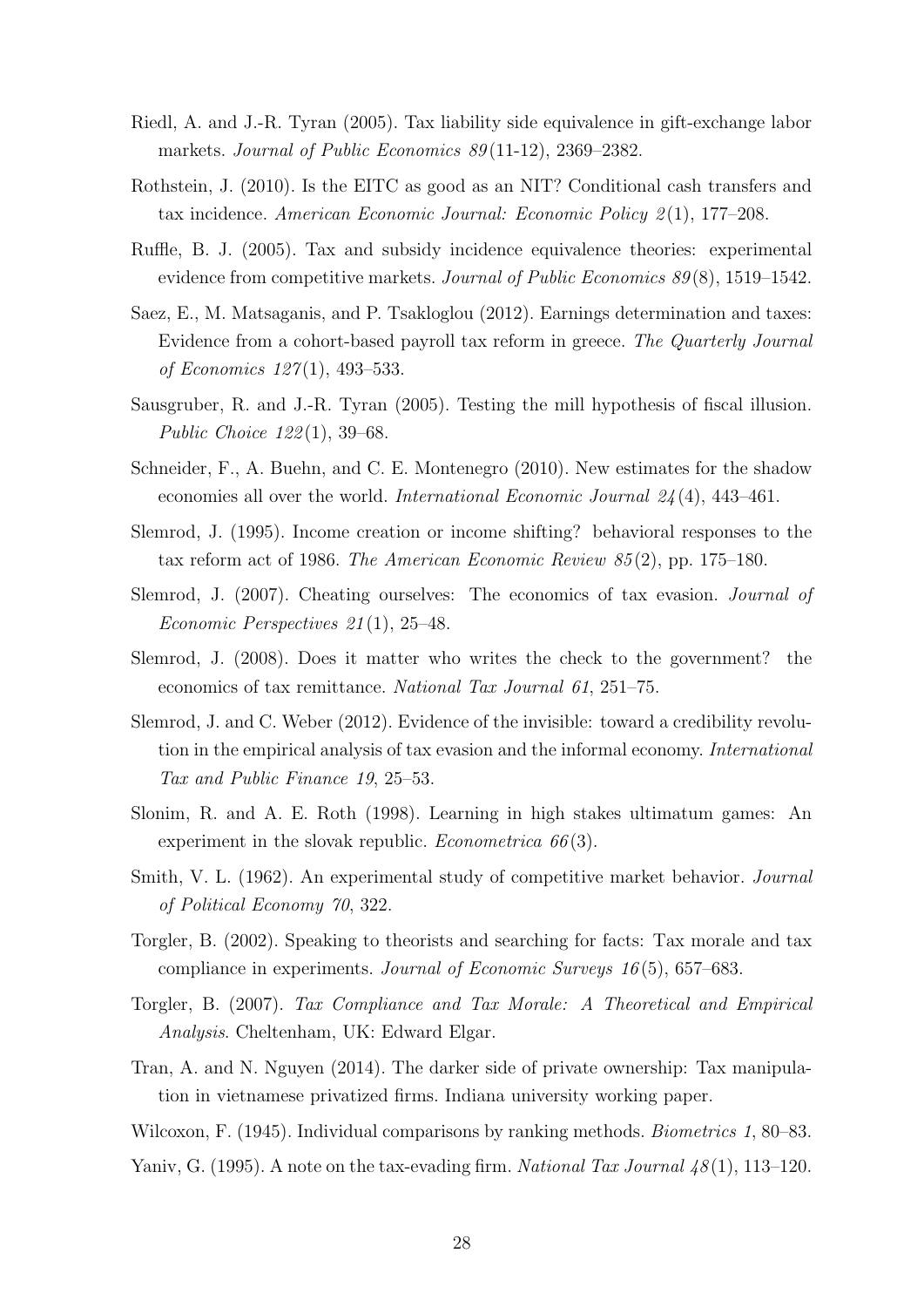# Tables and Figures

## <span id="page-31-0"></span>Tables

|                             | Buyer           |    |                       | Seller |    |
|-----------------------------|-----------------|----|-----------------------|--------|----|
| Subject                     | Value 1 Value 2 |    | Subject Cost 1 Cost 2 |        |    |
|                             | 82              | 52 |                       | 18     | 48 |
| $\mathcal{D}_{\mathcal{A}}$ | 77              | 72 | 2                     | 23     | 28 |
| 3                           | 67              | 37 | 3                     | 33     | 63 |
| $\overline{4}$              | 62              | 42 | 4                     | 38     | 58 |
| 5                           | 57              | 47 | 5                     | 43     | 53 |

Table 1: Demand and Supply Schedules

<span id="page-31-1"></span>Notes: Reported are demand and supply schedules.

Table 2: Summary statistics of Demographic Variables

|                | Gender | Age   |      | German Tax Morale           | Econ |
|----------------|--------|-------|------|-----------------------------|------|
|                |        |       |      | Control Group (Non-Evaders) |      |
| Mean           | 0.43   | 24.90 | 0.72 | 0.25                        | 0.43 |
| St. Dev.       | 0.50   | 6.87  | 0.46 | 0.44                        | 0.50 |
| N. of Subjects | 40     | 40    | 39   | 40                          | 40   |
|                |        |       |      | Treatment Group (Evaders)   |      |
| Mean           | 0.60   | 26.93 | 0.83 | 0.23                        | 0.53 |
| St. Dev.       | 0.50   | 12.25 | 0.38 | 0.42                        | 0.51 |
| N. of Subjects | 40     | 40    | 40   | 40                          | 40   |
| P-value        | 0.12   | 0.23  | 0.26 | 0.79                        | 0.37 |

Notes: Reported are the mean characteristics of treatment and control groups. Gender is a dummy that is equal to 1 if male, German is a dummy that is equal to 1 if native language is German, tax morale is a dummy that is equal to 1 for subjects who believe cheating on taxes can never be justified and Econ is a dummy that is equal to 1 if field of study is economics. One subject in the control group did not report his/her language. P-value is for the Wilcoxon rank-sum test; null hypothesis is that there is no difference in the characteristics between the two groups.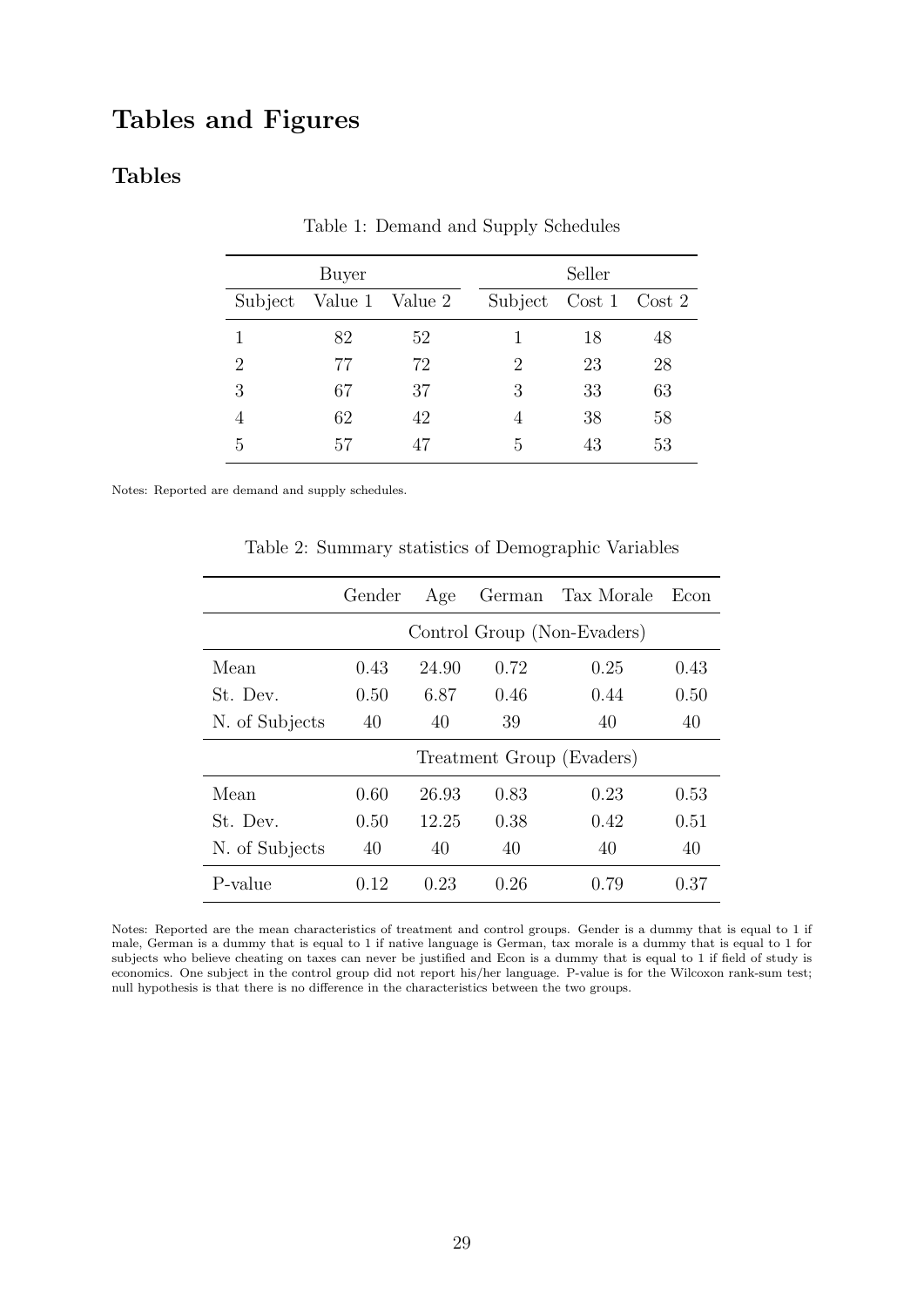<span id="page-32-0"></span>

|            |       | Price  |                      |      | Units sold | N.   |
|------------|-------|--------|----------------------|------|------------|------|
| Group      | Mean  | Median | Std. Dev.            | Mean | Std. Dev.  | Obs. |
|            |       |        | Panel A: Full Sample |      |            |      |
| Non-evader | 54.98 | 54.00  | 4.99                 | 6.04 | 0.53       | 647  |
| Evader     | 51.24 | 51.00  | 2.50                 | 6.56 | 0.51       | 704  |
|            |       |        | Panel B: Period > 14 |      |            |      |
| Non-evader | 54.35 | 54.00  | 3.92                 | 5.96 | 0.47       | 308  |
| Evader     | 51.63 | 51.00  | 1.69                 | 6.50 | 0.50       | 336  |
| P-value    | 0.00  | 0.00   |                      | 0.00 |            |      |

Table 3: Summary Statistics of Choice Variables

<span id="page-32-1"></span>Notes: Reported is the mean and median market price and mean number of units sold in each group. Price is the price at which each unit in a given market period is sold. Units sold is the number of units sold in a market period. Panel A uses all completed contracts from periods 1 to 27 and panel B uses all completed contracts in periods 15 to 27. P-value is for the Wilcoxon rank-sum test; null hypothesis is that there is no difference between the two groups.

|                   | Model 1        | Model 2        | Model 3                 | Model 4     |
|-------------------|----------------|----------------|-------------------------|-------------|
|                   |                |                | Panel A: Full Sample    |             |
| Treat             | $-3.750***$    | $-3.750***$    | $-4.300***$             | $-4.300***$ |
|                   | (1.009)        | (1.077)        | (0.347)                 | (0.371)     |
| Constant          | 55.008***      |                | $54.181***$ $48.868***$ | $48.040***$ |
|                   | (0.727)        |                | $(1.247)$ $(2.632)$     | (3.407)     |
| R <sub>2</sub>    | 0.499          | 0.517          | 0.737                   | 0.754       |
| N                 | 216            | 216            | 216                     | 216         |
|                   |                |                | Panel B: Period>14      |             |
| Treat             | $-2.701***$    | $-2.701***$    | $-2.651***$             | $-2.651***$ |
|                   | (0.795)        | (0.847)        | (0.075)                 | (0.081)     |
| Constant          | $54.362***$    | $54.297***$    | $49.508***$             | 49.443***   |
|                   | (0.539)        |                | $(0.516)$ $(0.572)$     | (0.750)     |
| R <sub>2</sub>    | 0.553          | 0.563          | 0.884                   | 0.894       |
| N                 | 104            | 104            | 104                     | 104         |
| Control variables | N <sub>0</sub> | N <sub>0</sub> | Yes                     | Yes         |
| Period FE         | N <sub>o</sub> | Yes            | N <sub>o</sub>          | Yes         |

Table 4: Impact of treatment on mean market price

Notes: Robust standard errors adjusted for clustering at the session level are in parentheses; \* significant at 10%; \*\* significant at 5%; \*\*\* significant at 1%. Estimates are based on equation [\(14\)](#page-17-4) with the dependent variable defined as mean market price in a given market period. Panel A uses all completed contracts from periods 1 to 27, panel B uses all completed contracts in periods 15 to 27. Period FE is period fixed effects.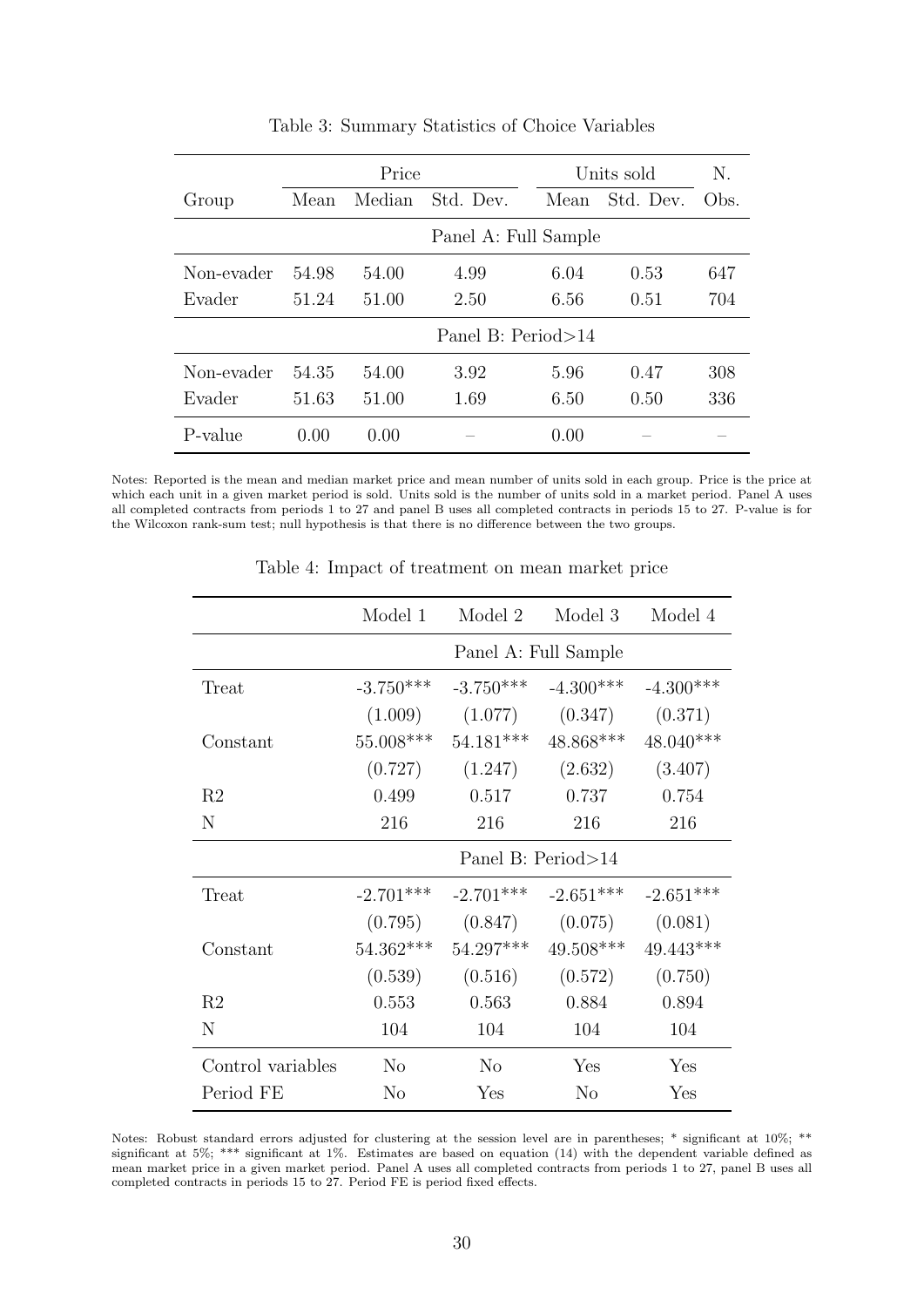<span id="page-33-0"></span>

|                   | Model 1     | Model 2                | Model 3                                 | Model 4     |
|-------------------|-------------|------------------------|-----------------------------------------|-------------|
|                   |             |                        | Panel A: Median Ask Price $(P_{50})$    |             |
| Treat             | $-2.087***$ | $-2.087***$            | $-1.589***$                             | $-1.589***$ |
|                   |             |                        | $(0.625)$ $(0.665)$ $(0.218)$           | (0.233)     |
| Constant          | $53.779***$ |                        | $53.918***$ 60.175***                   | $60.314***$ |
|                   |             |                        | $(0.089)$ $(0.222)$ $(1.655)$ $(1.809)$ |             |
| R2                | 0.538       | 0.563                  | 0.853                                   | 0.878       |
| N                 | 104         | 104                    | 104                                     | 104         |
|                   |             | Panel B: Ask Price (P) |                                         |             |
| Treat             | $-2.720***$ | $-2.721***$            | $-2.662***$                             | $-2.660***$ |
|                   |             |                        | $(0.798)$ $(0.808)$ $(0.065)$           | (0.069)     |
| Constant          | $54.354***$ | $54.255***$            | $49.500***$                             | 49.481***   |
|                   |             |                        | $(0.543)$ $(0.486)$ $(0.491)$           | (0.593)     |
| R2                | 0.173       | 0.176                  | 0.276                                   | 0.279       |
| N                 | 644         | 644                    | 644                                     | 644         |
| Control variables | $\rm No$    | N <sub>o</sub>         | Yes                                     | Yes         |
| Period FE         | $\rm No$    | Yes                    | $\rm No$                                | Yes         |

Table 5: Impact of treatment on median and ask market price

Notes: Robust standard errors adjusted for clustering at the session level are in parentheses; \* significant at  $10\%$ ; \*\* significant at 5%; \*\*\* significant at 1%. Estimates are based on equation [\(14\)](#page-17-4) with the dependent variable defined as median market price in a given market period in panel A; and the market price for each good in each market period in Panel B. All panels use completed contracts from periods 15 to 27. Period FE is period fixed effects.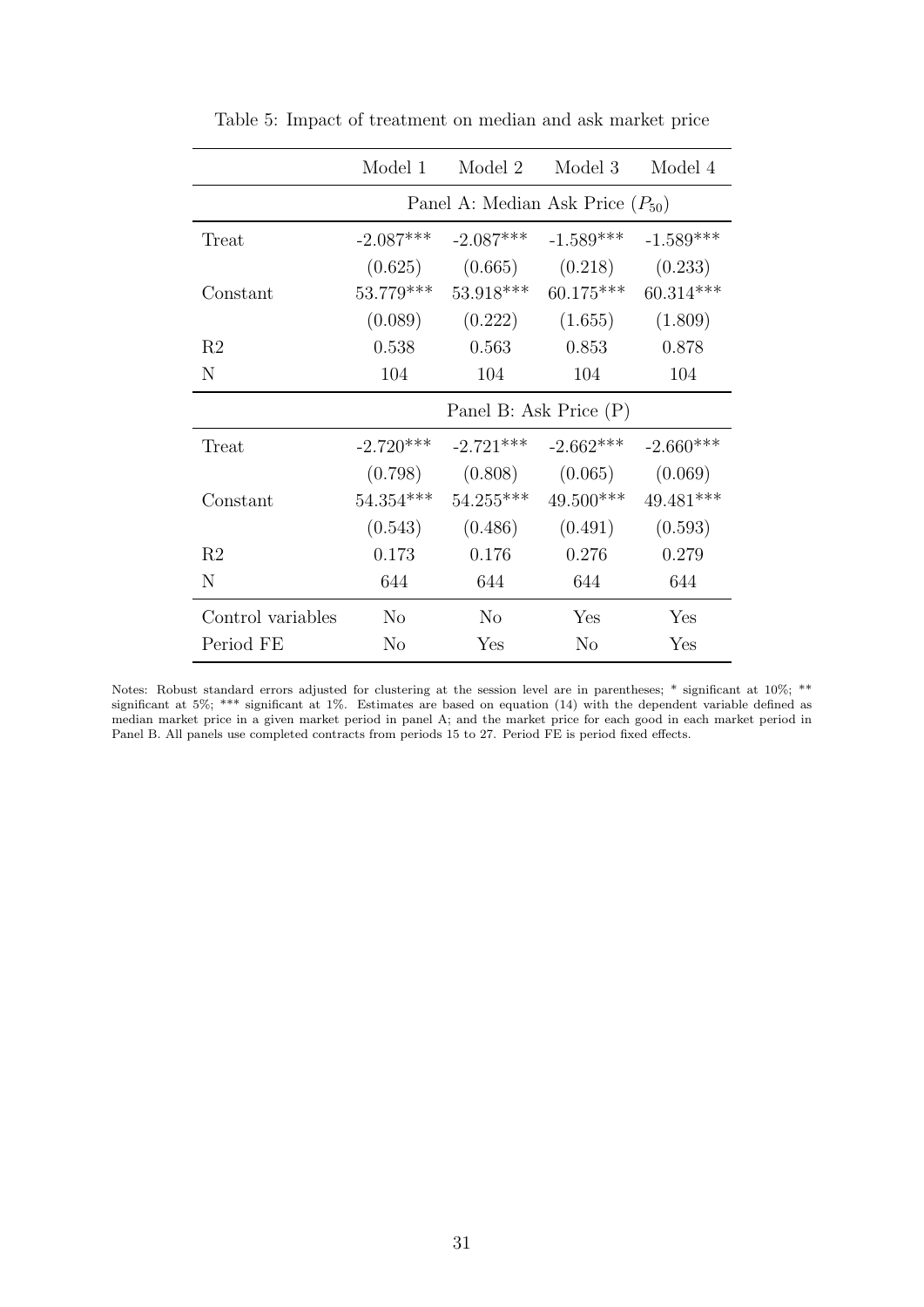<span id="page-34-0"></span>

|                   | Model 1    | Model 2              | Model 3             | Model 4    |
|-------------------|------------|----------------------|---------------------|------------|
|                   |            | Panel A: Full Sample |                     |            |
| Treat             | $0.336***$ | $0.334***$           | $0.320***$          | $0.324***$ |
|                   | (0.064)    | (0.068)              | (0.027)             | (0.035)    |
| Constant          | $6.088***$ | $6.525***$           | $6.701***$          | $7.186***$ |
|                   | (0.059)    |                      | $(0.144)$ $(0.406)$ | (0.277)    |
| R <sub>2</sub>    | 0.090      | 0.292                | 0.100               | 0.301      |
| N                 | 1,006      | 1,006                | 1,006               | 1,006      |
|                   |            | Panel B: Period>14   |                     |            |
| Treat             | $0.402***$ | $0.403***$           | $0.598***$          | $0.594***$ |
|                   | (0.125)    | $(0.125)$ $(0.051)$  |                     | (0.056)    |
| Constant          | $5.939***$ | $6.177***$           | $7.891***$          | $8.102***$ |
|                   | (0.118)    | (0.323)              | (0.756)             | (0.878)    |
| R <sub>2</sub>    | 0.148      | 0.262                | 0.191               | 0.303      |
| N                 | 476        | 476                  | 476                 | 476        |
| Control variables | $\rm No$   | $\rm No$             | Yes                 | Yes        |
| Period FE         | No         | Yes                  | N <sub>o</sub>      | Yes        |

Table 6: Impact of treatment on units sold

Notes: Robust standard errors adjusted for clustering at the session level are in parentheses; \* significant at 10%; \*\* significant at 5%; \*\*\* significant at 1%. Estimates are based on equation [\(14\)](#page-17-4) with the dependent variable defined as the number of units sold in a given market period. Panel A uses all completed contracts from periods 1 to 27, panel B uses all completed contracts in periods 15 to 27. "Period FE" is period fixed effects.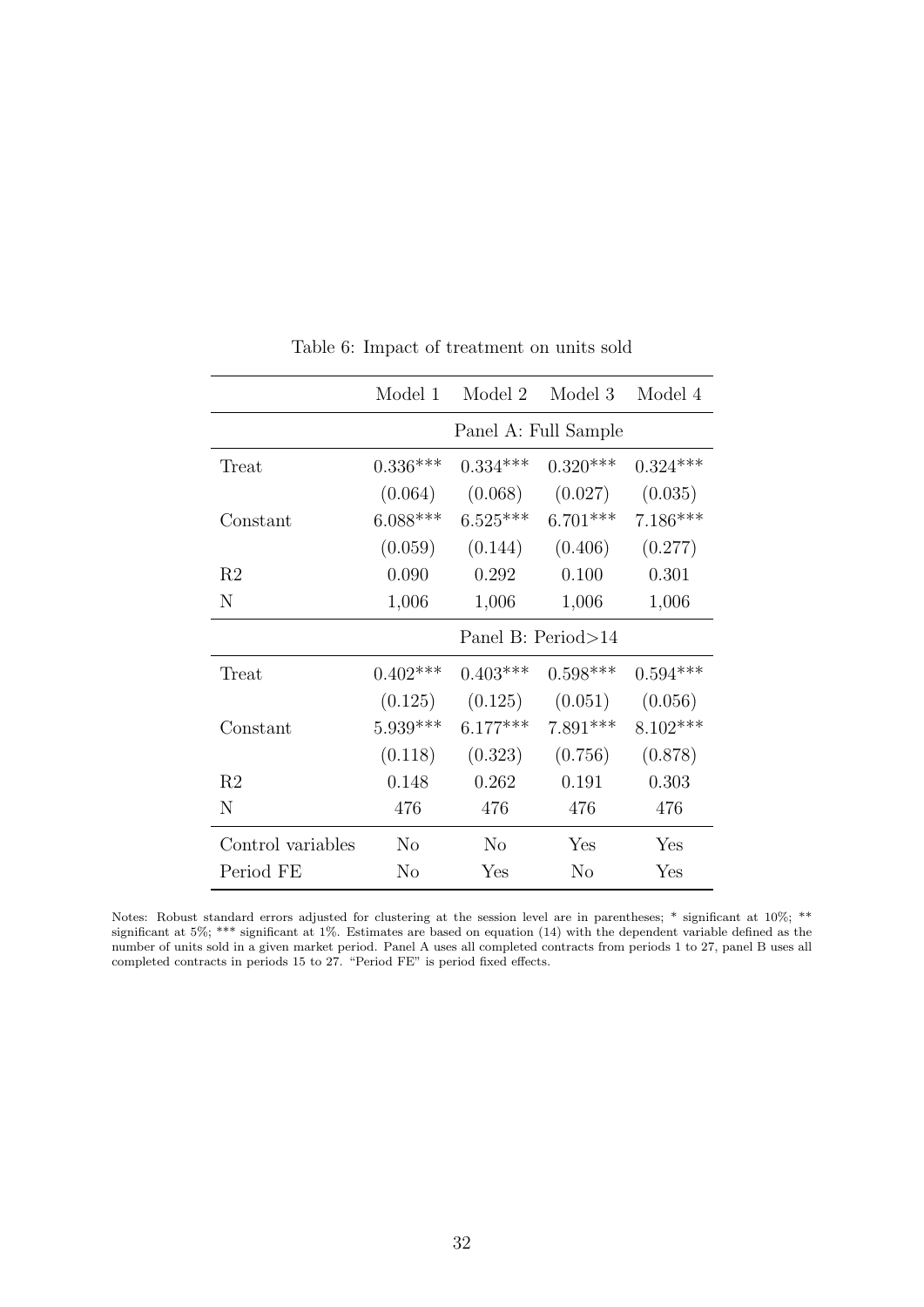<span id="page-35-1"></span>

| Condition    | Price   | Units | ЕB    |
|--------------|---------|-------|-------|
| No Tax       | 49      |       |       |
| Control      | 54.35   | 5.96  | 5.50  |
| Treatment    | 51.63   | 6.50  | 1.32  |
| Treat Effect | $-2.72$ | 0.54  | -4.18 |

Table 7: Overview of Results

Notes: The results in "No Tax" row are from [Grosser and Reuben \(2013\)](#page-28-1) who use identical supply and demand schedules in an experimental double auction without taxes. "Control" and "Treatment" refer to the groups without and with evasion opportunity, respectively. Reported are the mean prices and number of units traded. The excess burden "EB" of the per-unit tax is calculated based on the simple Harberger triangle. "Treat Effect" indicates the non-parametric treatment effect defined as the difference between treatment and control group. All numbers expressed in Experimental Currency Units.

## Figures

<span id="page-35-0"></span>

Figure 1: Supply and Demand Schedule

Note: The figure is adapted from [Grosser and Reuben \(2013, page 42, Figure 1\).](#page-28-1) It shows the demand schedule for buyers and the supply schedule for sellers with and without the per unit tax. The predicted equilibrium occurs where the curves intersect: quantity  $q = 7$ and price p between 48 and 52 without tax and quantity  $q = 6$  and price p between 53 and 57 with the ECU 10 per unit tax.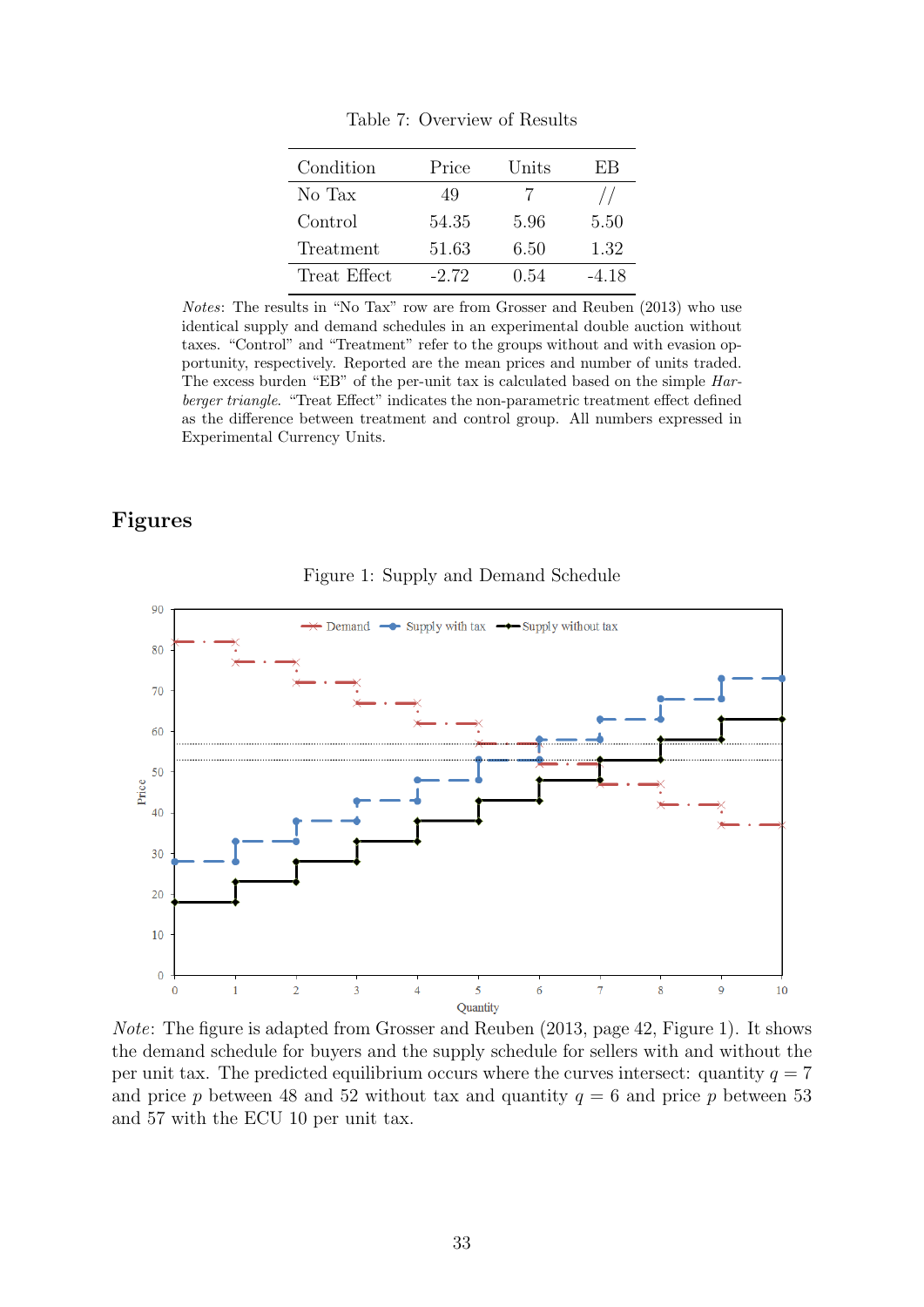<span id="page-36-0"></span>

Figure 2: Economic incidence of tax on seller

Notes: The imposition of a per-unit tax would ordinarily cause the supply curve to shift to the left and the market equilibrium to move from point  $(P^*, Q^*)$  to  $(P_c, Q_1)$  as illustrated in panel A. Because sellers are able to evade the tax, the supply curve shifts by a smaller amount causing the equilibrium to move from  $(P^*, Q^*)$  to  $(P_c', Q_1')$  as illustrated in panel B, where  $P_c' < P_c$ .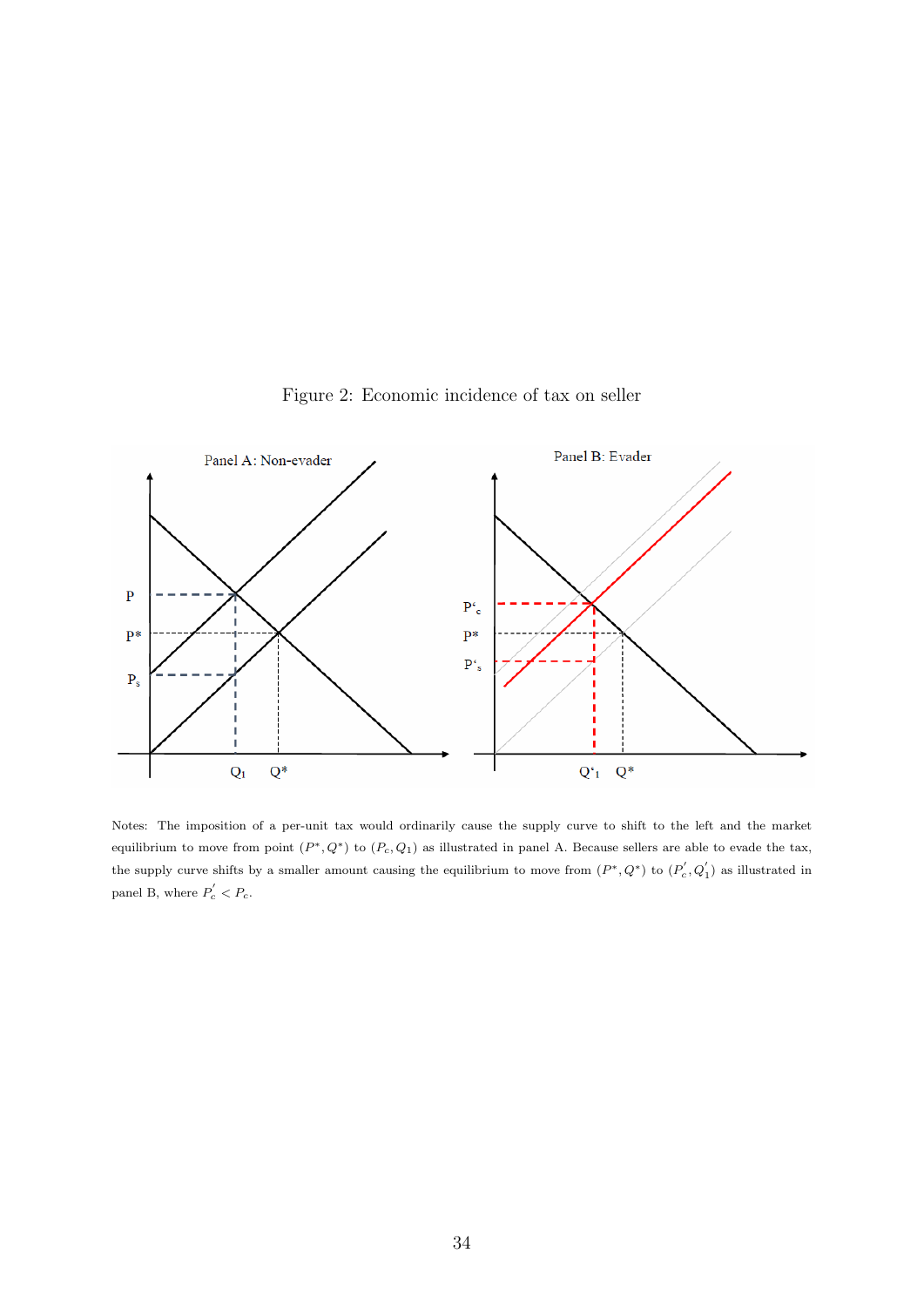<span id="page-37-0"></span>

Figure 3: Average market price by period and treatment

Notes: Reported is the average market price  $\overline{P}$  in each period for the treatment and control groups. The vertical line indicates period 14; empirical results are based on market periods 15 to 27.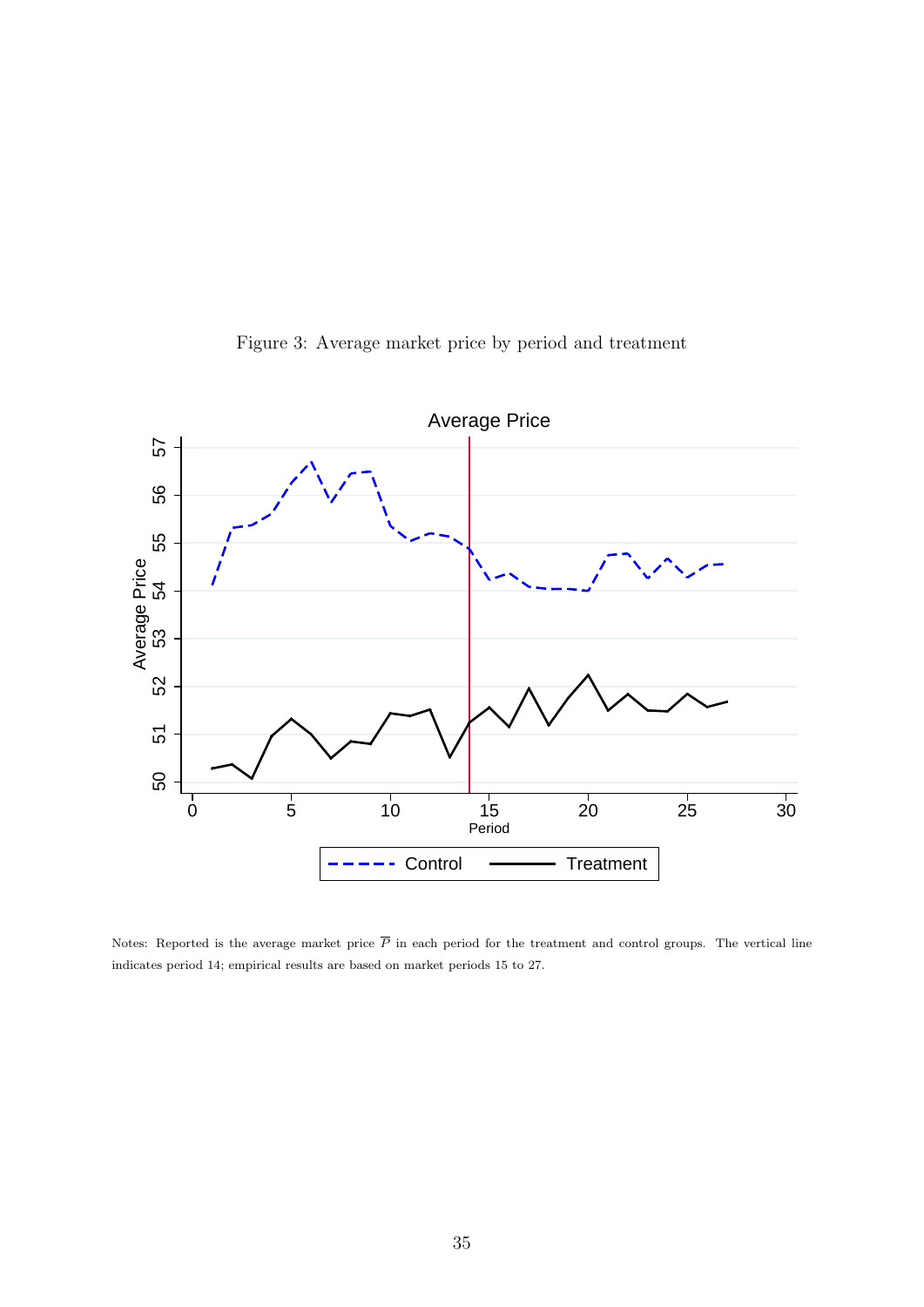<span id="page-38-0"></span>

Figure 4: Median market price by period and treatment

Notes: Reported is the median market price  $P_{50}$  in each period for the treatment and control groups. The vertical line indicates period 14; empirical results are based on market periods 15 to 27.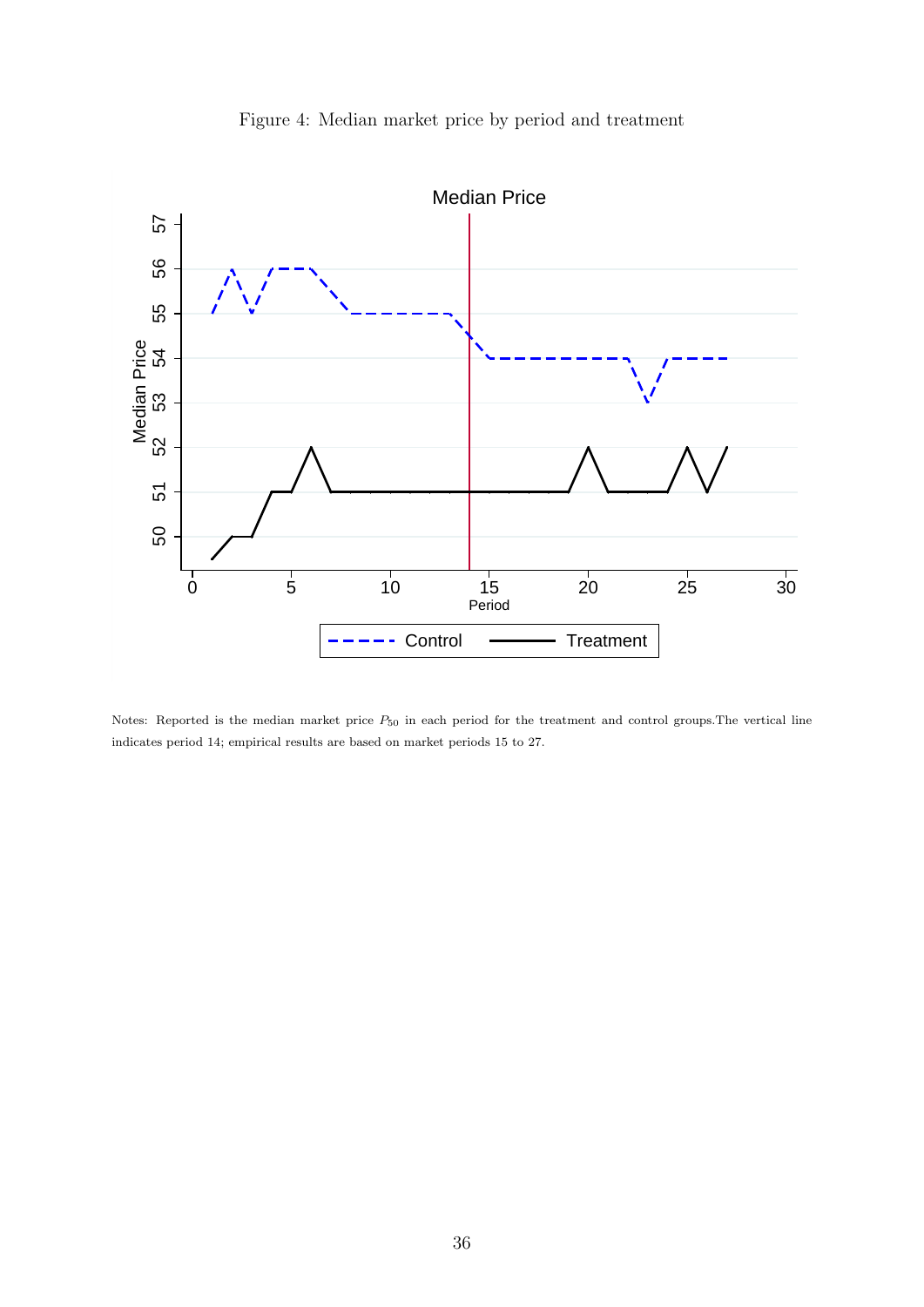

Figure 5: Units sold by period and treatment

Notes: Reported is the number of units sold in each period for the treatment and control groups.The vertical line indicates period 14; empirical results are based on market periods 15 to 27.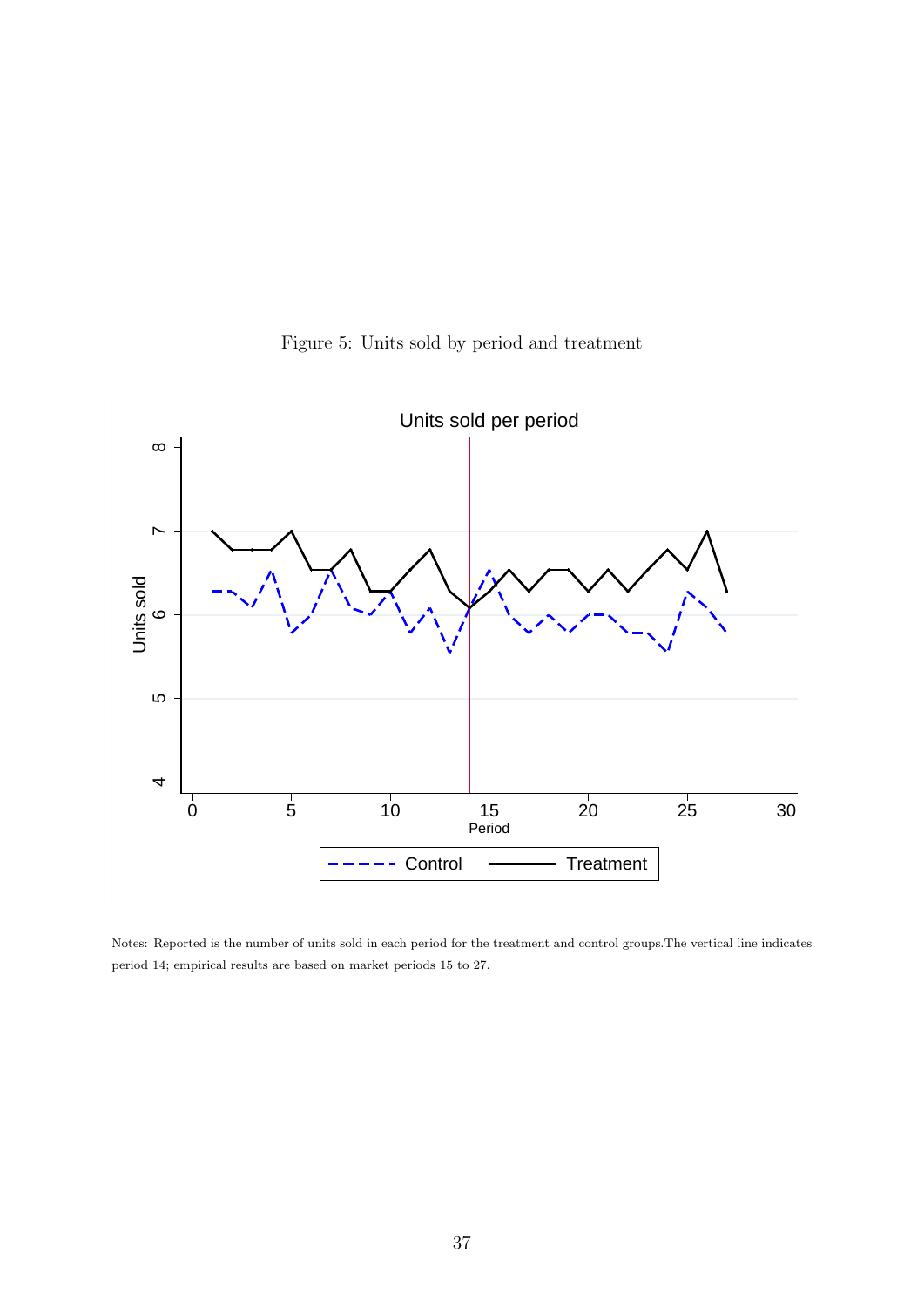# Appendices

# A Tables

|                | Model 1        | Model 2      | Model 3      | Model 4        | Model 5      | Model 6          |
|----------------|----------------|--------------|--------------|----------------|--------------|------------------|
|                |                | Ask Price    |              | Mean Ask Price |              | Median Ask Price |
| Treat          | $-2.662***$    | $-2.660***$  | $-2.651***$  | $-2.651***$    | $-1.589***$  | $-1.589***$      |
|                | (0.065)        | (0.069)      | (0.075)      | (0.081)        | (0.218)      | (0.233)          |
| Age            | $-0.367***$    | $-0.370***$  | $-0.368***$  | $-0.368***$    | $-0.641***$  | $-0.641***$      |
|                | (0.017)        | (0.017)      | (0.021)      | (0.022)        | (0.059)      | (0.064)          |
| Gender         | $-21.352***$   | $-21.389***$ | $-21.435***$ | $-21.435***$   | $-17.990***$ | $-17.990***$     |
|                | (0.177)        | (0.174)      | (0.219)      | (0.234)        | (0.633)      | (0.676)          |
| German         | 29.607***      | 29.642***    | 29.663***    | 29.663***      | 22.833***    | 22.833***        |
|                | (0.347)        | (0.329)      | (0.410)      | (0.438)        | (1.186)      | (1.267)          |
| Tax Morale     | $-1.274***$    | $-1.258***$  | $-1.245***$  | $-1.245***$    | $-0.921$     | $-0.921$         |
|                | (0.219)        | (0.222)      | (0.254)      | (0.271)        | (0.735)      | (0.786)          |
| Economics      | $5.126***$     | $5.141***$   | $5.156***$   | $5.156***$     | $2.562***$   | $2.562***$       |
|                | (0.153)        | (0.162)      | (0.183)      | (0.195)        | (0.529)      | (0.565)          |
| Constant       | 49.500***      | 49.481***    | 49.508***    | 49.443***      | 60.175***    | $60.314***$      |
|                | (0.491)        | (0.593)      | (0.572)      | (0.750)        | (1.655)      | (1.809)          |
| R <sub>2</sub> | 0.276          | 0.279        | 0.884        | 0.894          | 0.853        | 0.878            |
| N              | 644            | 644          | 104          | 104            | 104          | 104              |
| Period FE      | N <sub>0</sub> | Yes          | No           | Yes            | No           | Yes              |

Table 8: Impact of treatment on market price

Notes: Robust standard errors adjusted for clustering at the session level are in parentheses; \* significant at 10%; \*\* significant at 5%; \*\*\* significant at 1%. Estimates are based on equation [\(14\)](#page-17-4) with the dependent variable defined as the market price for each good in each market period in Models 1 and 2; mean market price in a given market period in Models 3 and 4; and median market price in a given market period in Models 5 and 6. All panels use completed contracts from periods 15 to 27. Period FE is period fixed effects. Gender is a dummy that is equal to 1 if male, German is a dummy that is equal to 1 if native language is German, tax morale is a dummy that is equal to 1 for subjects who believe cheating on taxes can never be justified and Field of study is a dummy that is equal to 1 if field of study is economics.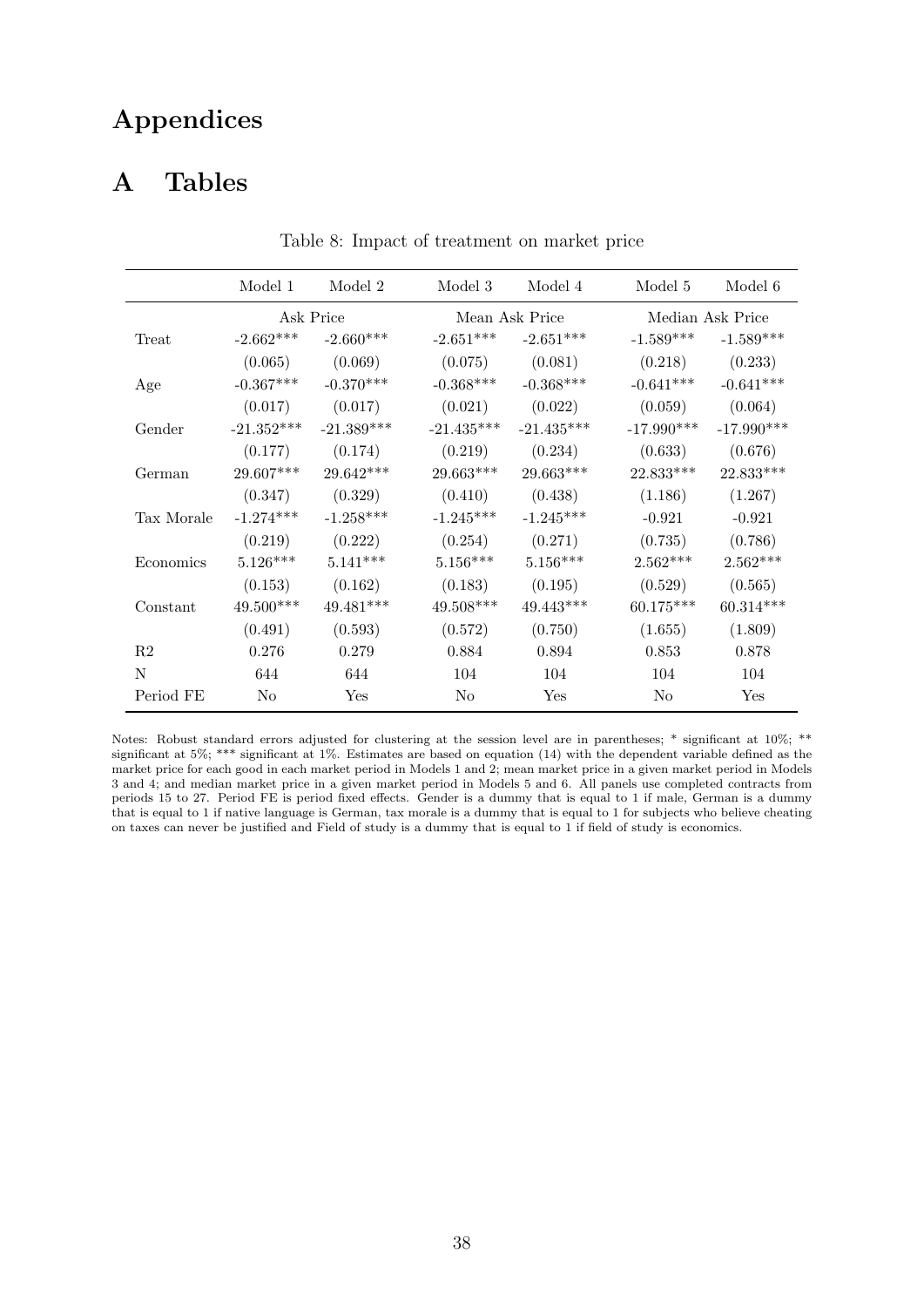|                   | Model 1    | Model 2        | Model 3        | Model 4     |
|-------------------|------------|----------------|----------------|-------------|
| Treat             | $0.539***$ | $0.540***$     | $0.385***$     | $0.383***$  |
|                   | (0.171)    | (0.173)        | (0.131)        | (0.131)     |
| Age               |            |                | $-0.017$       | $-0.017$    |
|                   |            |                | (0.035)        | (0.035)     |
| Gender            |            |                | $2.349***$     | $2.343***$  |
|                   |            |                | (0.353)        | (0.363)     |
| German            |            |                | $-2.000***$    | $-1.973***$ |
|                   |            |                | (0.691)        | (0.691)     |
| Tax Morale        |            |                | 0.495          | 0.479       |
|                   |            |                | (0.436)        | (0.448)     |
| Economics         |            |                | $-0.351$       | $-0.349$    |
|                   |            |                | (0.305)        | (0.305)     |
| Constant          | $5.961***$ | $6.147***$     | $6.832***$     | $7.005***$  |
|                   | (0.088)    | (0.231)        | (0.978)        | (1.064)     |
| R <sub>2</sub>    | 0.235      | 0.315          | 0.352          | 0.433       |
| N                 | 644        | 644            | 644            | 644         |
| Control variables | No         | N <sub>o</sub> | Yes            | Yes         |
| Period FE         | $\rm No$   | Yes            | N <sub>o</sub> | Yes         |

Table 9: Impact of treatment on units sold

Notes: Robust standard errors adjusted for clustering at the session level are in parentheses; \* significant at 10%; \*\* significant at 5%; \*\*\* significant at 1%. Estimates are based on equation [\(14\)](#page-17-4) with the dependent variable defined as the number of units sold in a given market period. Estimation is based on all completed contracts in periods 15 to 27. Period FE is period fixed effects. Gender is a dummy that is equal to 1 if male, German is a dummy that is equal to 1 if native language is German, tax morale is a dummy that is equal to 1 for subjects who believe cheating on taxes can never be justified and Field of study is a dummy that is equal to 1 if field of study is economics.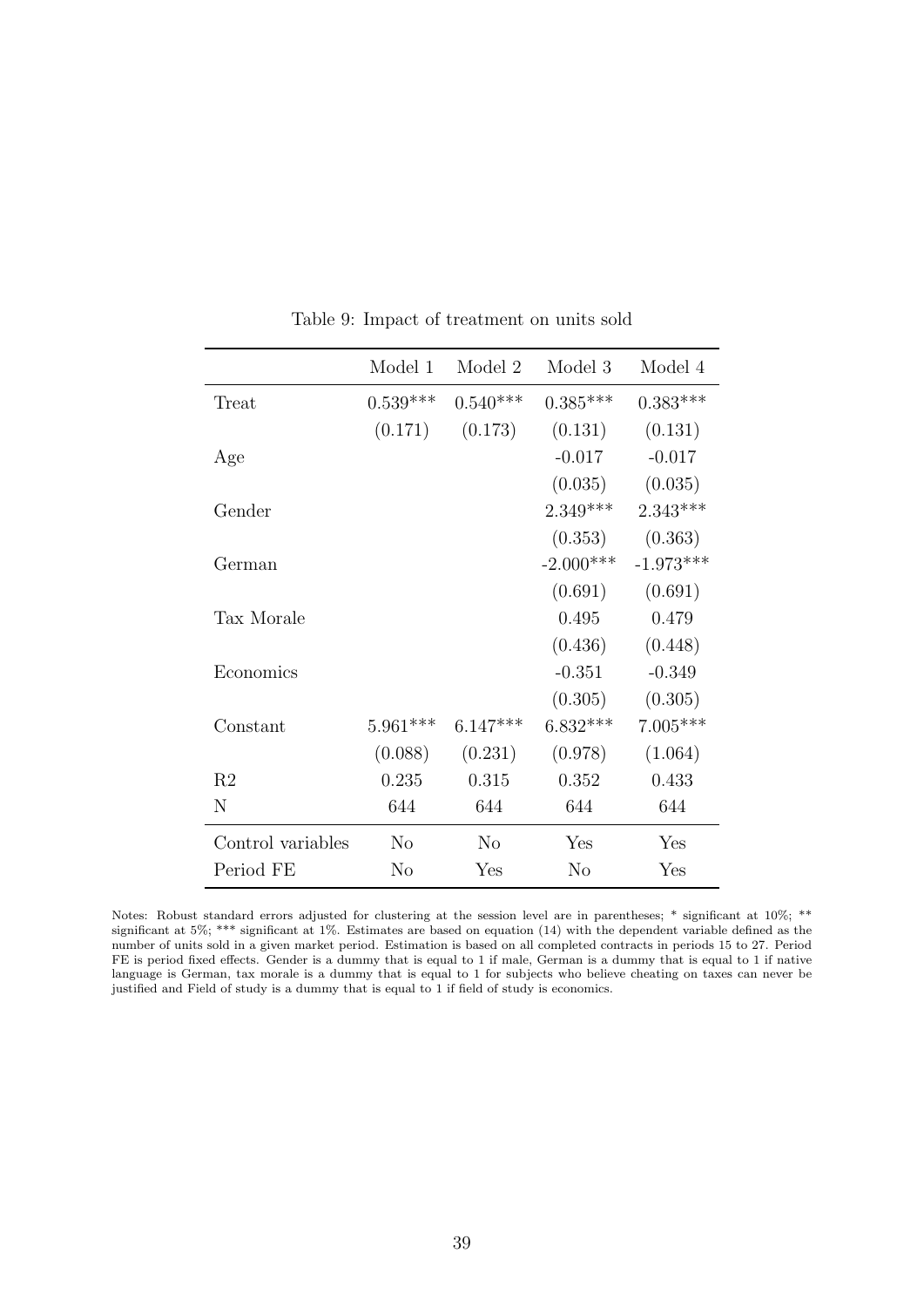# B Figures

<span id="page-42-0"></span>

Figure 6: Cumulative distribution of market price by treatment

Notes: Reported is the cumulative distribution of average market price  $\overline{P}$  for the treatment and control groups. Distributions are based on data from market periods 15 to 27. Two-sample Kolmogorov-Smirnov test for equality of distribution functions reports a maximum difference in distributions of 0.770 with pvalue of 0.000. This implies that the null hypothesis that the distributions are equal is rejected.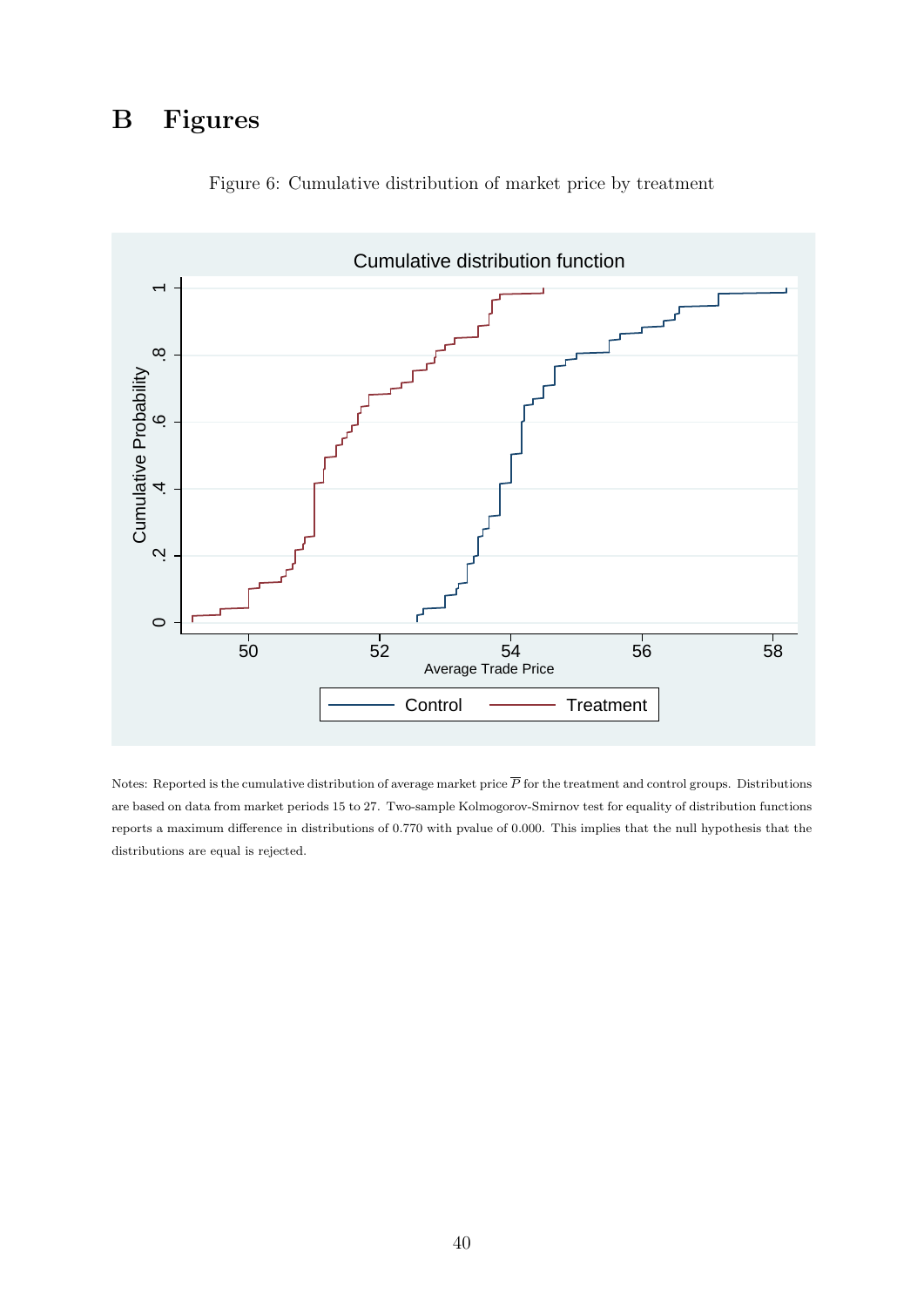<span id="page-43-0"></span>

Figure 7: Cumulative distribution of market price by treatment

Notes: Reported is the cumulative distribution of median market price  $P_{50}$  for the treatment and control groups. Distributions are based on data from market periods 15 to 27. Two-sample Kolmogorov-Smirnov test for equality of distribution functions reports a maximum difference in distributions of 0.751 with pvalue of 0.000. This implies that the null hypothesis that the distributions are equal is rejected.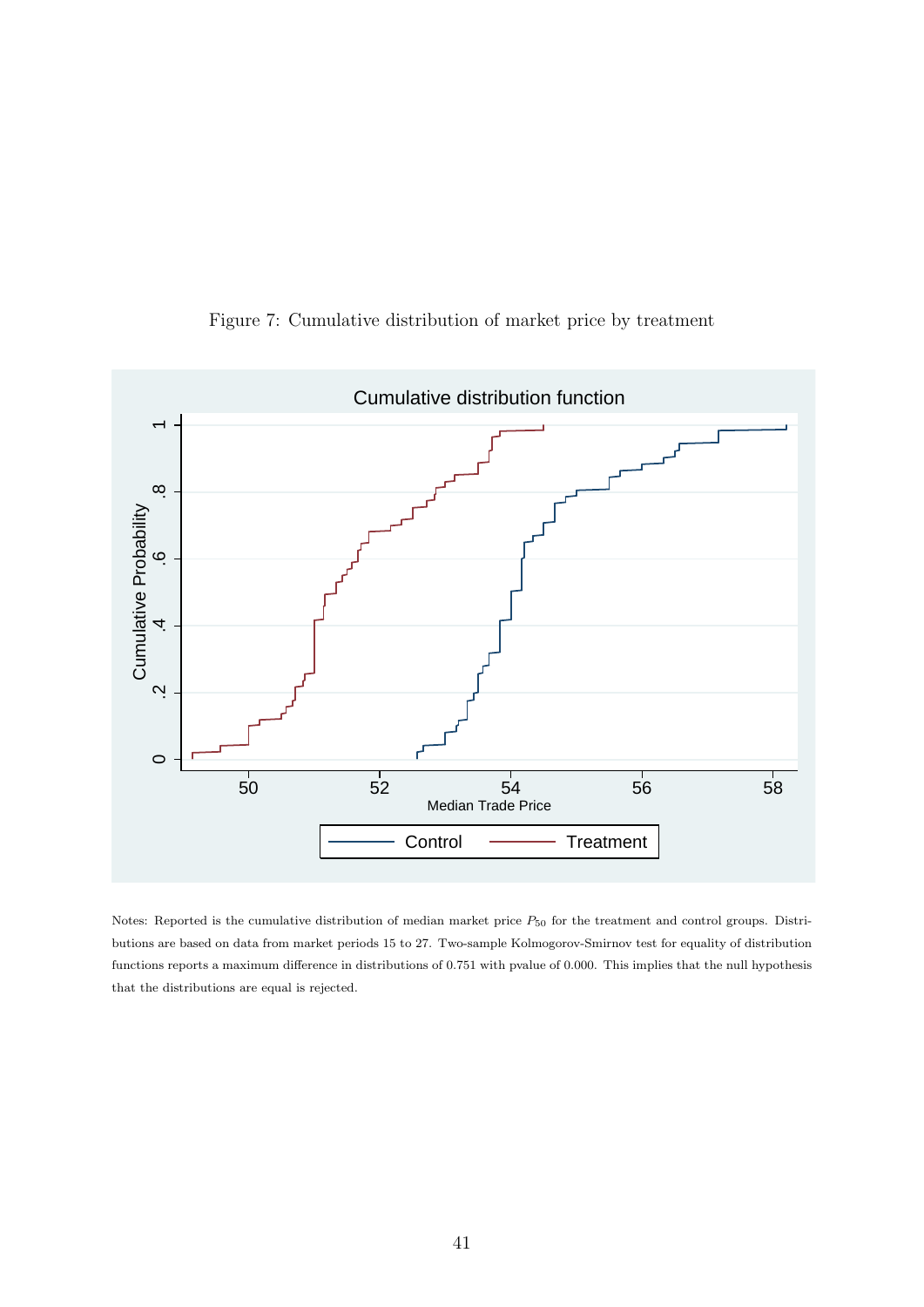<span id="page-44-0"></span>

| <b>Market</b>                                                                                                                                   | Period 1                       |                     | Time Left: 84               |
|-------------------------------------------------------------------------------------------------------------------------------------------------|--------------------------------|---------------------|-----------------------------|
|                                                                                                                                                 |                                |                     |                             |
| You are a: SELLER<br>SOLD<br>Cost of Good 1:<br>48<br>Cost of Good 2:<br>Your gross earnings so far in this round are:<br>Number of units sold: | 17<br>$\overline{1}$           |                     | Prices of goods sold:<br>35 |
| Per-unit tax rate:<br>You will have a tax reporting decision after periods 3, 6, 9, 12, 15, 18, 21, 24, 27.                                     | 10 <sub>10</sub>               |                     |                             |
|                                                                                                                                                 | The lowest offer: No offer yet | Make a lower offer  |                             |
|                                                                                                                                                 | The highest bid: No offer yet  | Sell at this price! |                             |
|                                                                                                                                                 |                                |                     |                             |
|                                                                                                                                                 |                                |                     |                             |

Figure 8: Screenshot of the Market Place

Note: Screenshot of the lab experimental double-auction market place. The screen displays the market place for a seller in the treatment group with evasion opportunity. The seller has sold her first unit at a price of 35. The cost for the first unit was 18, yielding a current gross-income of 17. Her second unit with cost 48 is not traded at this point. The screen shown is translated to English, the original experiment was conducted in German. The market place is based on [Grosser and Reuben \(2013\).](#page-28-1)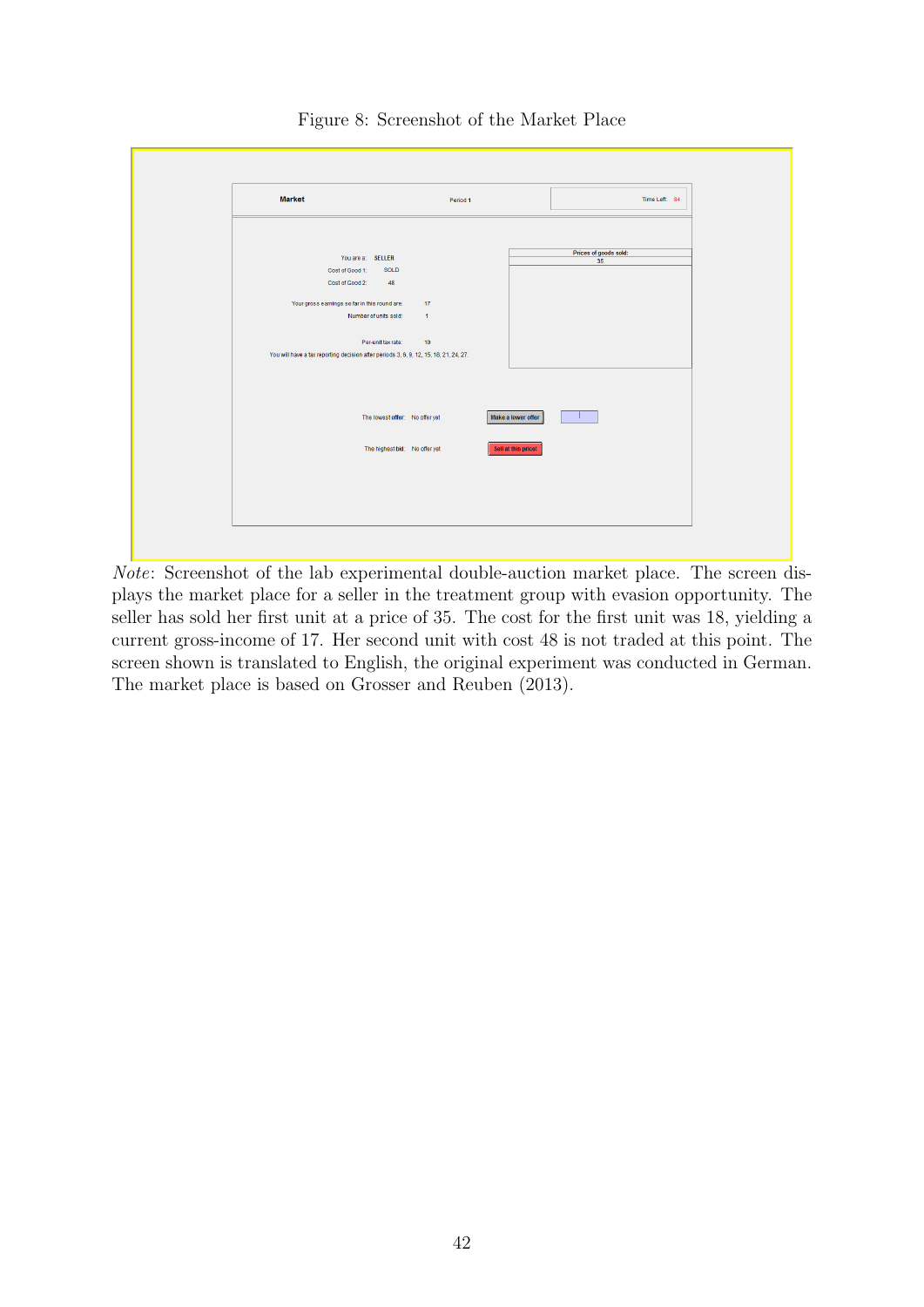# C Instructions

The following pages contain the translated instructions for both treatment groups. The original German versions are available from the authors upon request.

## C.1 No-Evasion opportunity control group

Welcome and thank you for participating in our experiment. From now on until the end of the experiment, please refrain from communicating with other participants. If you do not abide by this rule, we will have to exclude you from the experiment.

We kindly ask you to read the instructions thoroughly. If you have any questions after reading the instructions or during the experiment, please raise your hand and one of the instructors will come to you and answer your question in person. Your payment and your decisions throughout the experiment will be treated confidentially.

You can earn money in this experiment. How much you earn depends on your decisions and the decisions of other participants. During the experiment, your payments will be calculated in a virtual currency: Experimental Currency Units (ECU). 30 ECU correspond to 1 Euro. After the experiment, your pay-off will be converted to Euro and given to you in cash. Additionally, you will receive a show-up fee of 2.50 Euro.

## The Experiment

## Roles

At the beginning of the experiment, the computer will randomly assign five participants to the role of "sellers" and five other participants to the role of "buyers". Therefore, you will either be a buyer or a seller. Your role as seller or buyer will remain the same throughout the experiment. You will only know your own role and not the roles of other participants.

## **Overview**

The experiment consists of 3 practice rounds and 27 paying rounds. At the beginning of each round, all buyers and sellers trade a fictitious good in a market place. As a buyer, you can buy units of the fictitious good and as a seller you can sell units. You can earn ECU in the market place and your earnings depend on your decisions and the decisions of the other participants. Each unit sold will be subject to a per unit tax of 10 ECU for sellers. The tax rate is the same for all sellers and is due at the end of every third round. Details on the market place will be explained further below. All tax revenues paid by you and all other participants will be donated to the German Red Cross.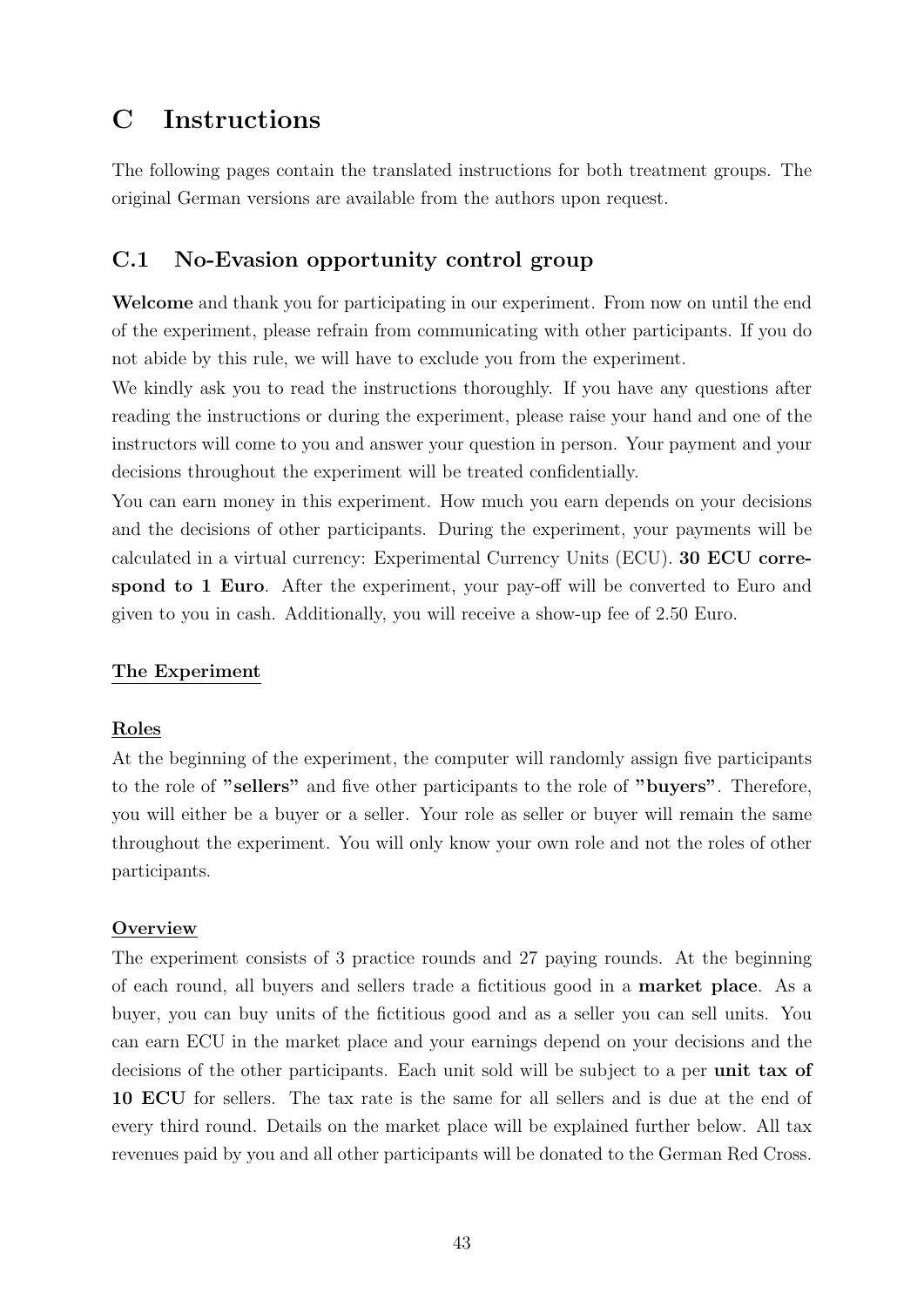## The Market Place

## Basics

The market place is opened for two minutes at the beginning of each round. All buyers and sellers trade a fictitious good. In each market period, each seller can sell two units of the fictitious good and each buyer can buy two units of the good.

## Units, costs, and values

If you are a seller, you will be given the costs for two units of a fictitious good at the beginning of the experiment. These units shall be denoted "Unit 1" and "Unit 2", where Unit 1 costs less than Unit 2. The cost of these units to you is the same in all rounds. However, the cost of each seller's units will differ from the cost of other sellers' units. Each seller only knows her own costs.

If you are a buyer, you will be given the values for two units of a fictitious good at the beginning of the experiment. These units shall be denoted "Unit 1" and "Unit 2" where Unit 1 values more than Unit 2. The value of these units to you is the same in all rounds. However, the value of each buyer's units will differ from the value of other buyers' units. Each buyer only knows her own values.

## Asks, Bids, and Transactions

Sellers can make "asks" and Buyers can make "bids" during the trading period. All asks and bids are visible to everyone through the screen that appears during the two minutes of trading. This screen will also state your type (Seller or Buyer), the time left in the trading period and the costs or values that you were assigned for each Unit. Each Seller can first sell Unit 1 and afterward Unit 2. Accordingly, Buyers can first buy Unit 1 and then Unit 2.

Sellers cannot sell goods at prices lower than the assigned cost for the respective Unit. Buyers cannot buy at prices that exceed their assigned value for the respective Unit.

Sellers can make asks at any time during the trading period but each ask has to be lower than the current lowest ask on the market. Similarly, Buyers can always propose bids as long as they are larger than the current largest bid on the market.

To realize a transaction, Sellers can either accept a bid or buyers can accept an ask. The transaction price for the unit will then be equal to the accepted ask or bid.

## (Gross) Earnings in the Market Place

Units that are not traded do not yield any earnings. Gross earnings for each Unit are as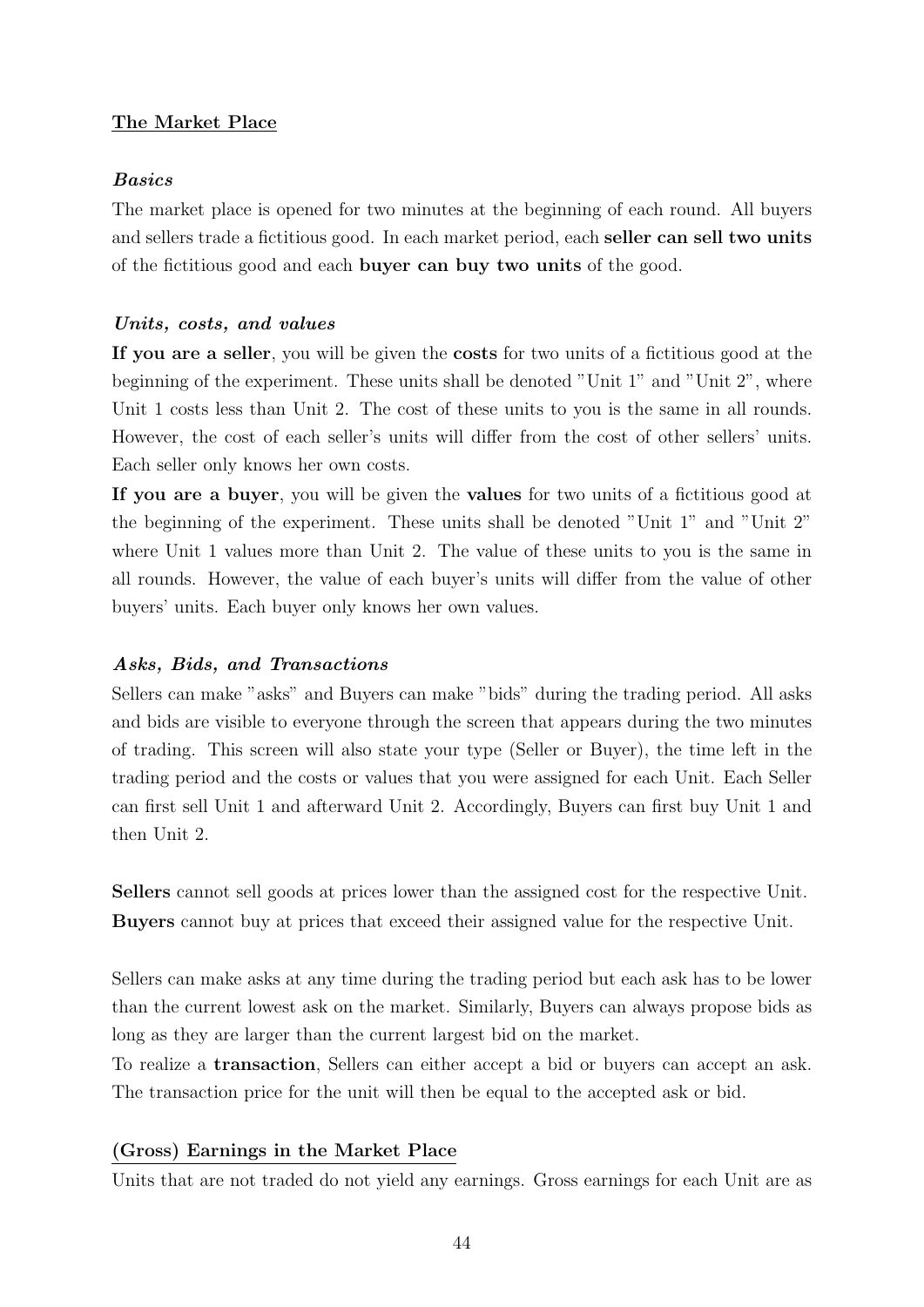follows:

## For Sellers:

Gross Earnings from selling Unit  $1 =$  transaction price of Unit  $1 - \cos t$  of Unit 1 Gross Earnings from selling Unit  $2 =$  transaction price of Unit 2 - cost of Unit 2

## For Buyers:

Gross Earnings from buying Unit  $1 =$  value of Unit 1 - transaction price of Unit 1 Gross Earnings from buying Unit  $2 =$  value of Unit  $2 -$  transaction price of Unit  $2$ 

#### Screenshots from trading market

#### Sellers:

#### Here Screenshot Sellers

Sellers can accept a current bid by pressing "Sell at this Price". To make a new ask, Sellers have to enter their ask price into the field to the right of the "Make a smaller ask" button and press the button to submit the ask.

#### Buyers:

## Here Screenshot Buyers

Buyers can accept the current ask by pressing "Buy at this Price". To make a new bid, Buyers have to enter their bid into the field to the right of the "Make a smaller bid" and press the button to submit the bid.

## Calculation of Net Income for Sellers

After three consecutive trading periods, the screen shows how many units of the fictitious unit you have traded over the previous three rounds and the resulting gross income from the previous three periods. For each unit traded in the three previous periods, a per-unit tax of 10 ECU is due for sellers

Therefore, a seller's payment – the net income – , consists of her sum of all gross earnings from the three previous rounds, (henceforth denoted "sum gross income") minus the tax payment. The tax payment is the number of units sold over the previous three periods multiplied by the tax rate of 10 ECU. Hence: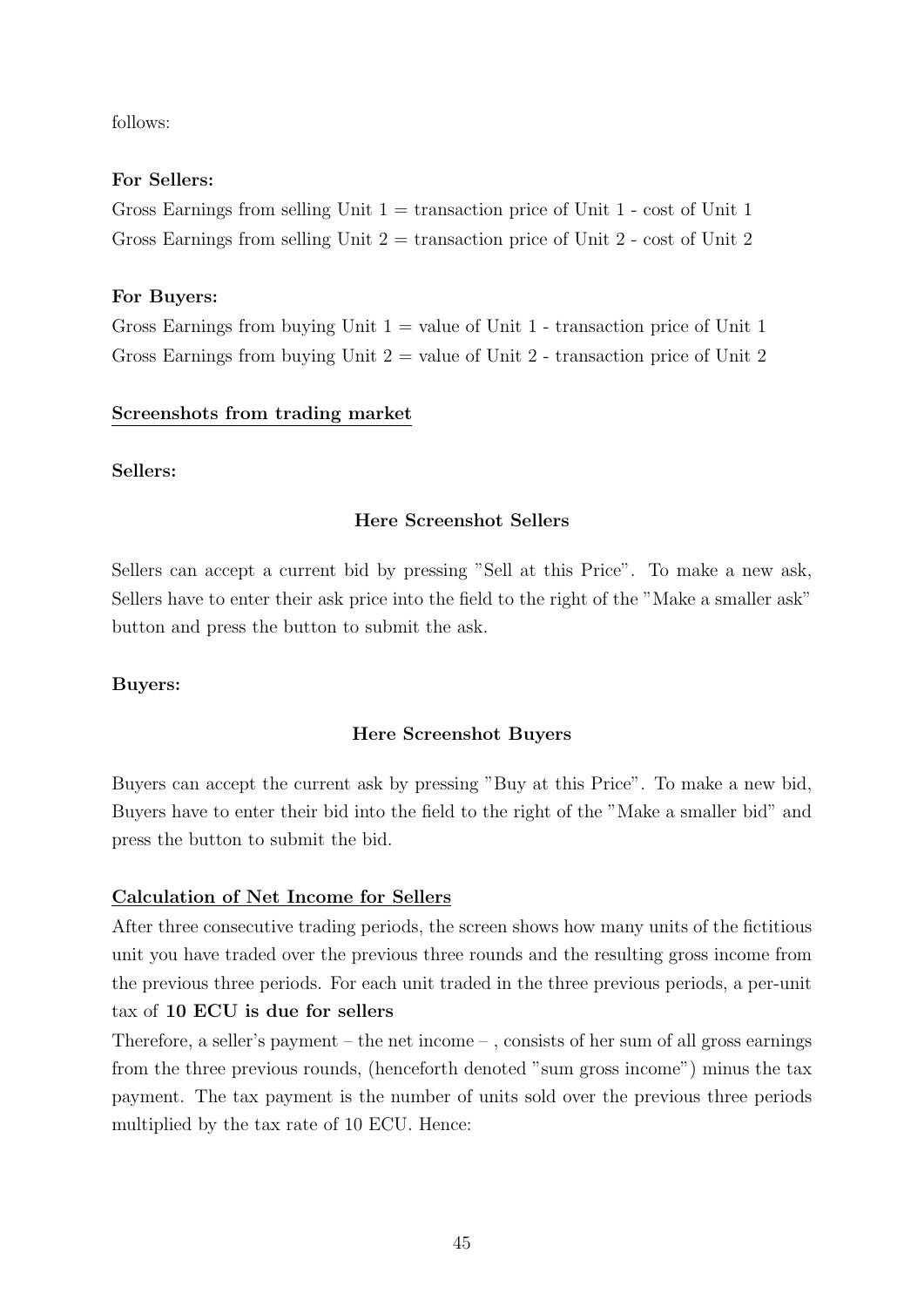Net Income = sum gross income - (number of units sold in previous 3 rounds \* per-unit tax rate)

After every third round, sellers are informed about the net income that they earned over the previous three periods.

## Payment

The first 3 rounds serve as practice rounds, in which you cannot earn money. The subsequent 27 rounds are paying rounds.

Buyers do not pay taxes so that gross earnings equal net earnings. A buyer's payoff hence equals the sum of gross earnings from all 27 trading periods.

Sellers receive a payoff that consists of the sum of all net incomes, each of which is earned after every third paying round (i.e., after paying rounds 3, 6, 9, 12, 15, 18, 21, 24, 27.)

You will be paid the payoff in cash at the end of the experiment. Additionally, each participant receives a show-up fee of 2.50 Euro. If the sum of all gross or net incomes is negative or zero, you will be paid the show-up fee; that is, you cannot make losses and will earn a minimum amount of 2.50 Euro.

## Final Remarks

After the completion of all 30 rounds  $-$  3 practice round plus 27 paying rounds  $-$  the experiment is finished. You will be asked to complete a short questionnaire at the end of the experiment while we prepare the payments. All information collected through this questionnaire, just like all data gathered during the experiment, are anonymous and exclusively used for scientific purposes. After you have completed the questionnaire, please remain seated at your booth until we call you to come up front to pick up your payment.

## C.2 Evasion opportunity treatment group

Welcome and thank you for participating in our experiment. From now on until the end of the experiment, please refrain from communicating with other participants. If you do not abide by this rule, we will have to exclude you from the experiment.

We kindly ask you to read the instructions thoroughly. If you have any questions after reading the instructions or during the experiment, please raise your hand and one of the instructors will come to you and answer your question in person. Your payment and your decisions throughout the experiment will be treated confidentially.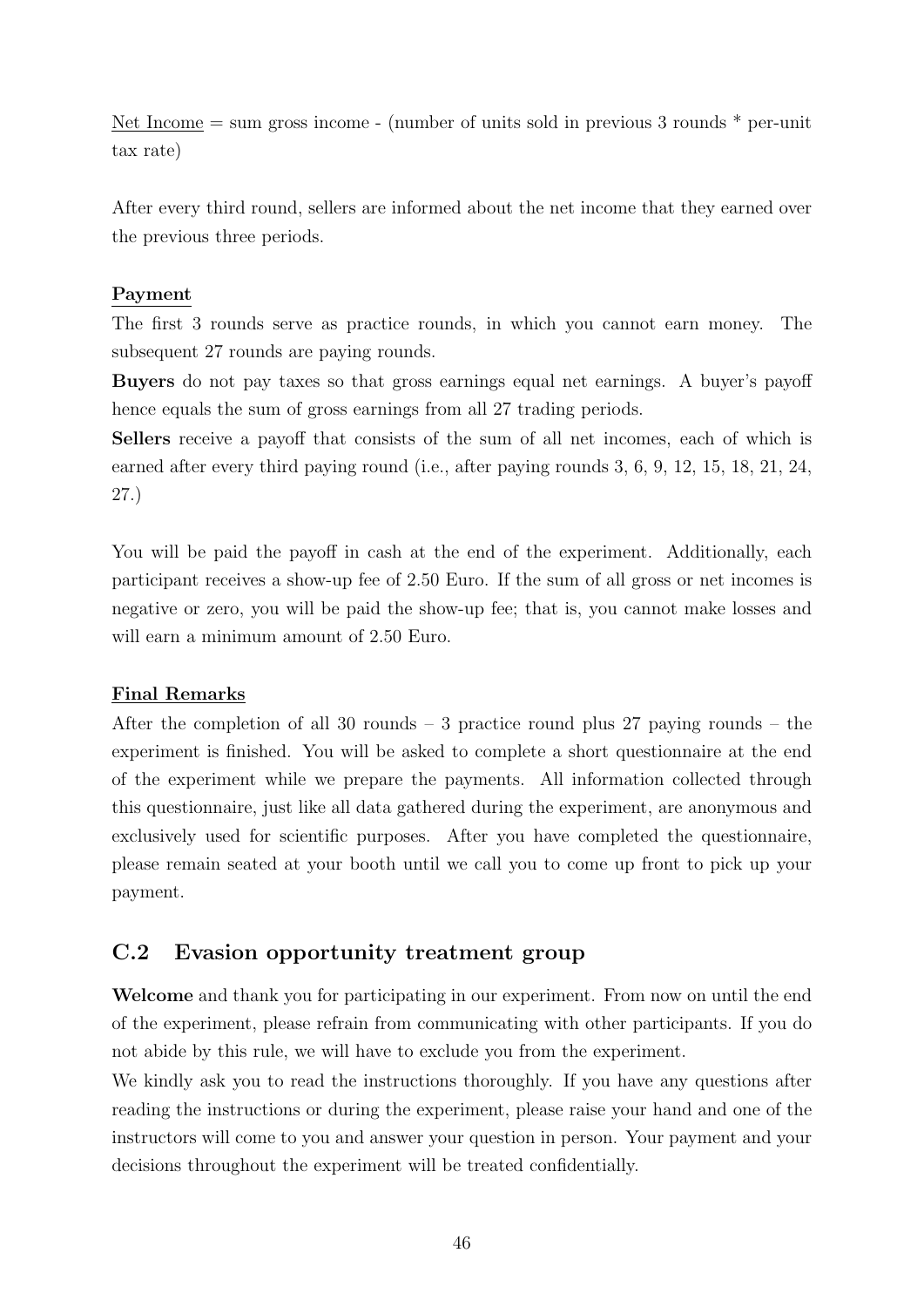You can earn money in this experiment. How much you earn depends on your decisions and the decisions of other participants. During the experiment, your payments will be calculated in a virtual currency: Experimental Currency Units (ECU). 30 ECU correspond to 1 Euro. After the experiment, your pay-off will be converted to Euro and given to you in cash. Additionally, you will receive a show-up fee of 2.50 Euro.

#### The Experiment

#### Roles

At the beginning of the experiment, the computer will randomly assign five participants to the role of "sellers" and five other participants to the role of "buyers". Therefore, you will either be a buyer or a seller. Your role as seller or buyer will remain the same throughout the experiment. You will only know your own role and not the roles of other participants.

#### **Overview**

The experiment consists of 3 practice rounds and 27 paying rounds. At the beginning of each round, all buyers and sellers trade a fictitious good in a market place. As a buyer, you can buy units of the fictitious good and as a seller you can sell units. You can earn ECU in the market place and your earnings depend on your decisions and the decisions of the other participants. Each unit sold will be subject to a per unit tax of 10 ECU for sellers. The tax rate is the same for all sellers and is due at the end of every third round. At the end of every third round, sellers are asked to report the number of units that they sold in the previous three market rounds. There is a 10% chance that the reported decision will be checked for accuracy. Details on the market place will be explained further below. All tax revenues paid by you and all other participants will be donated to the German Red Cross.

#### The Market Place

#### Basics

The market place is opened for two minutes at the beginning of each round. All buyers and sellers trade a fictitious good. In each market period, each seller can sell two units of the fictitious good and each buyer can buy two units of the good.

#### Units, costs, and values

If you are a seller, you will be given the costs for two units of a fictitious good at the beginning of the experiment. These units shall be denoted "Unit 1" and "Unit 2", where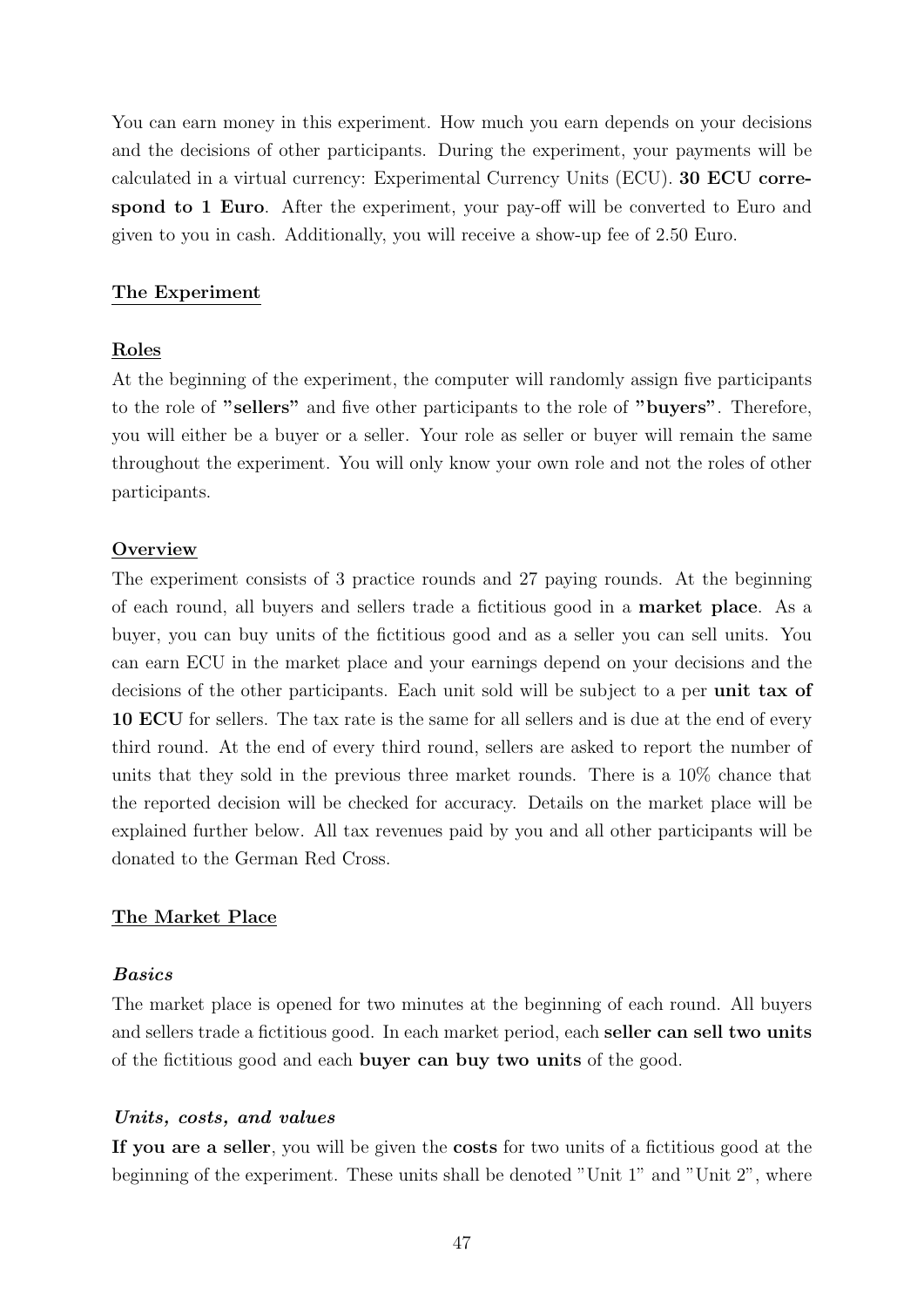Unit 1 costs less than Unit 2. The cost of these units to you is the same in all rounds. However, the cost of each seller's units will differ from the cost of other sellers' units. Each seller only knows her own costs.

If you are a buyer, you will be given the values for two units of a fictitious good at the beginning of the experiment. These units shall be denoted "Unit 1" and "Unit 2" where Unit 1 values more than Unit 2. The value of these units to you is the same in all rounds. However, the value of each buyer's units will differ from the value of other buyers' units. Each buyer only knows her own values.

#### Asks, Bids, and Transactions

Sellers can make "asks" and Buyers can make "bids" during the trading period. All asks and bids are visible to everyone through the screen that appears during the two minutes of trading. This screen will also state your type (Seller or Buyer), the time left in the trading period and the costs or values that you were assigned for each Unit. Each Seller can first sell Unit 1 and afterward Unit 2. Accordingly, Buyers can first buy Unit 1 and then Unit 2.

Sellers cannot sell goods at prices lower than the assigned cost for the respective Unit. Buyers cannot buy at prices that exceed their assigned value for the respective Unit.

Sellers can make asks at any time during the trading period but each ask has to be lower than the current lowest ask on the market. Similarly, Buyers can always propose bids as long as they are larger than the current largest bid on the market.

To realize a transaction, Sellers can either accept a bid or buyers can accept an ask. The transaction price for the unit will then be equal to the accepted ask or bid.

#### (Gross) Earnings in the Market Place

Units that are not traded do not yield any earnings. Gross earnings for each Unit are as follows:

#### For Sellers:

Gross Earnings from selling Unit  $1 =$  transaction price of Unit  $1 - \cos t$  of Unit 1 Gross Earnings from selling Unit  $2 =$  transaction price of Unit 2 - cost of Unit 2

#### For Buyers:

Gross Earnings from buying Unit  $1 =$  value of Unit 1 - transaction price of Unit 1 Gross Earnings from buying Unit  $2 =$  value of Unit  $2 -$  transaction price of Unit  $2$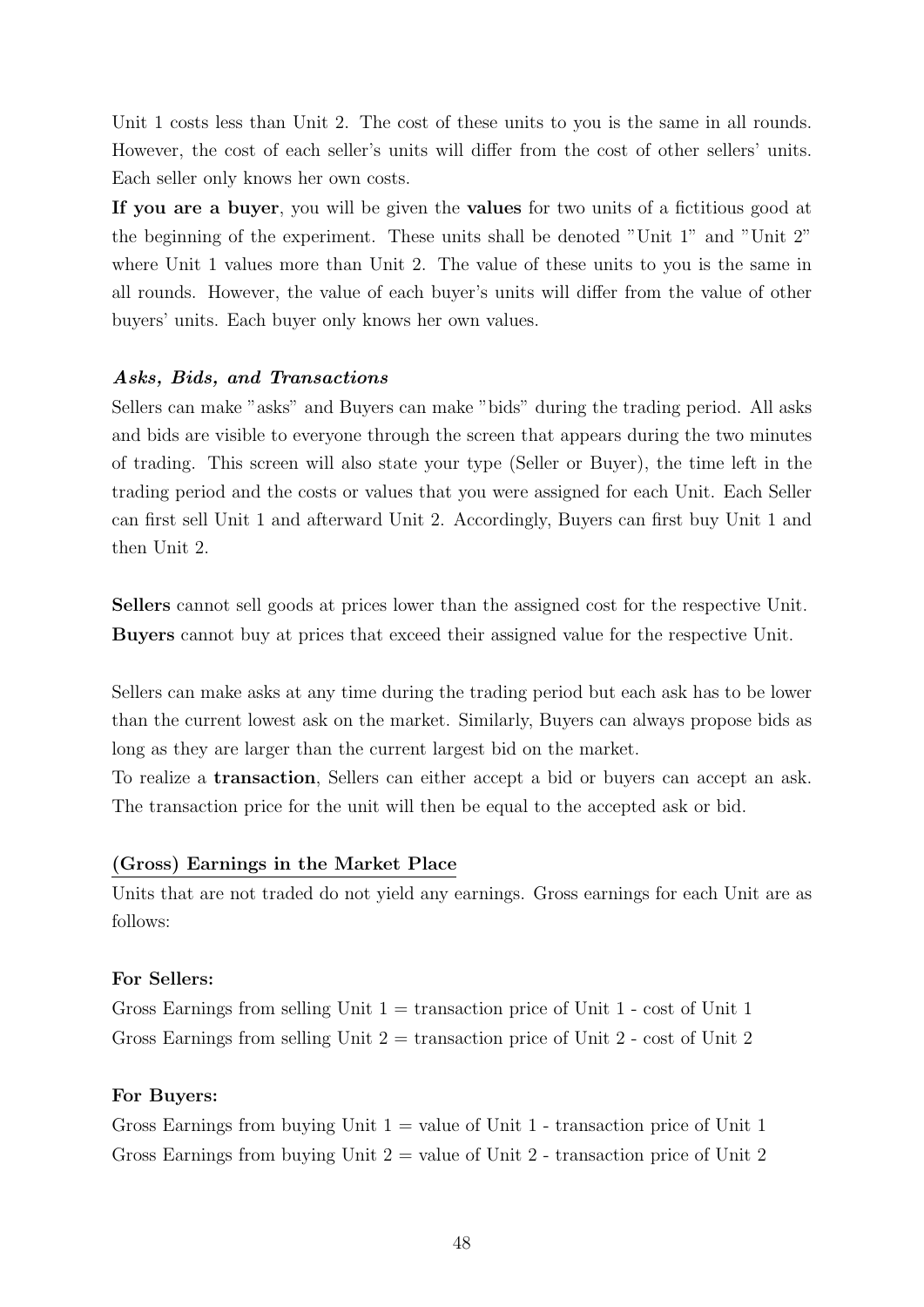#### Screenshots from trading market

#### Sellers:

#### Here Screenshot Sellers

Sellers can accept a current bid by pressing "Sell at this Price". To make a new ask, Sellers have to enter their ask price into the field to the right of the "Make a smaller ask" button and press the button to submit the ask.

#### Buyers:

#### Here Screenshot Buyers

Buyers can accept the current ask by pressing "Buy at this Price". To make a new bid, Buyers have to enter their bid into the field to the right of the "Make a smaller bid" and press the button to submit the bid.

#### The Reporting Decision for Sellers

After three consecutive trading periods, you will be shown the number of units traded over the three previous trading rounds and the respective gross earnings on those units. For each unit traded in the three previous periods, a per-unit tax of 10 ECU is due for sellers.

Sellers will then be asked to report the number of units sold in the previous three rounds for tax purposes. The reported amount may be between zero and the total number of units that were actually sold over the previous three rounds. After the reporting decision is submitted by pressing the "OK" button, the computer will determine if it is checked whether the reported number equals the actual number of units sold over the last three periods. The computer makes this call by randomly selecting an integer number between 1 and 10. The reporting decision will **only** be checked if the computer selects the number 1. Therefore, there is a random chance of 10% that the reporting decision will be checked.

#### Calculation of Net Income for Sellers

Sellers will be informed of the outcome of the random draw, and will be faced with one of the following two scenarios:

#### 1. Computer selects a number between 2 and 10 (2, 3, 4, 5, 6, 7, 8, 9 or 10):

The reporting decision will not be checked. A seller's earnings after taxes – the net income –, in this case, consists of the sum of all her gross earnings from the three previous